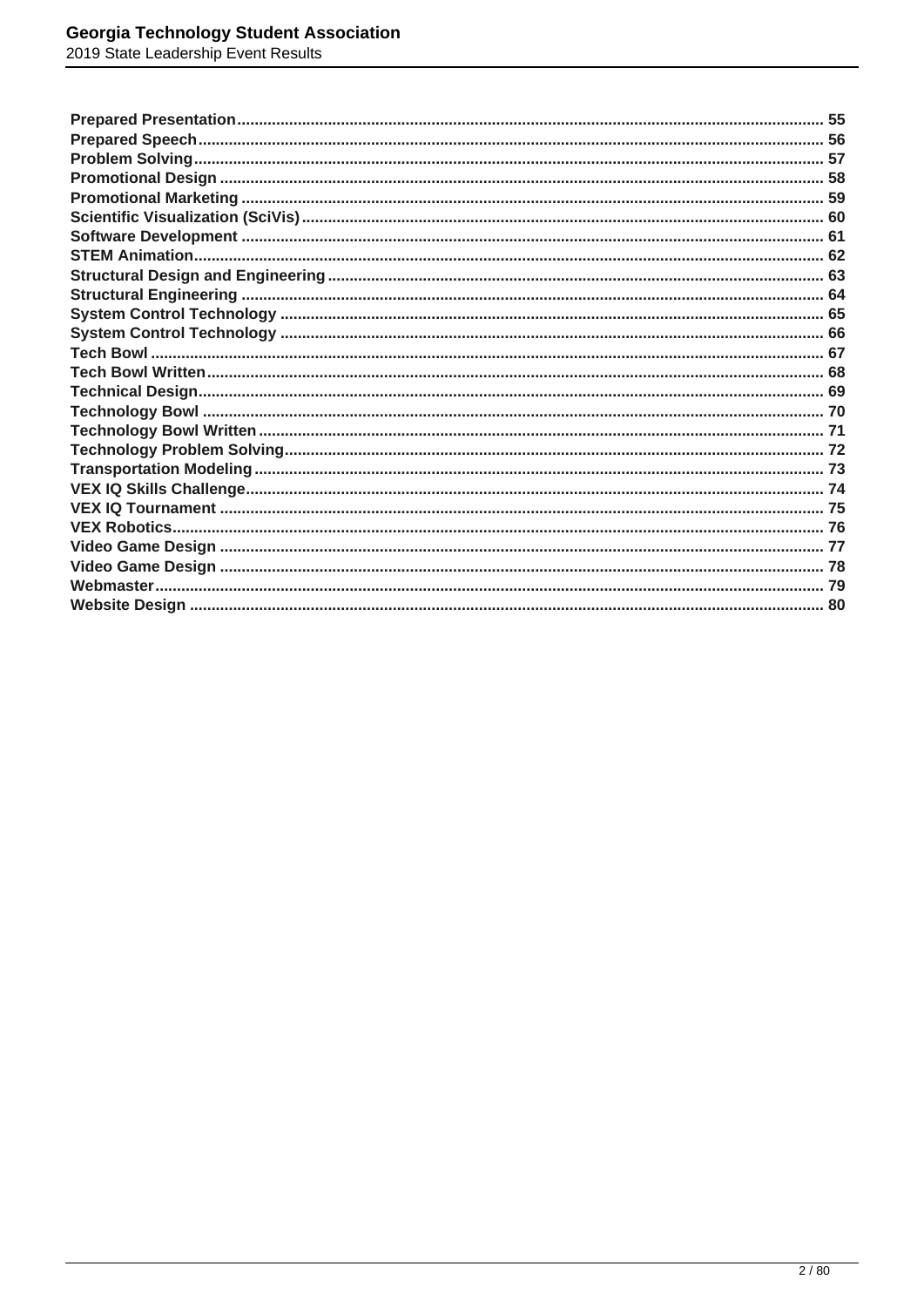## **3D Animation - HS**

**Team**

- <span id="page-2-0"></span>1st - Forsyth Central High School
- 2nd Hart County High School
- 3rd Chattahoochee High School
- 4th Parkview High School
- 5th Arabia Mountain High School
- 6th South Forsyth High School
- 7th Marietta High School
- 8th Gwinnett School Of Math Science And Technology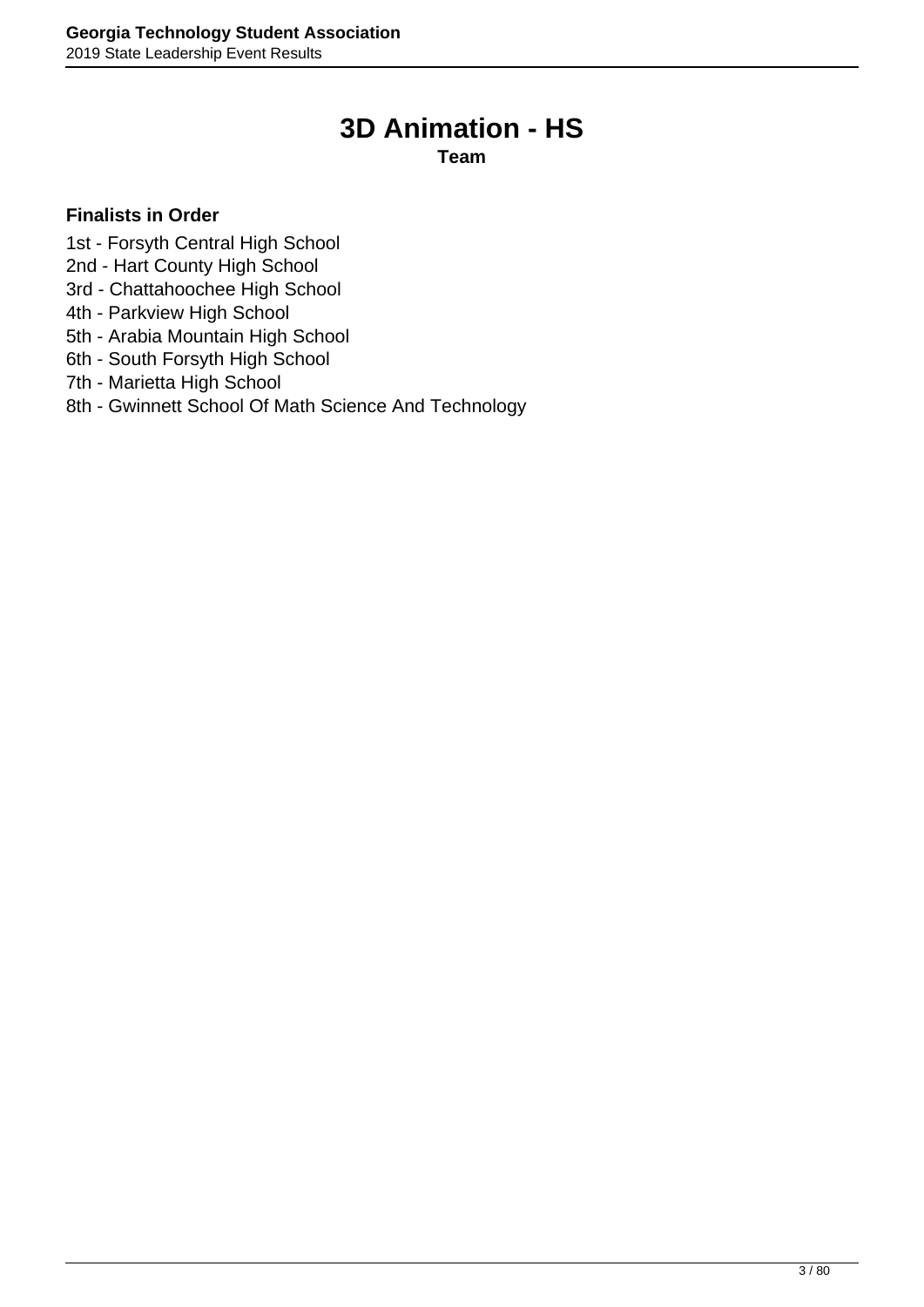### **Animatronics - HS**

**Team**

### <span id="page-3-0"></span>**Finalists in Order**

1st - Parkview High School

- 2nd Marietta High School
- 3rd South Forsyth High School
- 4th Tucker High School
- 5th Gwinnett School Of Math Science And Technology
- 6th Lambert High School
- 7th Mill Creek High School
- 8th Woodstock High School
- 9th Arabia Mountain High School

10th - Hart County High School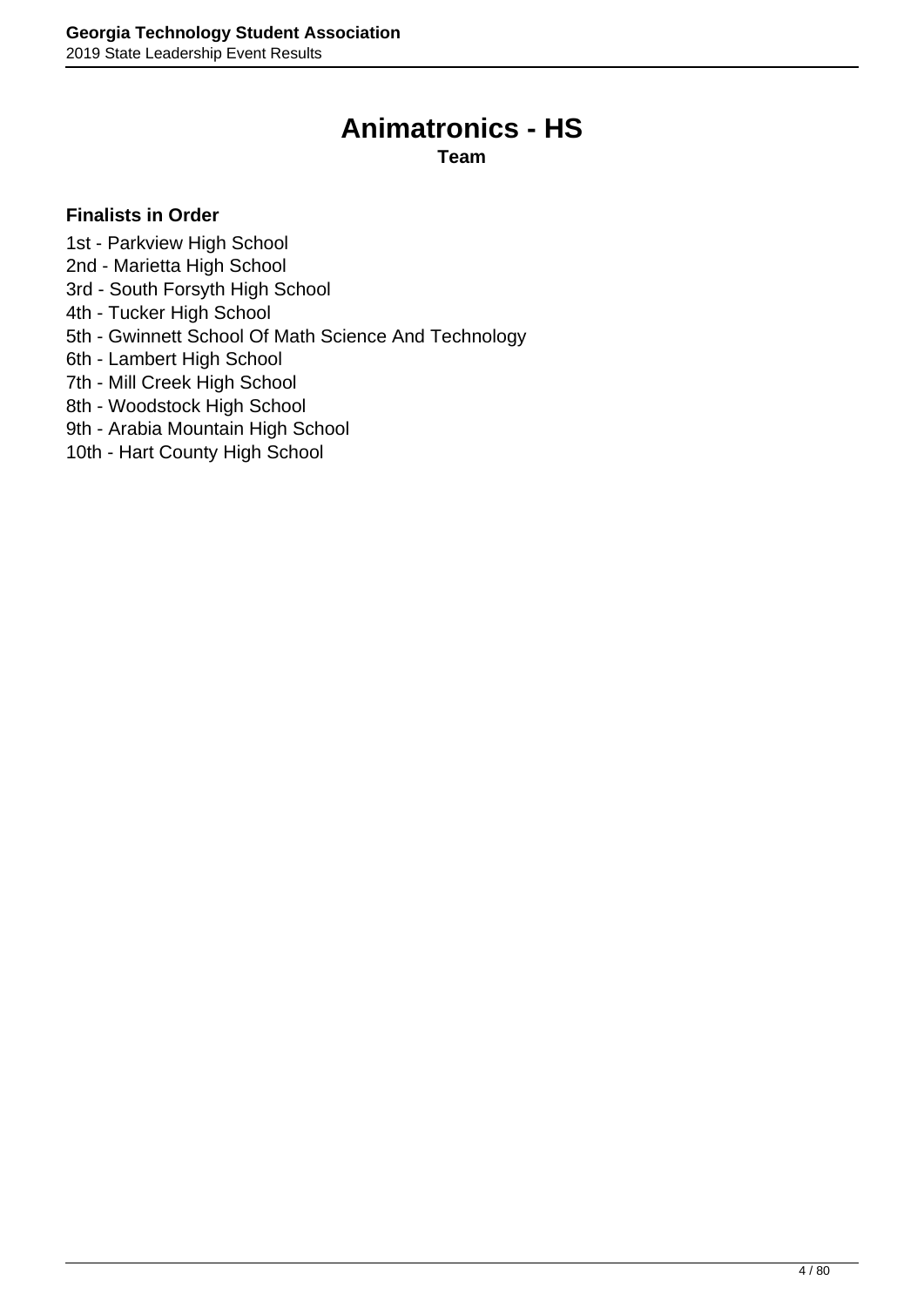# **Architectural Design - HS**

**Team**

- <span id="page-4-0"></span>1st - Newton College And Career Academy
- 2nd Parkview High School
- 3rd Cambridge High School
- 4th Trion High School
- 5th Winder-Barrow High School
- 6th Houston County High School
- 7th Marietta High School
- 8th Tucker High School
- 9th Lambert High School
- 10th Cook High School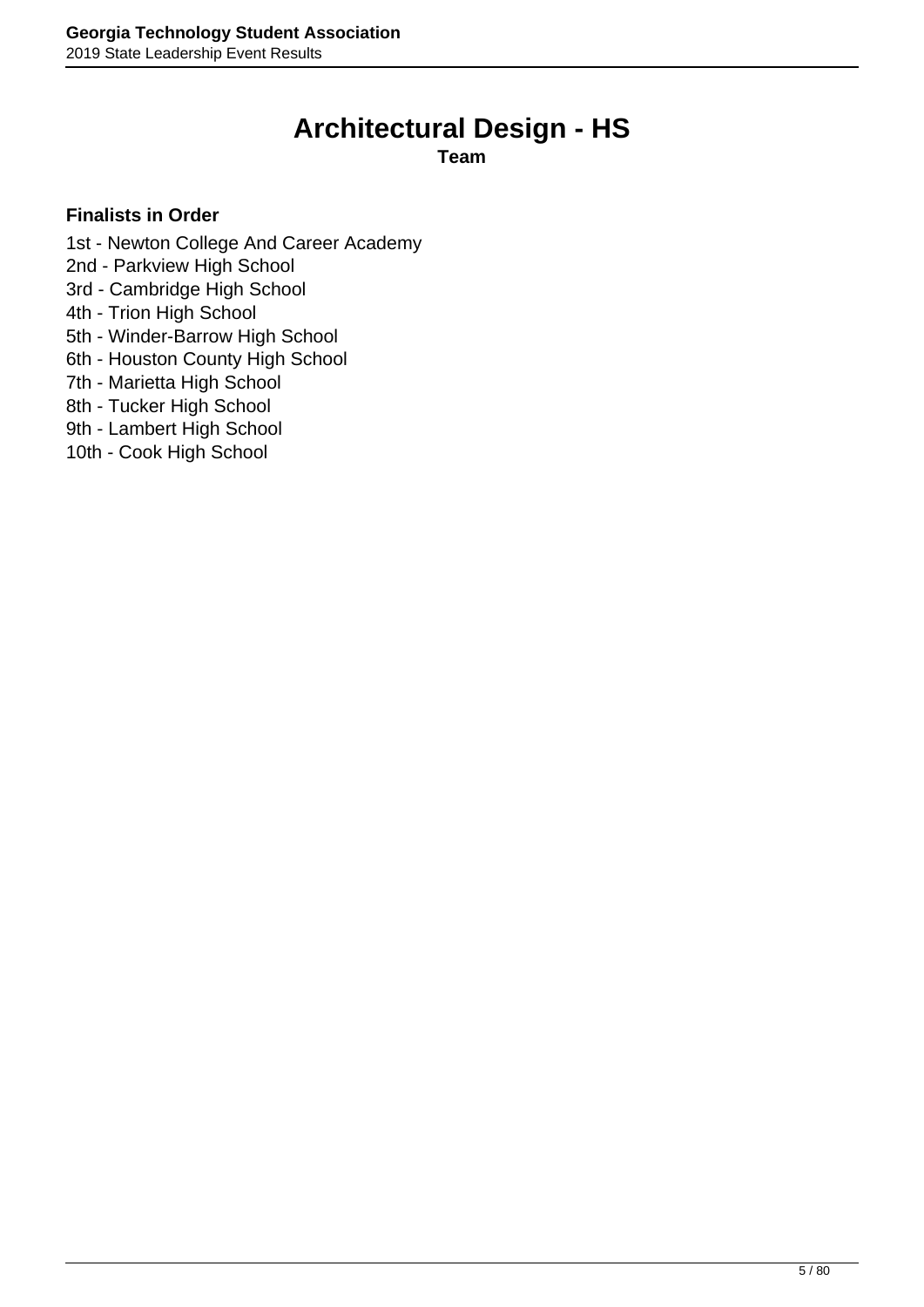# **Biotechnology - MS**

**Team**

- <span id="page-5-0"></span>1st - Tucker Middle School
- 2nd Franklin County Middle School
- 3rd Harris County Carver Middle School
- 4th Hart County Middle School
- 5th Pine Grove Middle School
- 6th Haymon-Morris Middle School
- 7th South Effingham Middle School
- 8th Ben Hill Middle School
- 9th Chattanooga Valley Middle
- 10th Coleman Middle School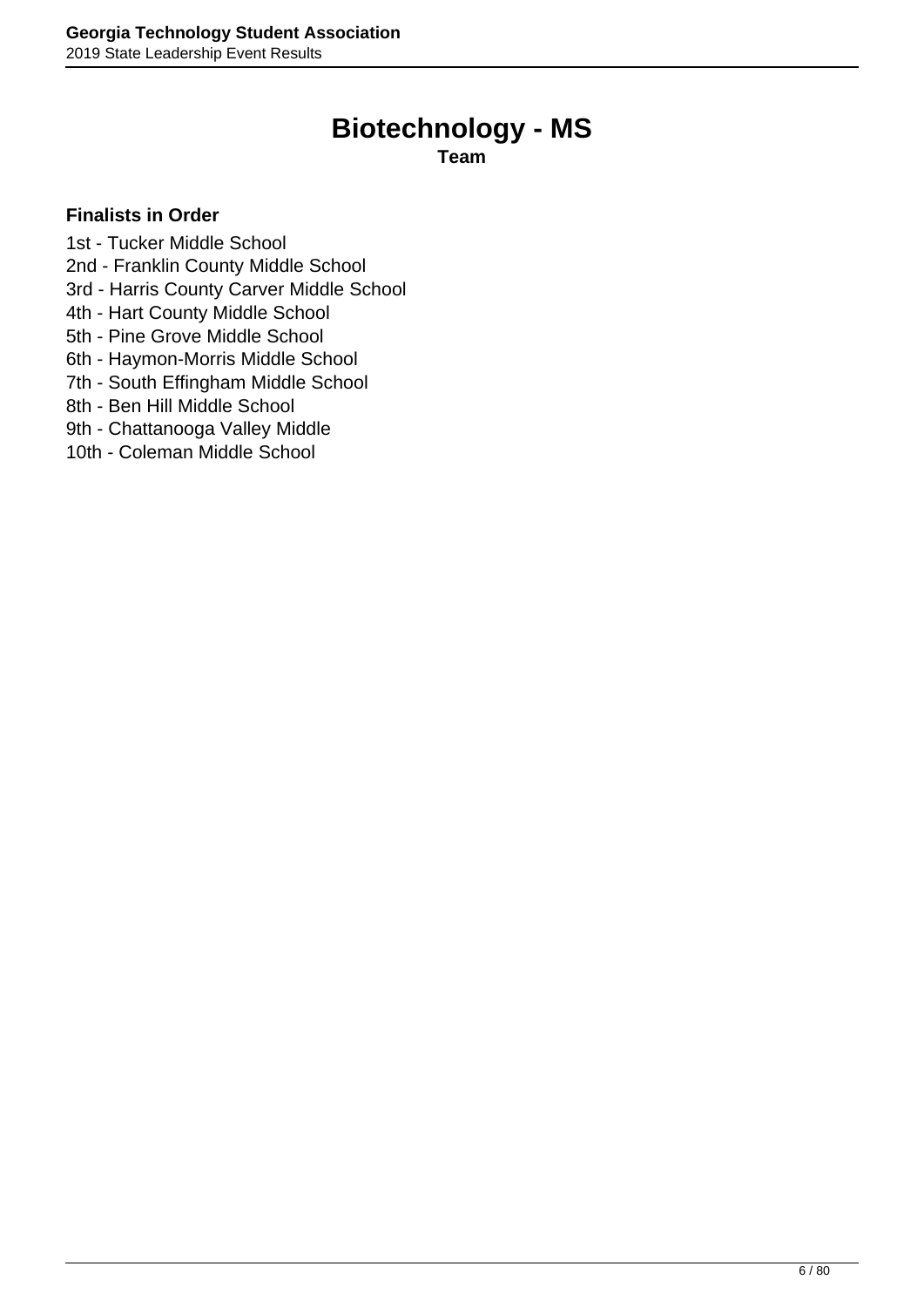# **Biotechnology Design - HS**

**Team**

### <span id="page-6-0"></span>**Finalists in Order**

1st - Parkview High School

- 2nd Coffee High School
- 3rd Lambert High School
- 4th Northview High School
- 5th Forsyth Central High School
- 6th Arabia Mountain High School
- 7th Winder-Barrow High School
- 8th Pickens High School

9th - Woodstock High School

10th - North Forsyth High School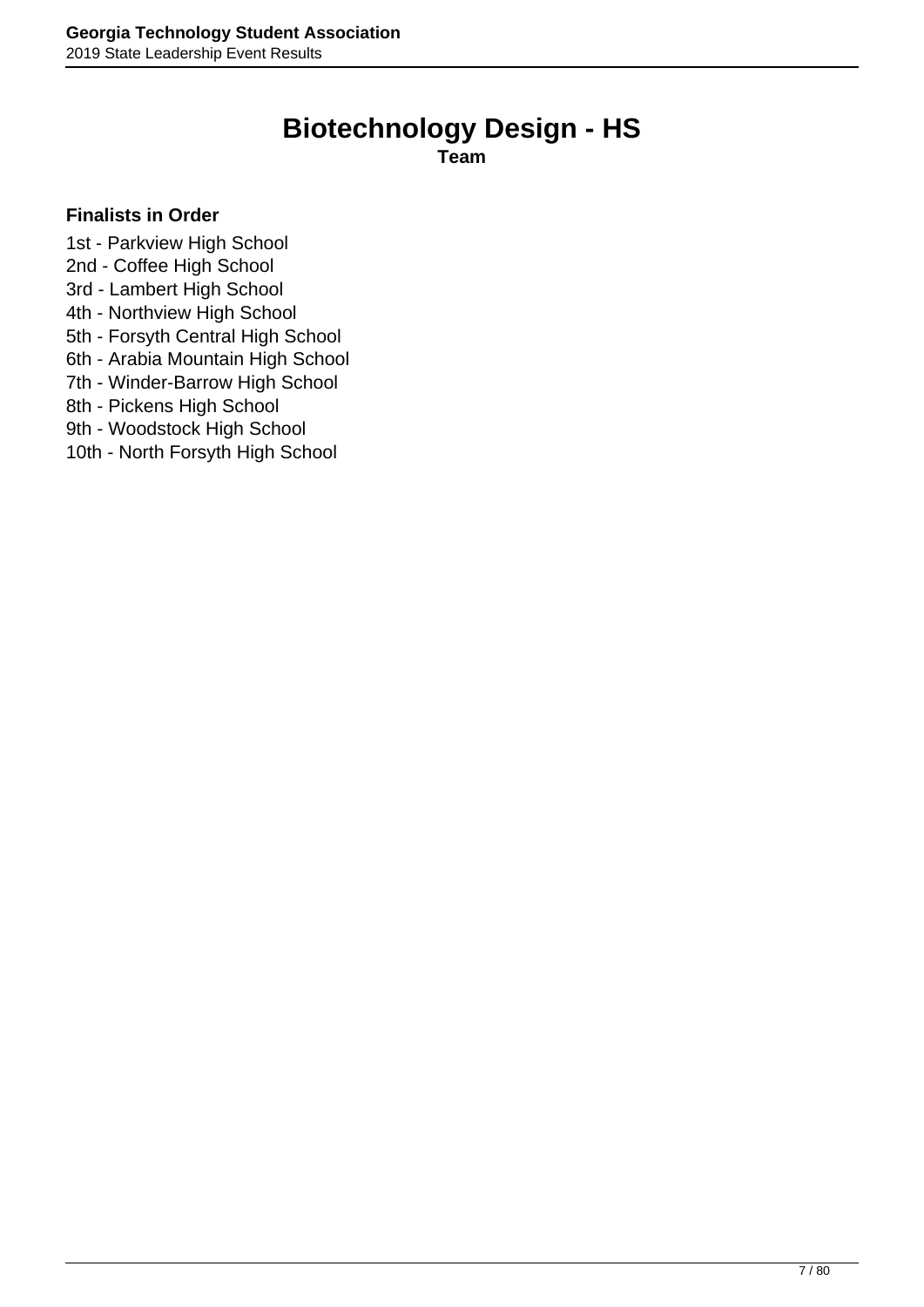## **Board Game Design - HS**

**Team**

### <span id="page-7-0"></span>**Finalists in Order**

1st - Mill Creek High School

- 2nd Winder-Barrow High School
- 3rd Woodstock High School
- 4th Walnut Grove High School
- 5th Tucker High School
- 6th Parkview High School
- 7th Ola High School
- 8th Chamblee High School
- 9th Central Gwinnett High School
- 10th Lambert High School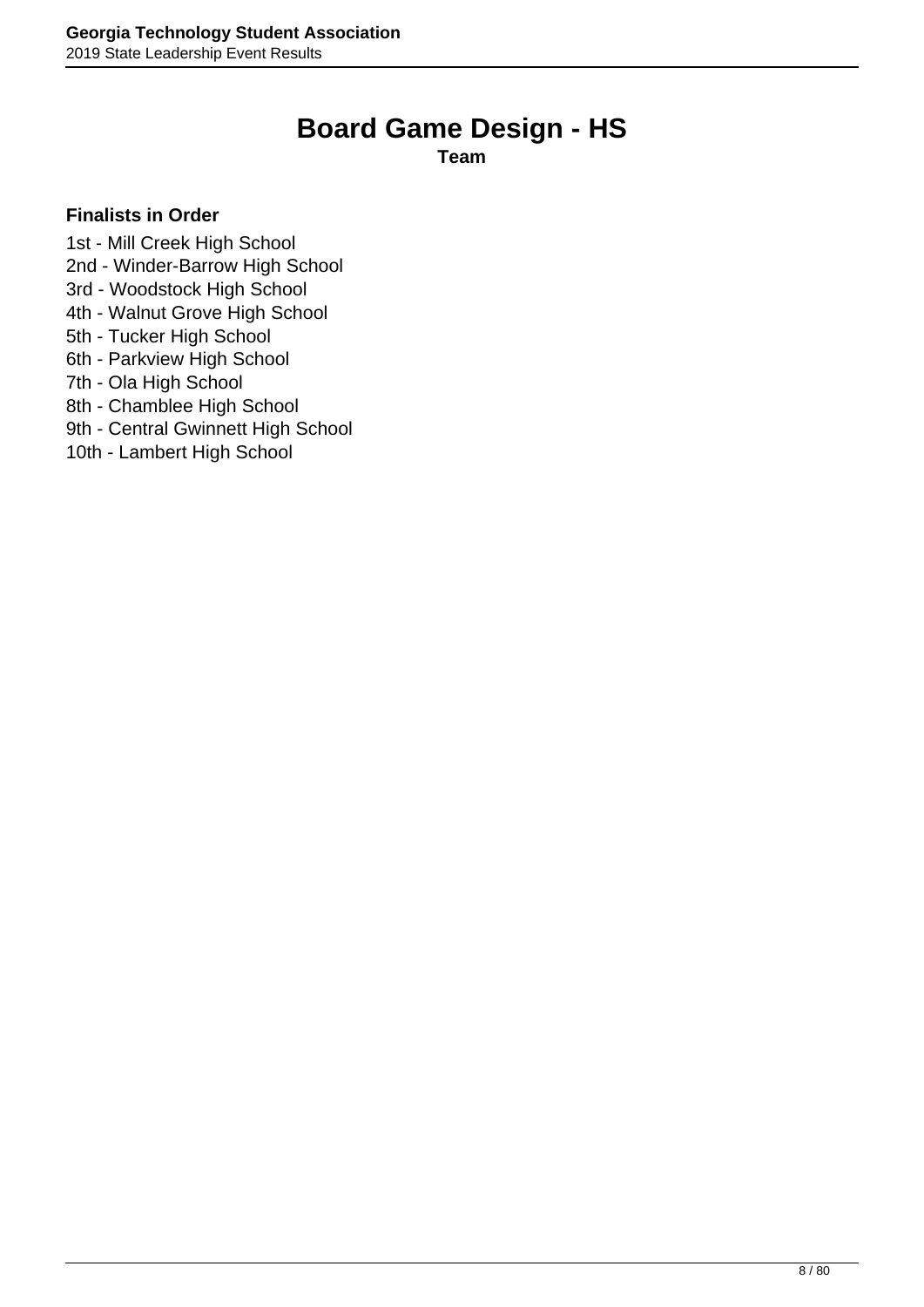# **CAD Foundations - MS**

### **Individual**

- <span id="page-8-0"></span>1st - Bryce Routly, Coleman Middle School
- 2nd Warren Morris, Lee County Middle School East
- 3rd Ford Scott, Hahira Middle School
- 4th James Kyle, Fannin County Middle School
- 5th Landon Floyd, Franklin County Middle School
- 6th Lina Mahmud, Henderson Middle School
- 7th Carson Markert, Harris County Carver Middle School
- 8th Kevin Matthews, Coastal Middle School
- 9th David Correa, Autrey Mill Middle School
- 10th Skylar Slone, Tucker Middle School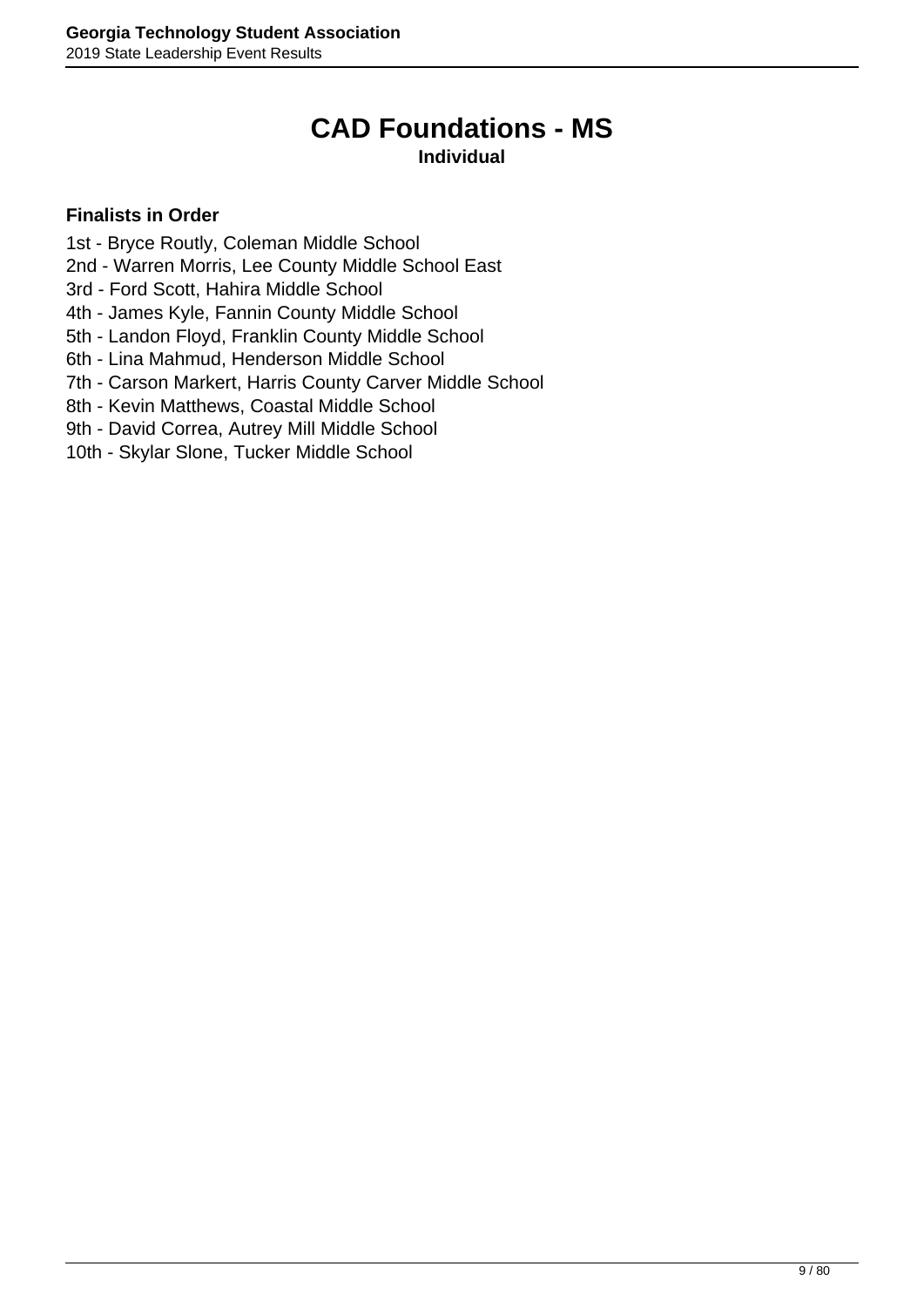# **Career Prep - MS**

### **Individual**

- <span id="page-9-0"></span>1st - Aaliyah Ismaaeel, Champion Theme Middle
- 2nd Lauren Greer, Pine Grove Middle School
- 3rd Ella Grace Madden, Franklin County Middle School
- 4th Crisely Guzman, Harris County Carver Middle School
- 5th Lina Mahmud, Henderson Middle School
- 6th Mackenzie Mcduffie, Weaver Middle School
- 7th Caden Mcdaniel, Cook Middle School
- 8th Caleb Odunade, Summerour Middle School
- 9th Shaniya Smith, Ben Hill Middle School
- 10th Chase Cunningham, Mary McLeod Bethune Middle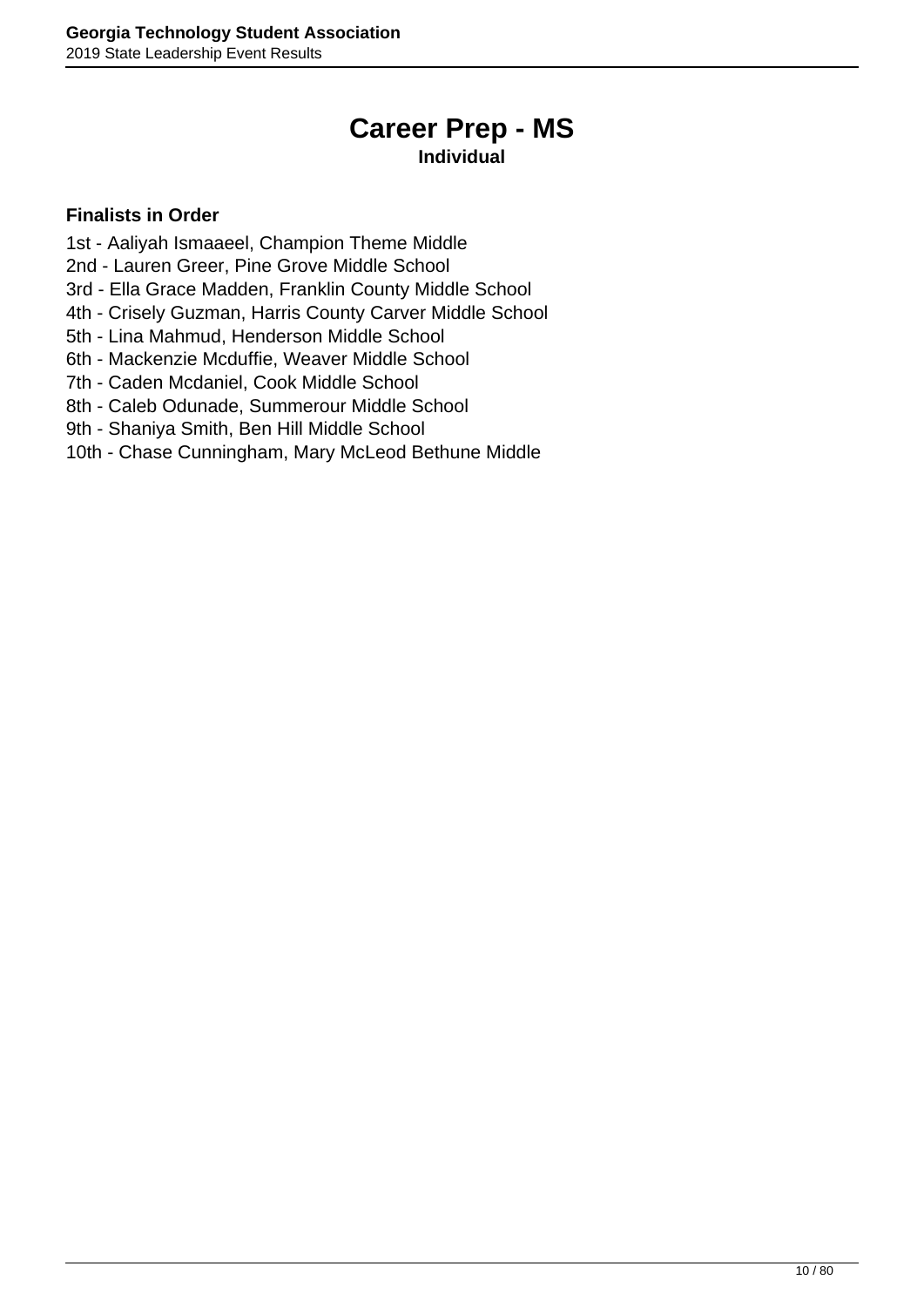# **Challenging Technology Issues - MS**

**Team**

### <span id="page-10-0"></span>**Finalists in Order**

1st - Hahira Middle School

- 2nd Tucker Middle School
- 3rd Peachtree Charter Middle School
- 4th Coleman Middle School
- 5th Harris County Carver Middle School
- 6th Sandtown Middle School
- 7th Lowndes Middle
- 8th Hart County Middle School
- 9th Irwin County Middle School
- 10th Coastal Middle School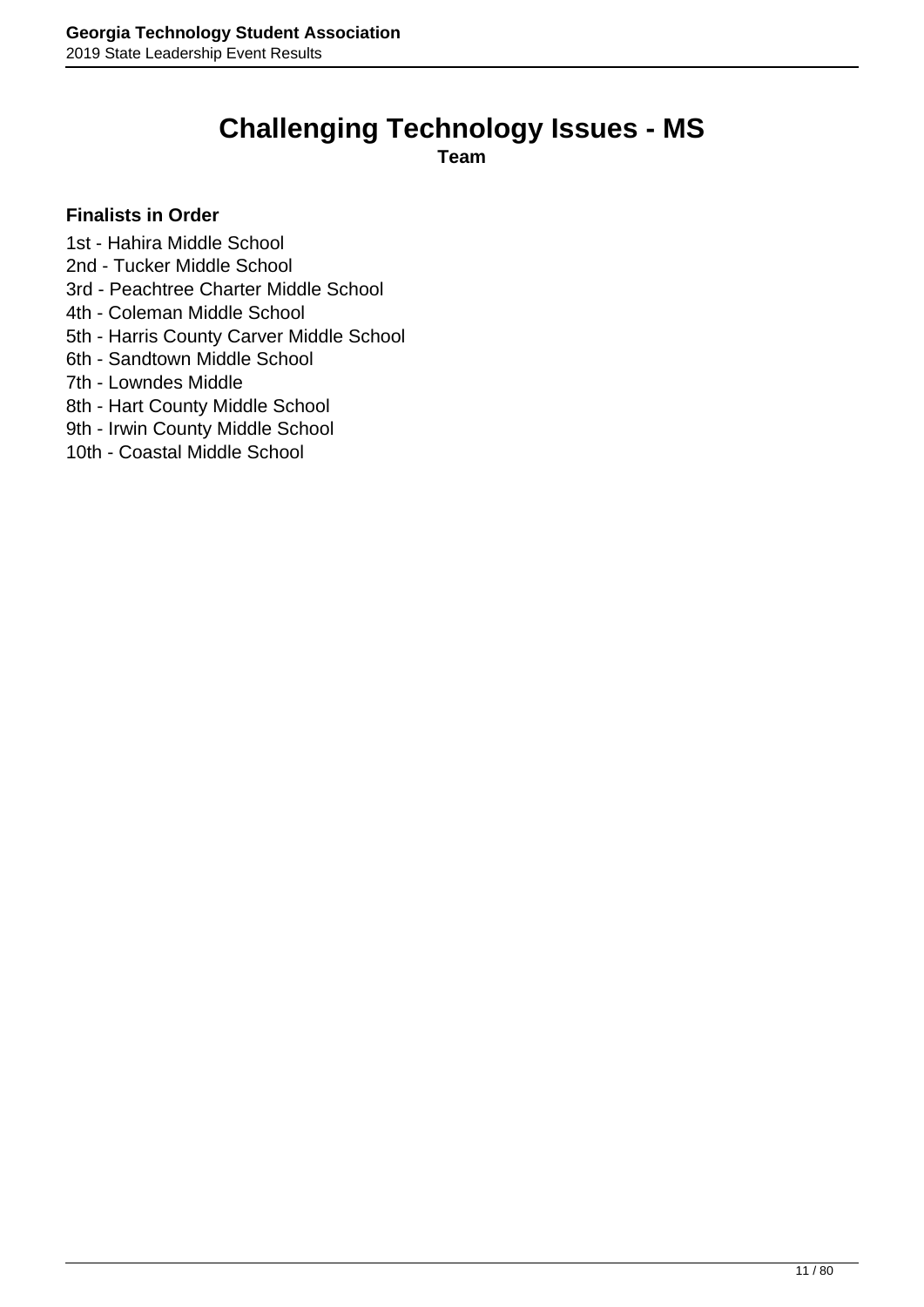# **Chapter Team - MS**

**Team**

- <span id="page-11-0"></span>1st - Franklin County Middle School
- 2nd Pine Grove Middle School
- 3rd Harris County Carver Middle School
- 4th Tucker Middle School
- 5th Hahira Middle School
- 6th East Coweta Middle School
- 7th The Kindezi School at Old Fourth Ward
- 8th Fannin County Middle School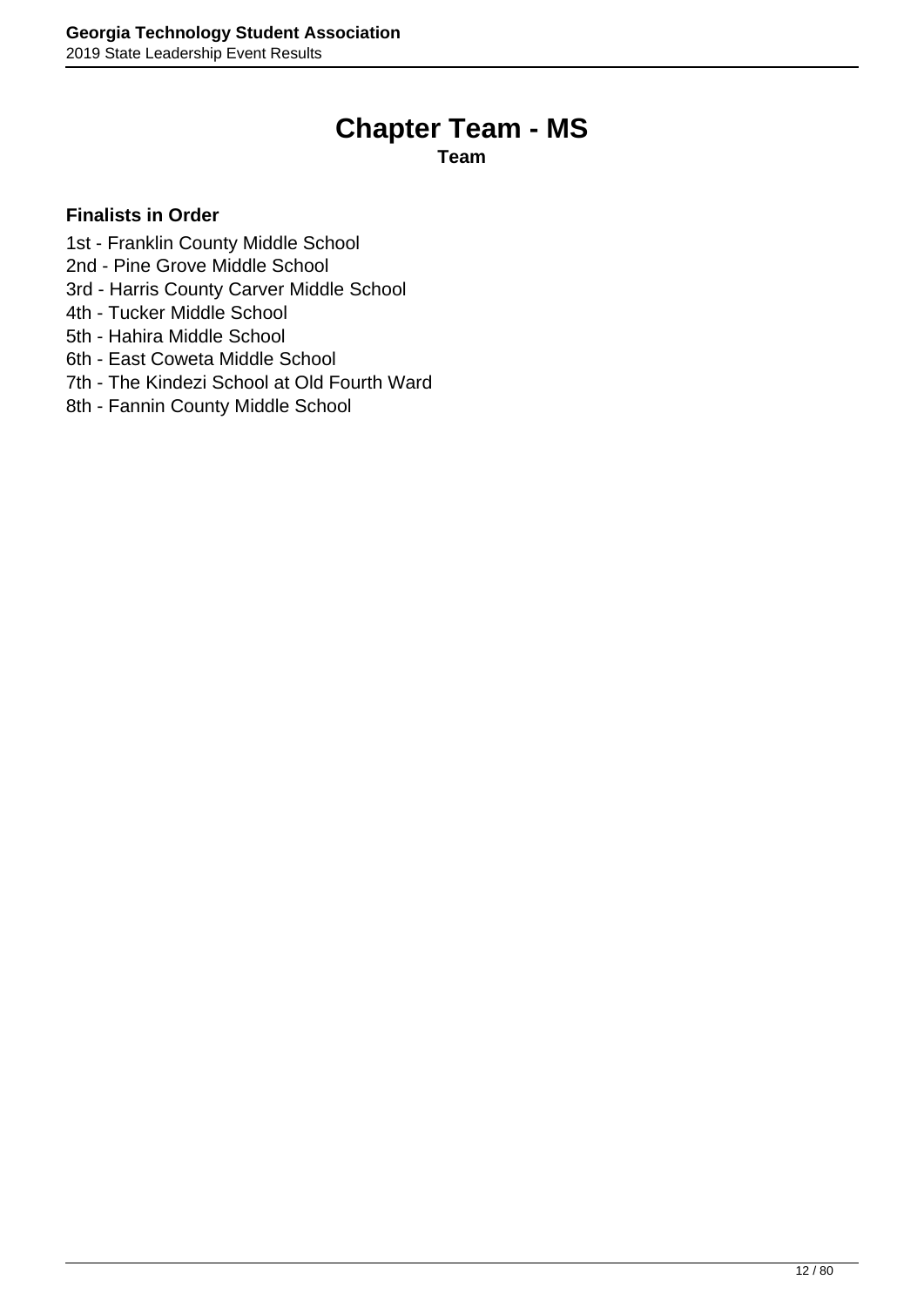## **Chapter Team - HS**

**Team**

- <span id="page-12-0"></span>1st - Franklin County High School
- 2nd Dunwoody High School
- 3rd Parkview High School
- 4th Lowndes High School
- 5th South Forsyth High School
- 6th Tucker High School
- 7th Arabia Mountain High School
- 8th Gwinnett School Of Math Science And Technology
- 9th Denmark High School
- 10th Banneker High School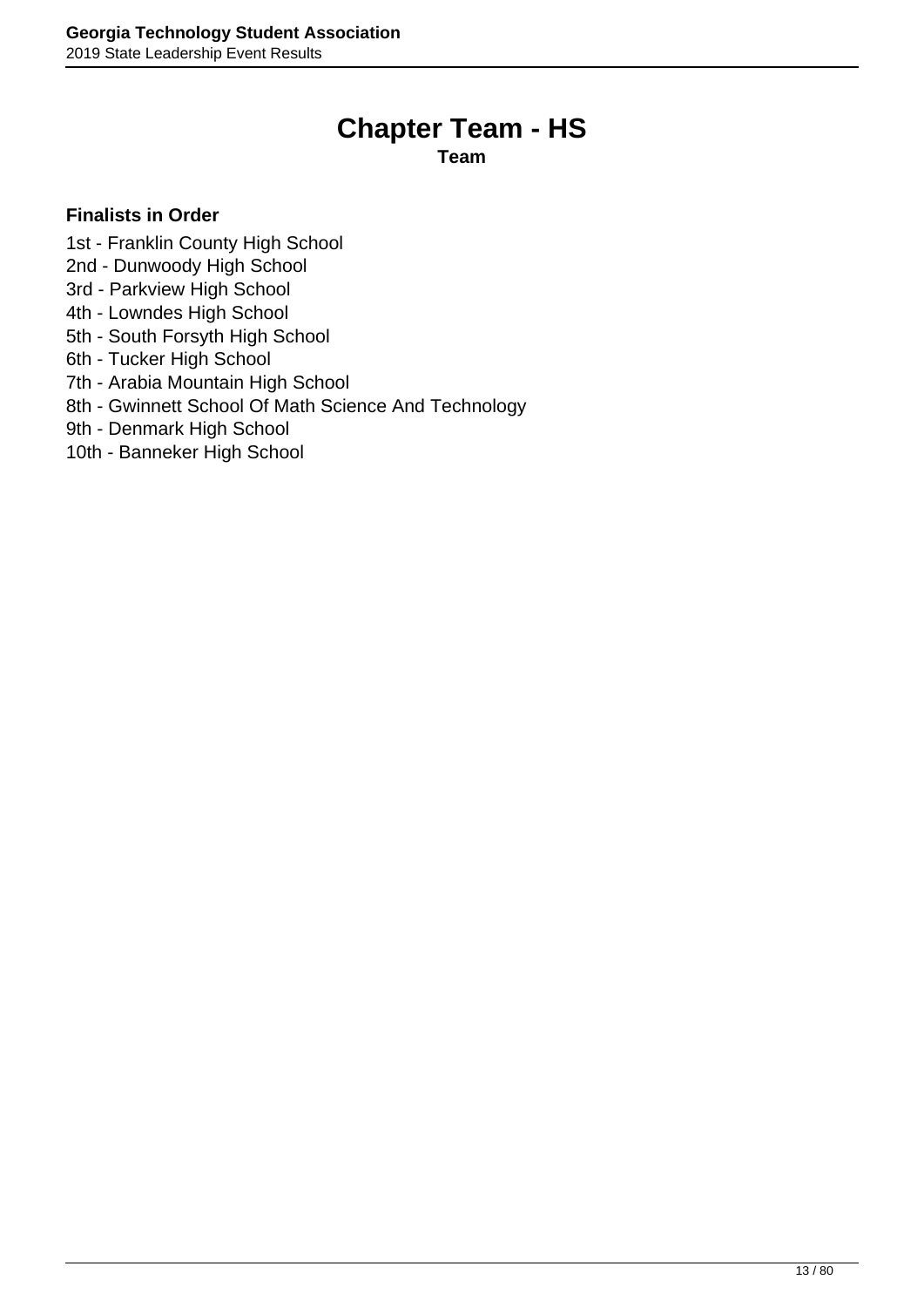# **Children's Stories - HS**

**Team**

- <span id="page-13-0"></span>1st - Parkview High School
- 2nd Dunwoody High School
- 3rd Marietta High School
- 4th Gwinnett School Of Math Science And Technology
- 5th South Forsyth High School
- 6th Hart County High School
- 7th Harris County High School
- 8th Newton College And Career Academy
- 9th Lambert High School
- 10th Forsyth Central High School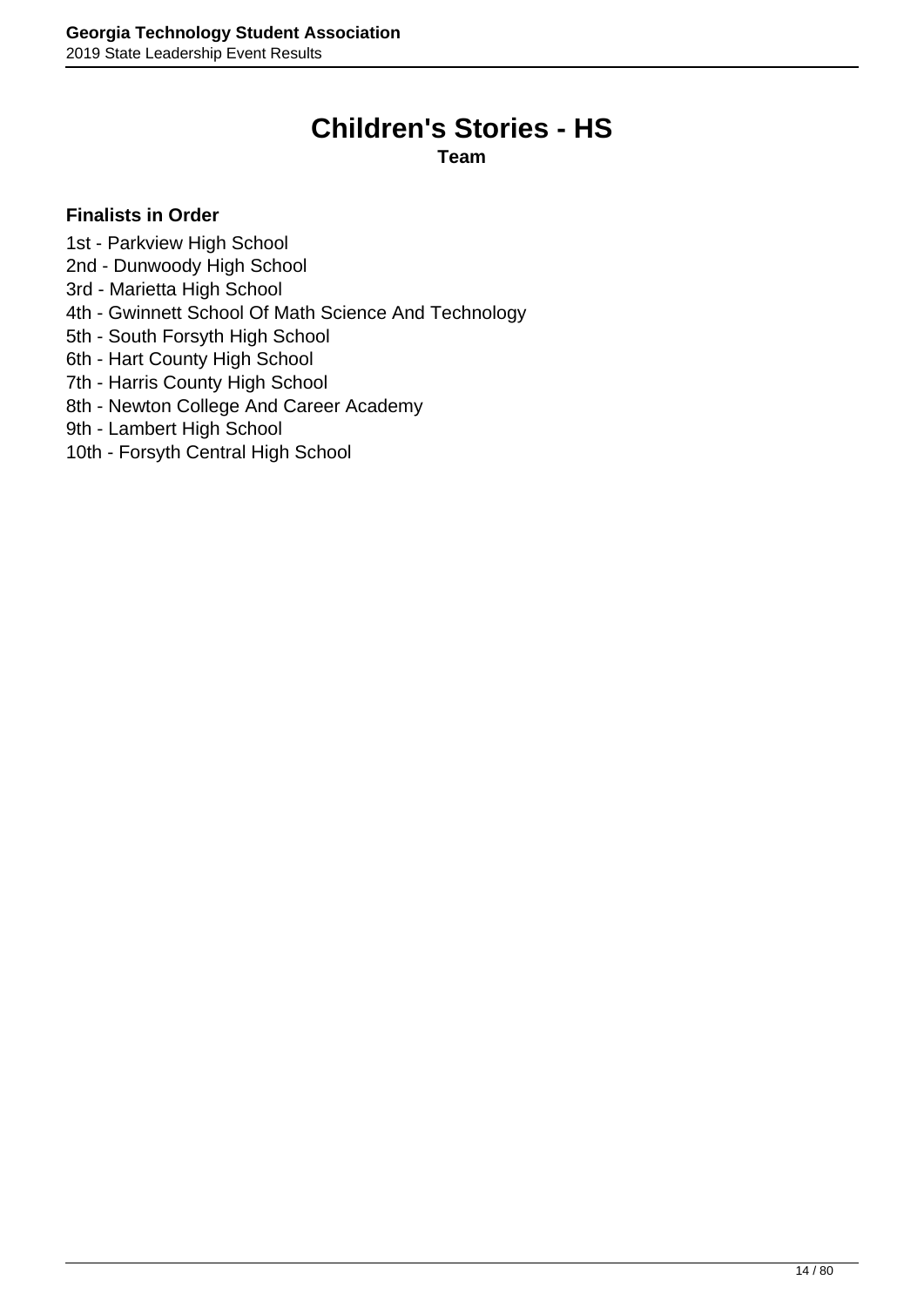# **Childrens Stories - MS**

**Team**

- <span id="page-14-0"></span>1st - Franklin County Middle School
- 2nd Hahira Middle School
- 3rd Tucker Middle School
- 4th Chattanooga Valley Middle
- 5th Harris County Carver Middle School
- 6th Hart County Middle School
- 7th Marietta Middle School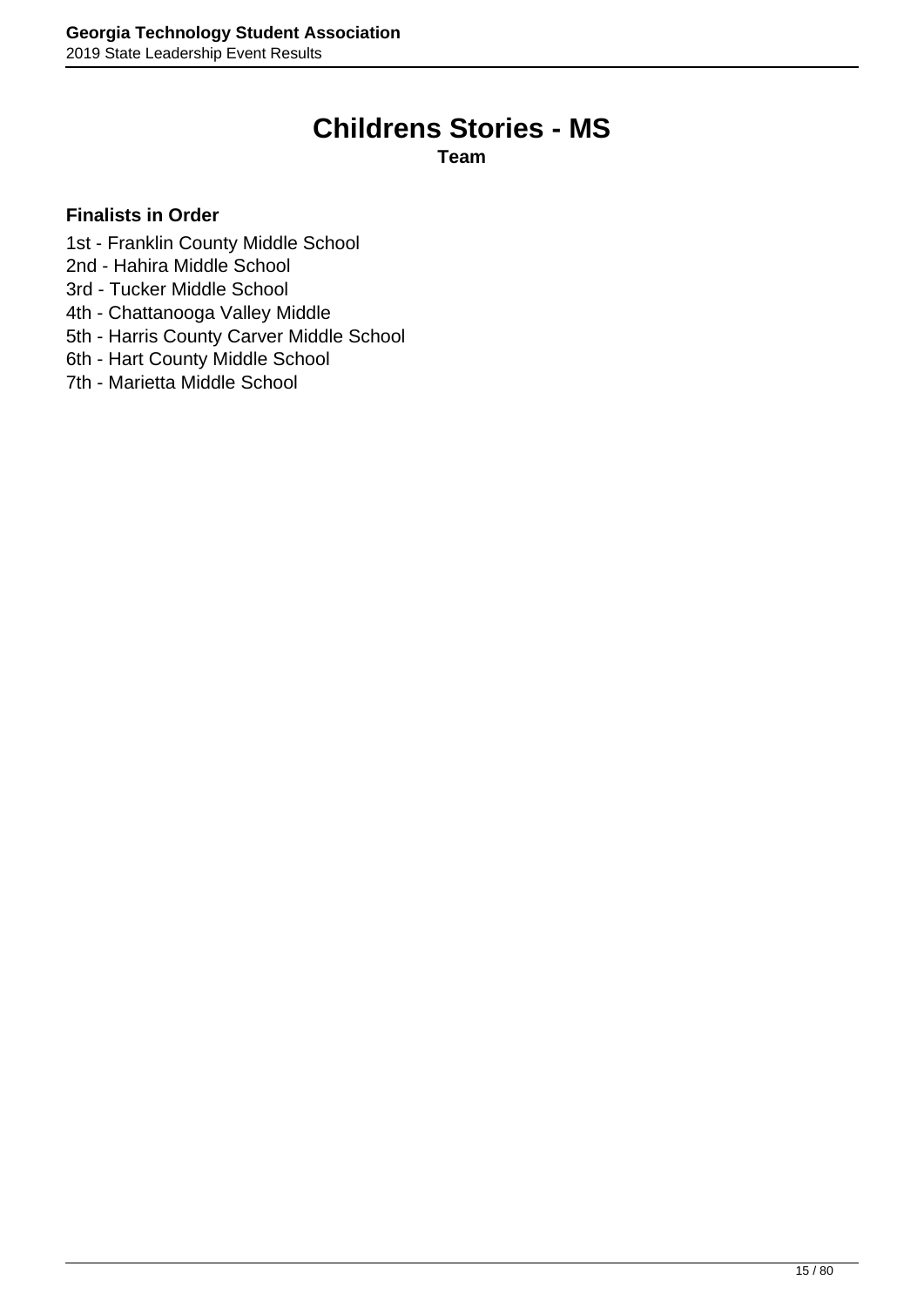# **Coding - HS**

**Team**

- <span id="page-15-0"></span>1st - Peachtree Ridge High School
- 2nd North Oconee High School
- 3rd South Forsyth High School
- 4th Marietta High School
- 5th Woodstock High School
- 6th Lambert High School
- 7th Fannin County High School
- 8th Parkview High School
- 9th Houston County High School
- 10th Brookwood High School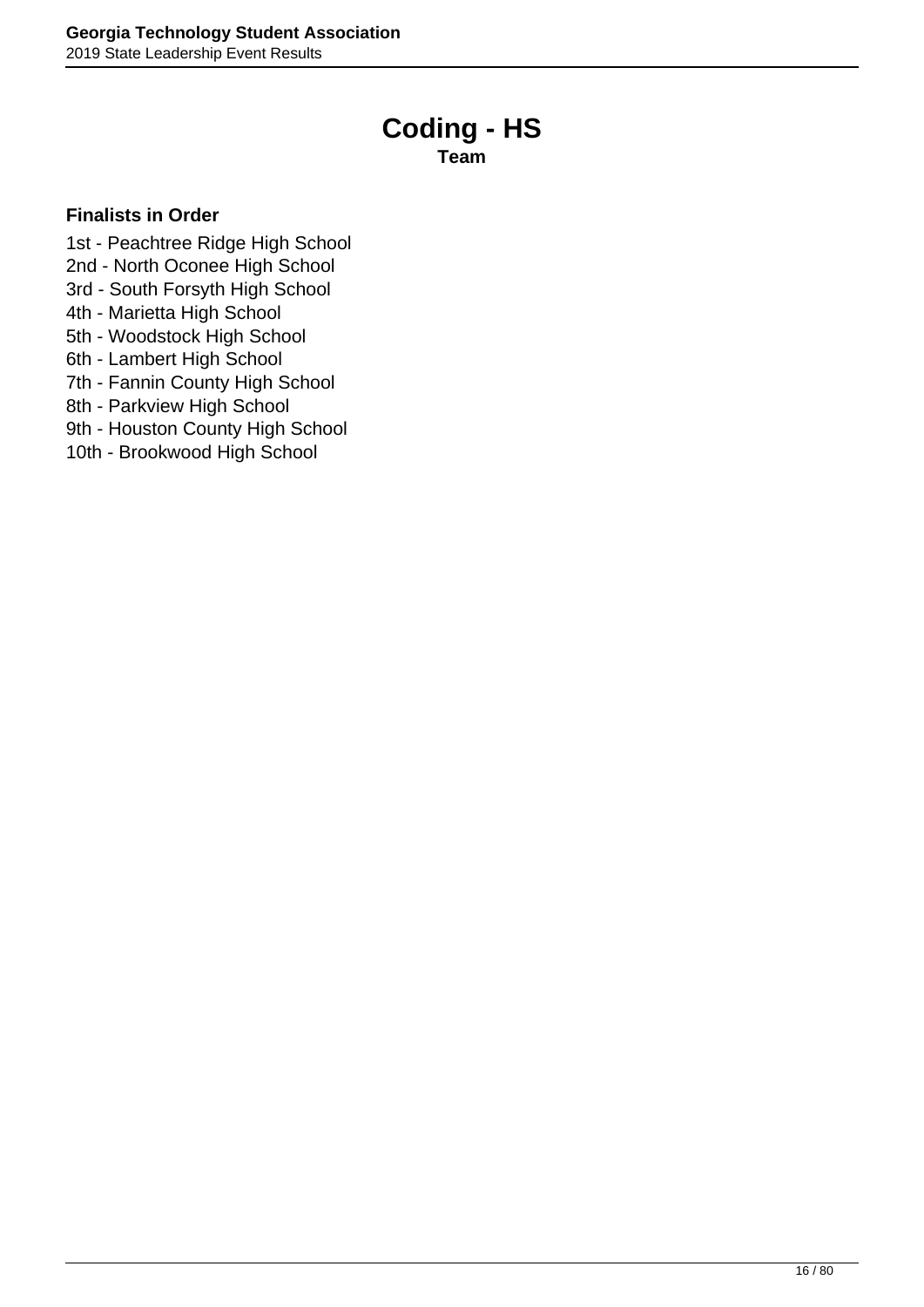# **Coding - MS**

**Team**

- <span id="page-16-0"></span>1st - Hahira Middle School
- 2nd Harris County Carver Middle School
- 3rd Pine Grove Middle School
- 4th Harlem Middle School
- 5th Ben Hill Middle School
- 6th Cousins Middle School
- 7th Franklin County Middle School
- 8th Chattanooga Valley Middle
- 9th Coleman Middle School
- 10th Lowndes Middle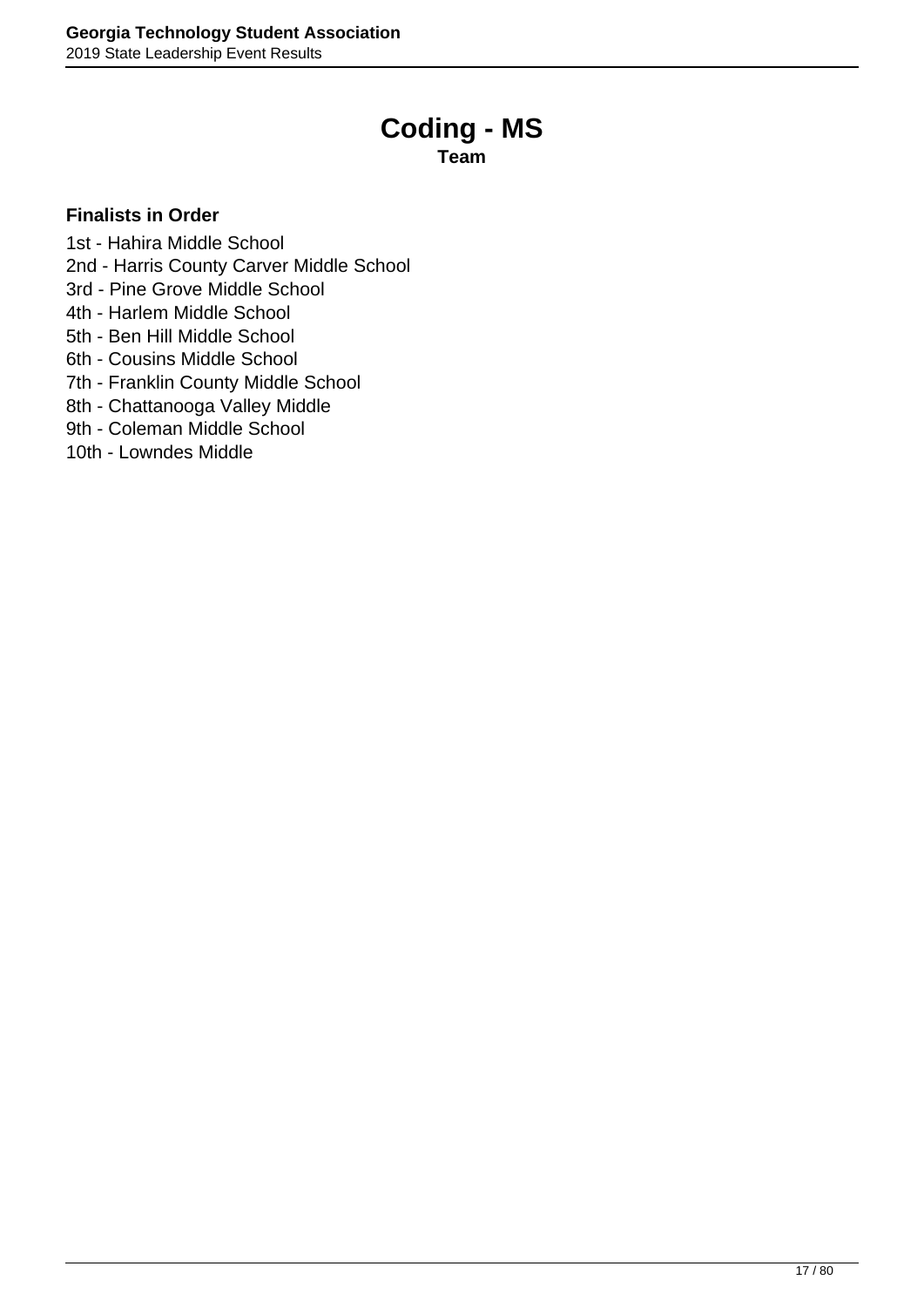# **Community Service Video - MS**

**Team**

- <span id="page-17-0"></span>1st - Hahira Middle School
- 2nd Hart County Middle School
- 3rd Tucker Middle School
- 4th Harris County Carver Middle School
- 5th Franklin County Middle School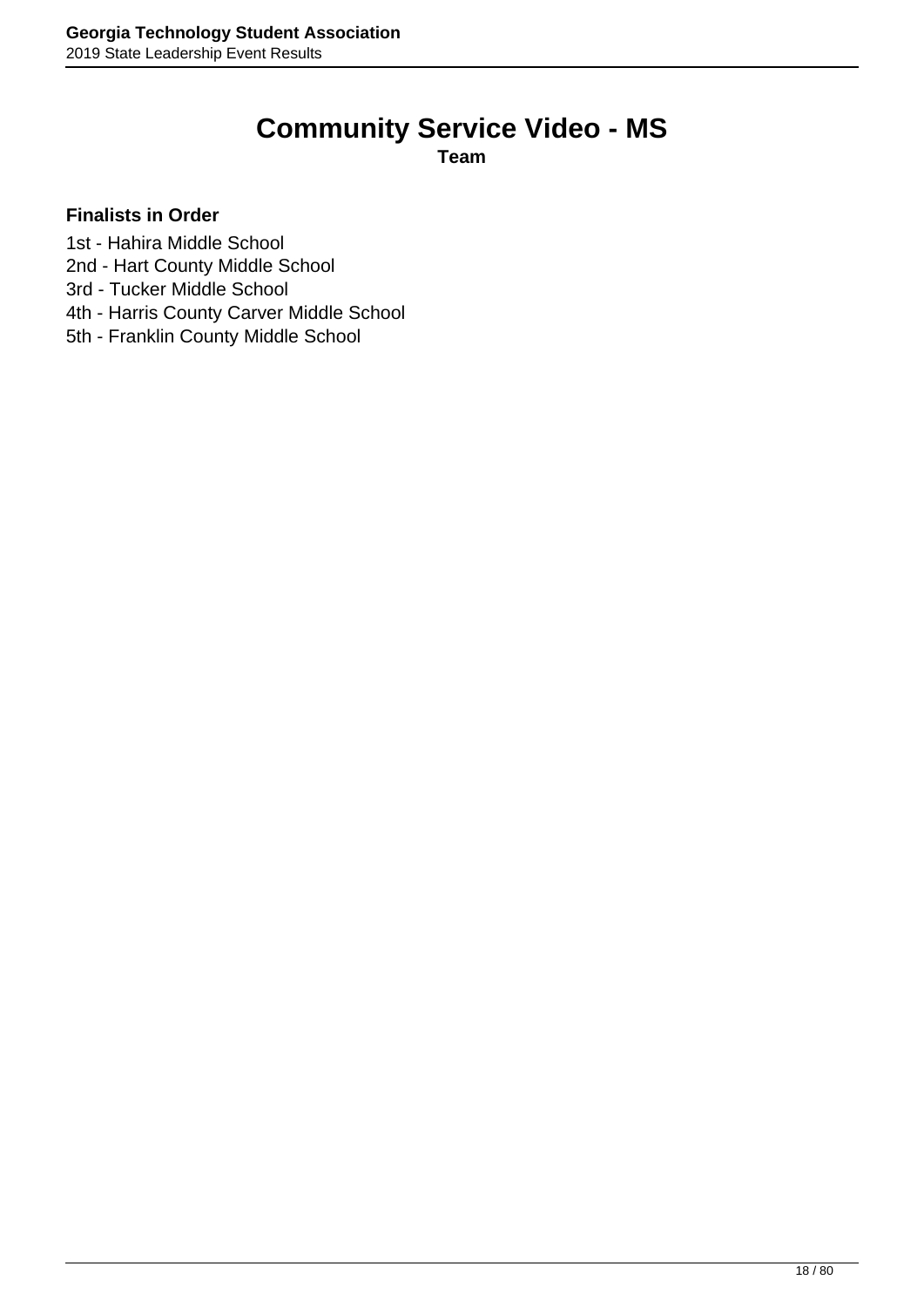### <span id="page-18-0"></span>**Computer Integrated Manufacturing (CIM) - HS**

**Team**

- 1st Newton College And Career Academy
- 2nd Woodstock High School
- 3rd West Forsyth High School
- 4th Dutchtown High School
- 5th Lambert High School
- 6th Franklin County High School
- 7th G.W. Carver
- 8th South Forsyth High School
- 9th Harris County High School
- 10th Alcovy High School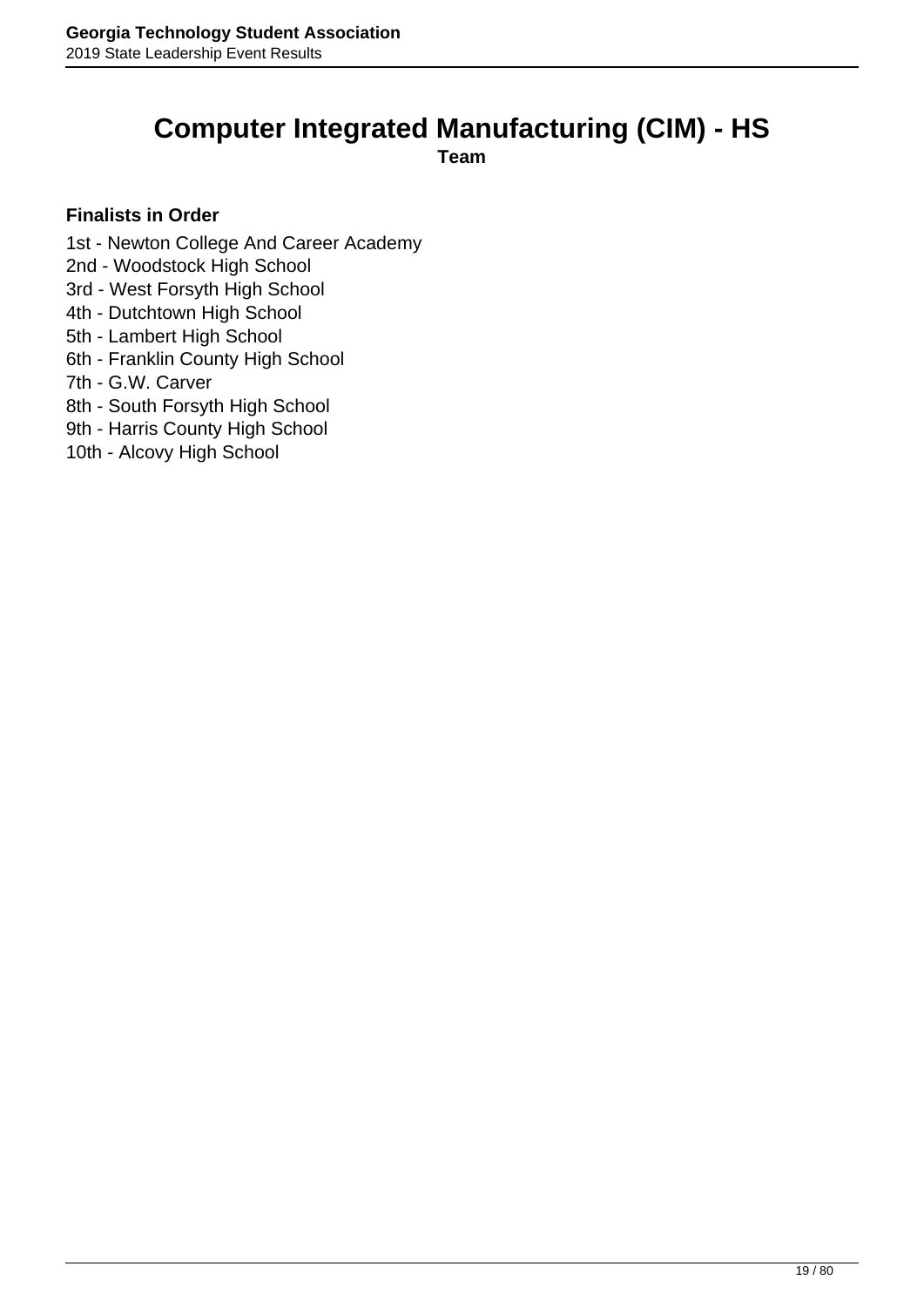### <span id="page-19-0"></span>**Computer-Aided Design (CAD), Architecture - HS Individual**

- 1st Christopher Fettes, Cambridge High School
- 2nd Christopher Saetia, Houston County High School
- 3rd Cole Mcginnis, Lambert High School
- 4th Miranda Litkea, Newton College And Career Academy
- 5th Palmer Brown, Marietta High School
- 6th John Hill, Flowery Branch High School
- 7th Ashton Hudson, Peachtree Ridge High School
- 8th Reid Henderson, North Oconee High School
- 9th Norma Solis, Gilmer High School
- 10th Meet Parmar, Parkview High School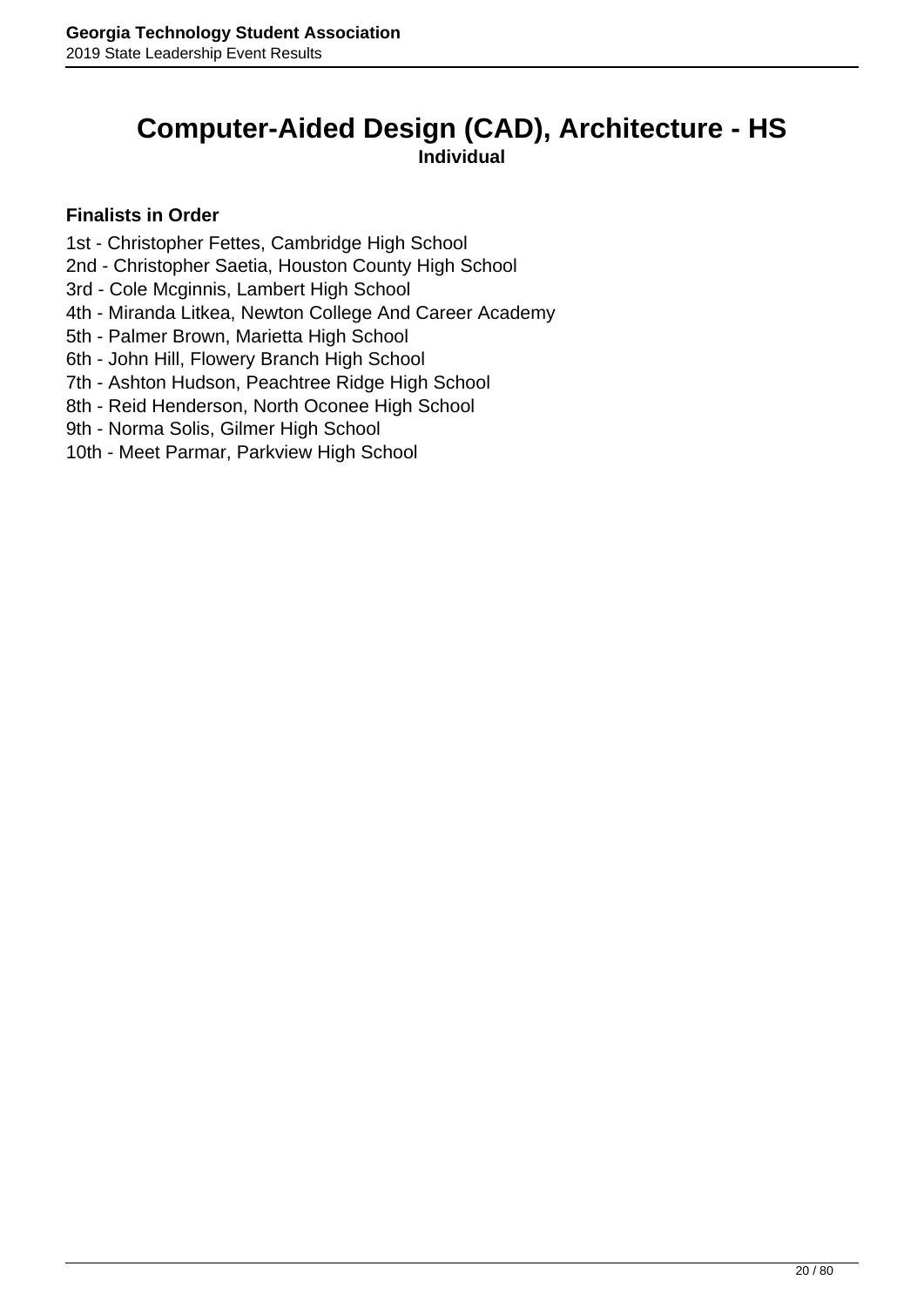### <span id="page-20-0"></span>**Computer-Aided Design (CAD), Engineering - HS Individual**

- 1st Anthony Cochran, Grady High School
- 2nd Samuel Dage, Newton College And Career Academy
- 3rd Logan Phillips, Bremen High School
- 4th Andrew Espinal, Parkview High School
- 5th Annakatrin Silvey, Lakeside High School Evans
- 6th Holden Turner, Flowery Branch High School
- 7th Ethan Crosby, Crawford County High School
- 8th James Bunting, Tucker High School
- 9th Sarah Justice, Franklin County High School
- 10th Jacob Kimmons, Appling County High School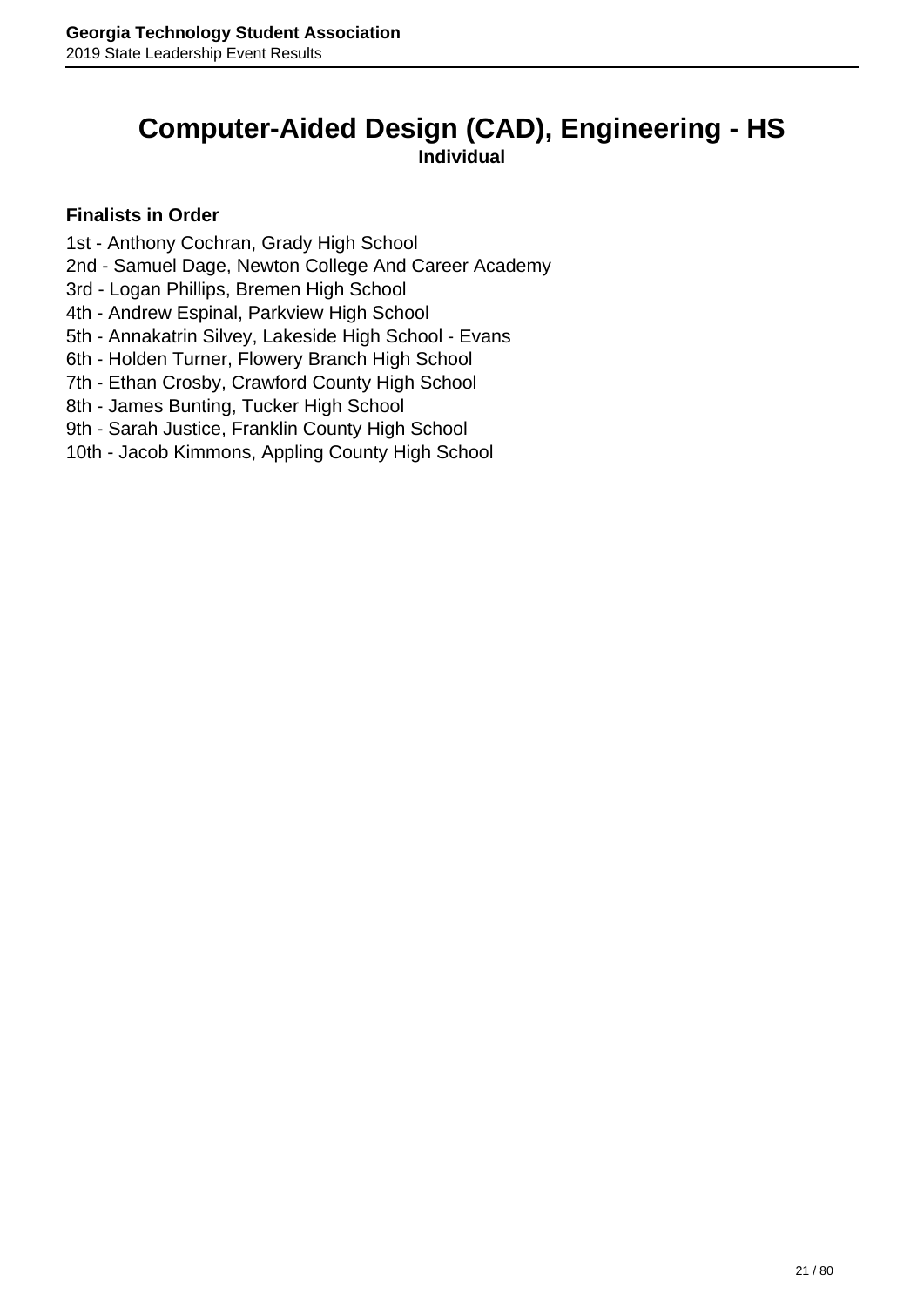# **Construction Challenge - MS**

**Team**

### <span id="page-21-0"></span>**Finalists in Order**

1st - Hahira Middle School

- 2nd Tucker Middle School
- 3rd Franklin County Middle School
- 4th Pine Grove Middle School
- 5th Autrey Mill Middle School
- 6th Champion Theme Middle
- 7th The Kindezi School at Old Fourth Ward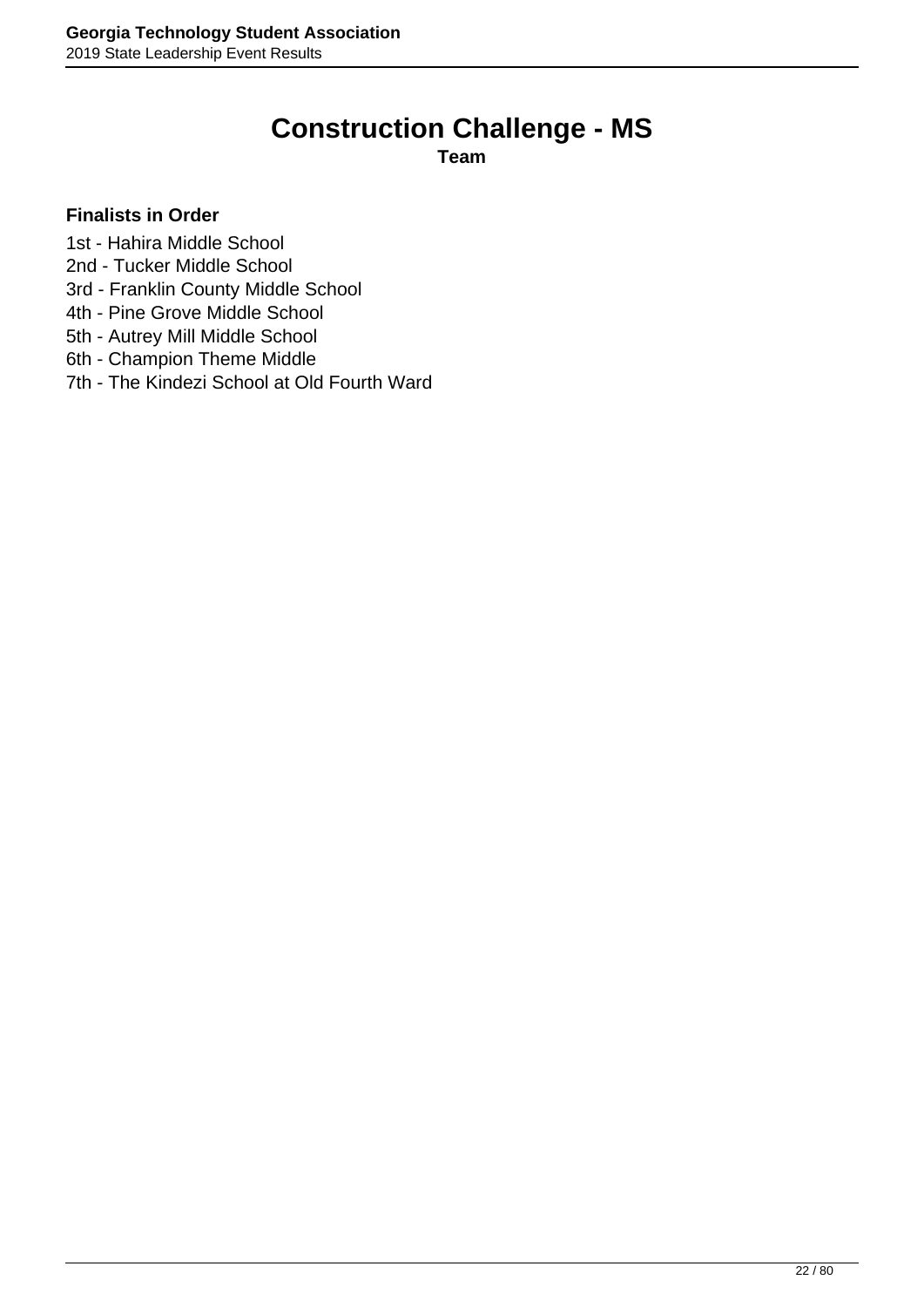# **Debating Technological Issues - HS**

**Team**

- <span id="page-22-0"></span>1st - South Forsyth High School
- 2nd Westlake High School
- 3rd Grady High School
- 4th Dunwoody High School
- 5th East Laurens High School
- 6th Gwinnett School Of Math Science And Technology
- 7th Hart County High School
- 8th Coffee High School
- 9th Eastside High School
- 10th Peachtree Ridge High School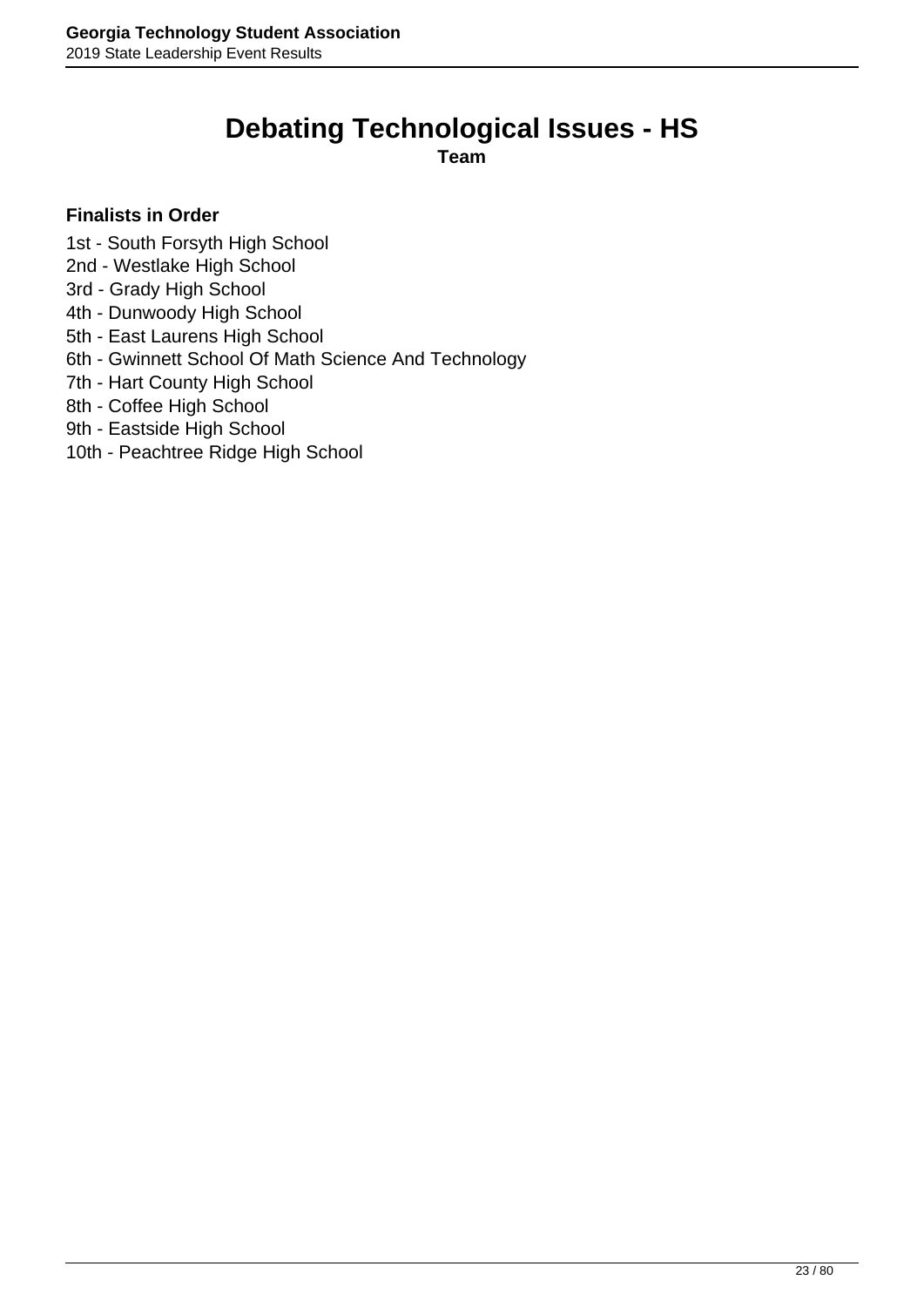# **Digital Photography - MS**

### **Individual**

- <span id="page-23-0"></span>1st - Kaitlin Franck, Harris County Carver Middle School
- 2nd Ellery Fowler, Franklin County Middle School
- 3rd Katelyn Flanders, Haymon-Morris Middle School
- 4th Logan Gordon, Hart County Middle School
- 5th Ky Somayajula, Autrey Mill Middle School
- 6th Janine Raymond, Hahira Middle School
- 7th Rylee Wilbourne, South Effingham Middle School
- 8th Helen Edmonds, Pine Grove Middle School
- 9th Ethan Kennedy, Chattanooga Valley Middle
- 10th Ady Odell, George Walton Academy MS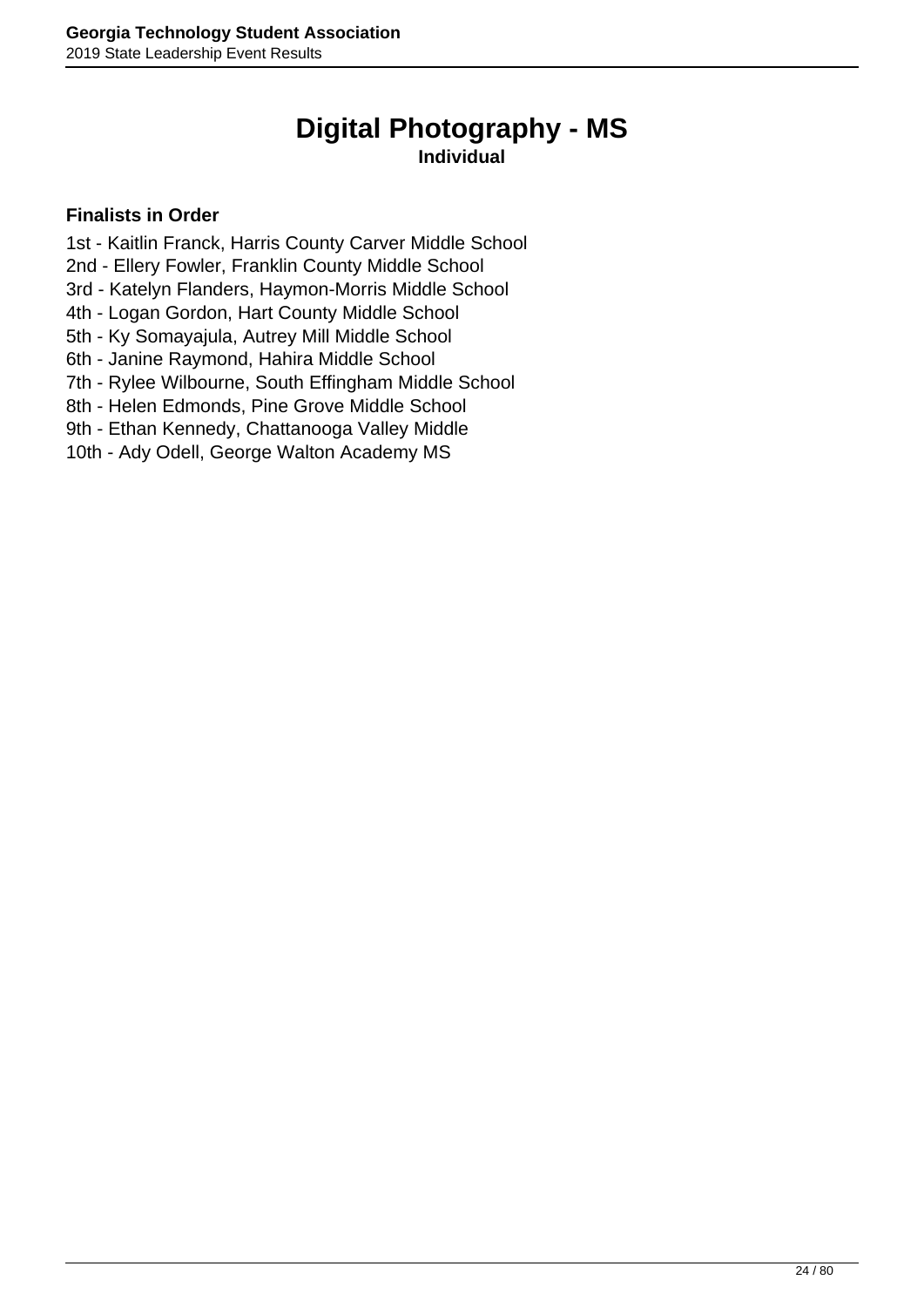# **Digital Video Production - HS**

**Team**

### <span id="page-24-0"></span>**Finalists in Order**

- 1st Parkview High School
- 2nd Forsyth Central High School
- 3rd Chattahoochee High School
- 4th Dunwoody High School
- 5th Dade County High School
- 6th Dutchtown High School
- 7th Lambert High School
- 8th Walnut Grove High School
- 9th Pickens High School

### 10th - Gwinnett School Of Math Science And Technology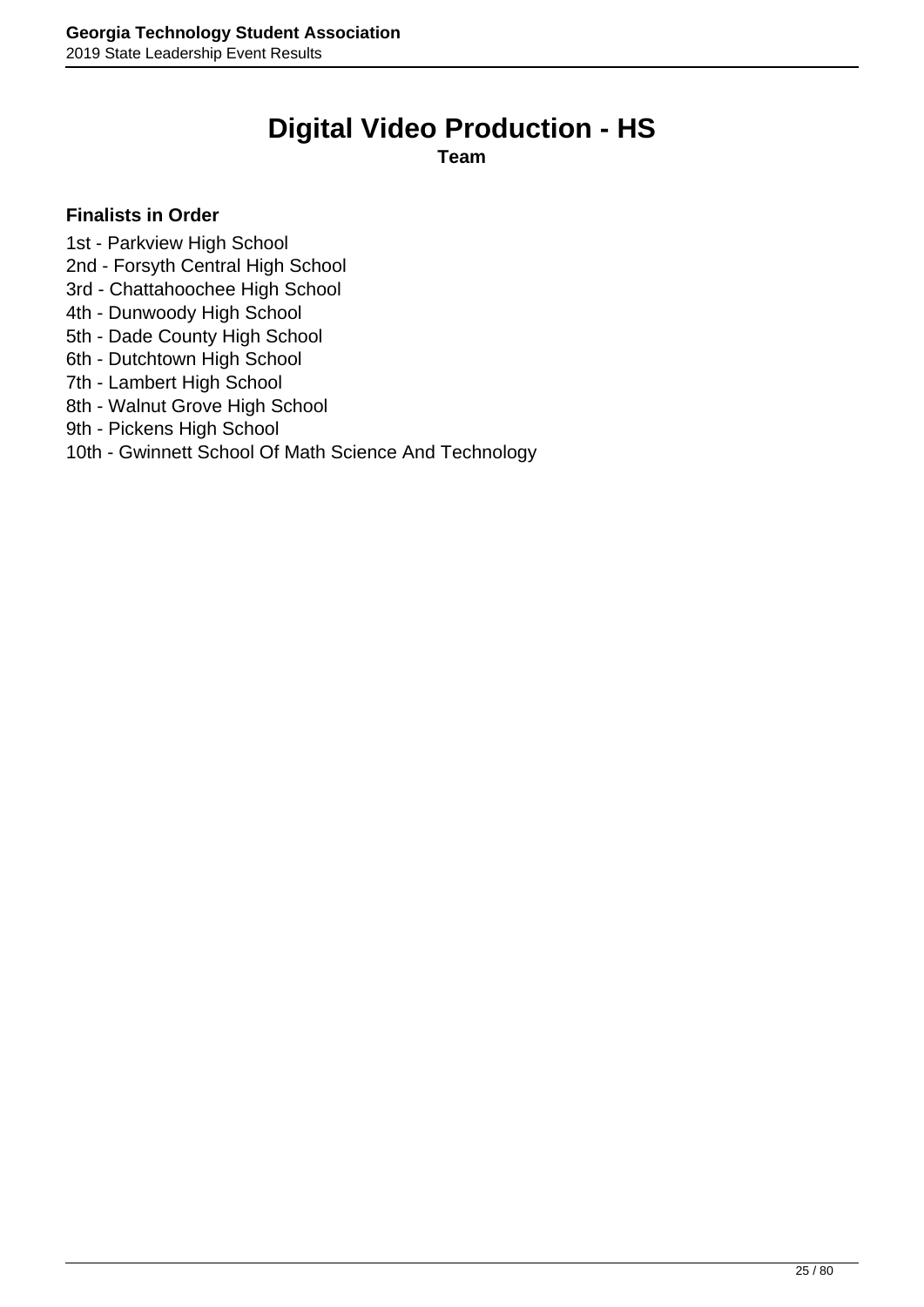# **Dragster - MS**

### **Individual**

- <span id="page-25-0"></span>1st - Landon Floyd, Franklin County Middle School
- 2nd Wade Lavender, Hahira Middle School
- 3rd Jackson Mercer, Hahira Middle School
- 4th Levi Thomas, Franklin County Middle School
- 5th Christian Smith, Harlem Middle School
- 6th Luke Wilhelm, Chattanooga Valley Middle
- 7th Logan Fouts, Chattanooga Valley Middle
- 8th James Kyle, Fannin County Middle School
- 9th Danny Richardson, J.R. Trippe Middle School
- 10th Jamison Rolen, J.R. Trippe Middle School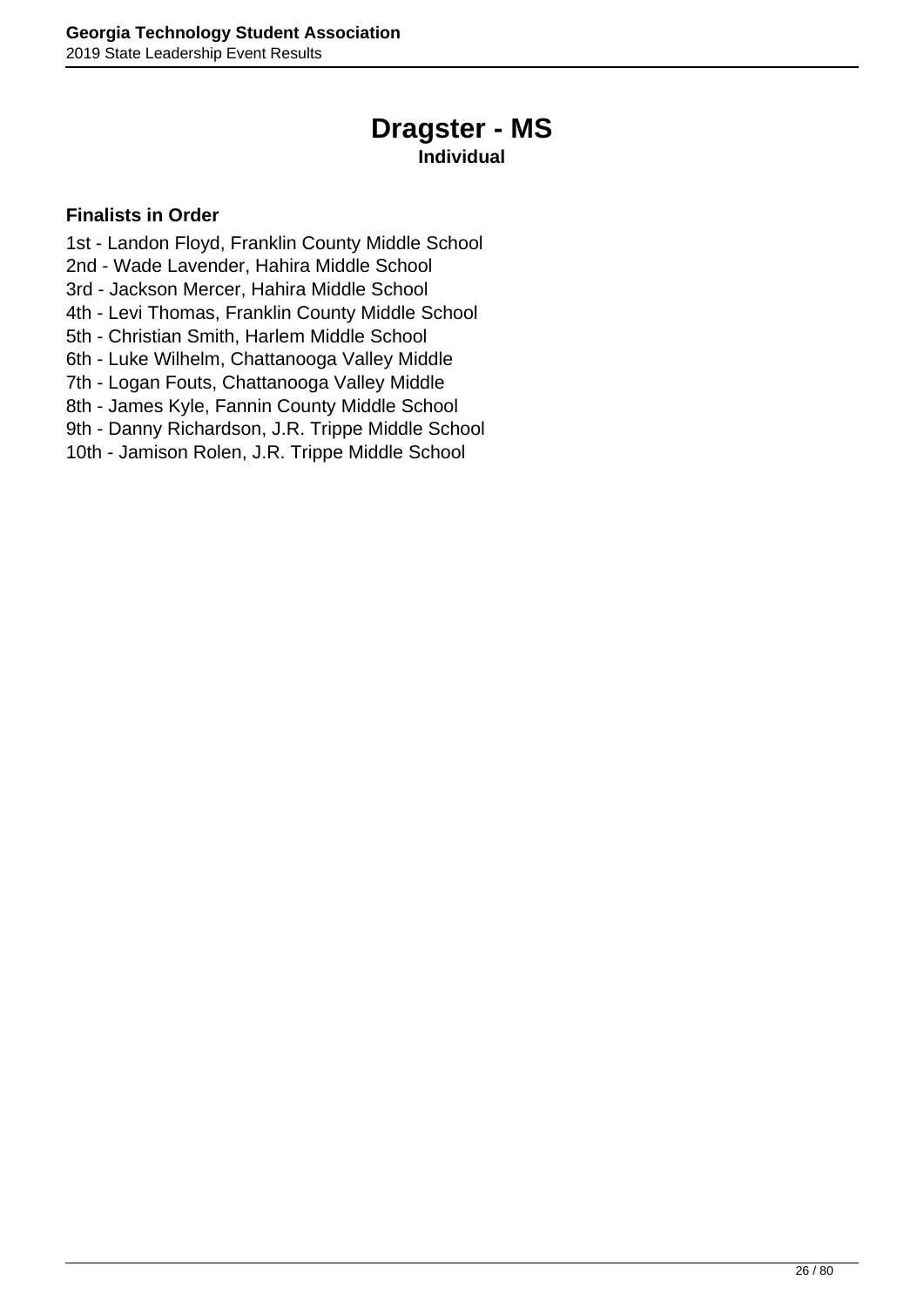# **Dragster Design - HS**

### **Individual**

- <span id="page-26-0"></span>1st - Rhett Floyd, Franklin County High School
- 2nd Canyon Randall, Franklin County High School
- 3rd Madison Moore, Swainsboro High School
- 4th Libni Ramirez, Trion High School
- 5th Richard Kahle, Loganville High School
- 6th Hailey Cortes, Appling County High School
- 7th John Gordy, Hart County High School
- 8th Bill Ramirez, Trion High School
- 9th Zachary Draucek, Mill Creek High School
- 10th Gabrielle Gillardo, West Forsyth High School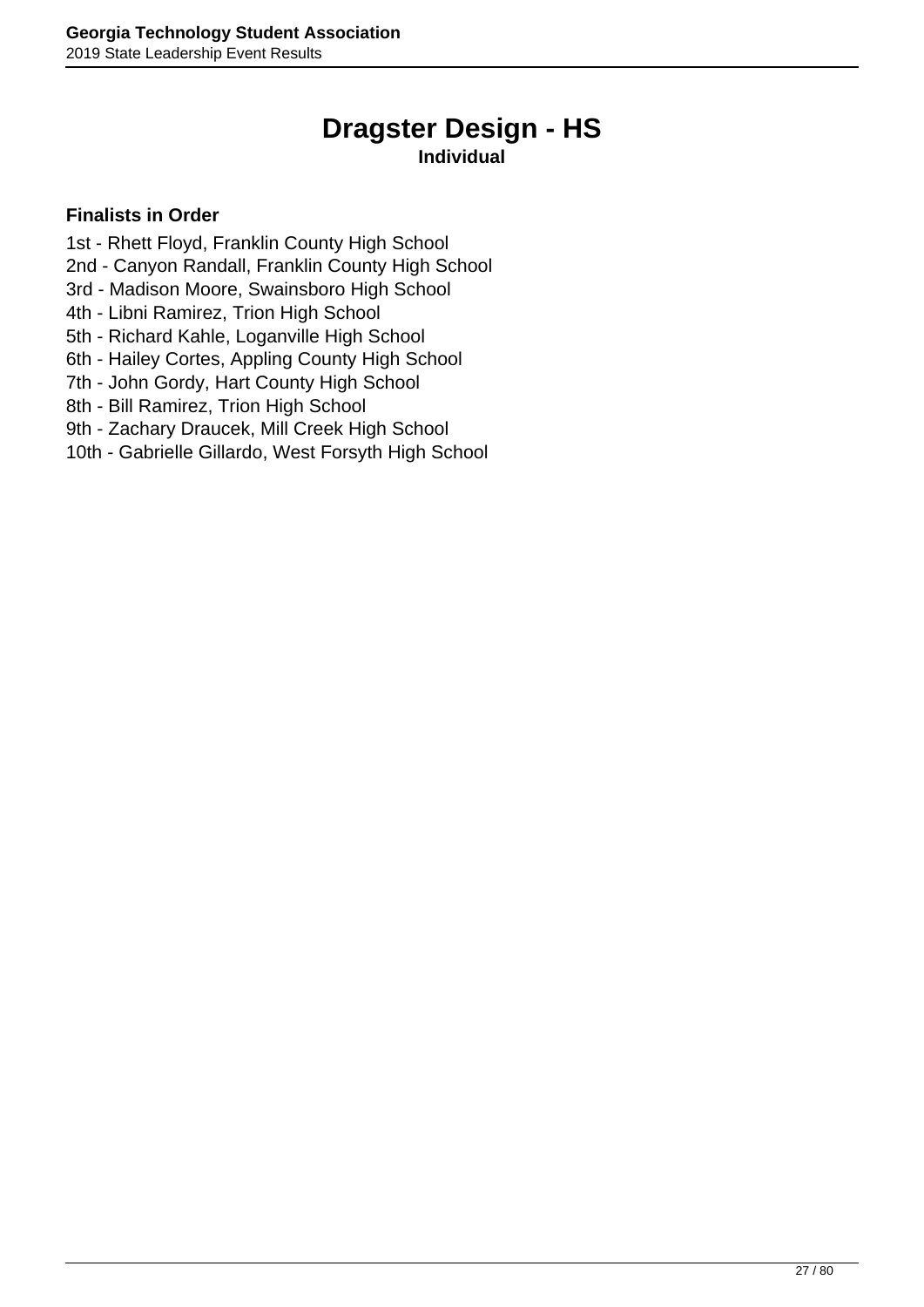# **Electrical Applications - HS**

### **Individual**

- <span id="page-27-0"></span>1st - Michael Nguyen, South Forsyth High School
- 2nd Johnathan-Thomas Reed, Parkview High School
- 3rd Omer Cinar, Chamblee High School
- 4th Andrew Espinal, Parkview High School
- 5th Jake Michiels, Loganville High School
- 6th Eric Ahn, Lambert High School
- 7th Kevin Pietruszka, Loganville High School
- 8th Jamal Dudley, Arabia Mountain High School
- 9th Erik Blomberg, Hart County High School
- 10th Ryan Yang, North Oconee High School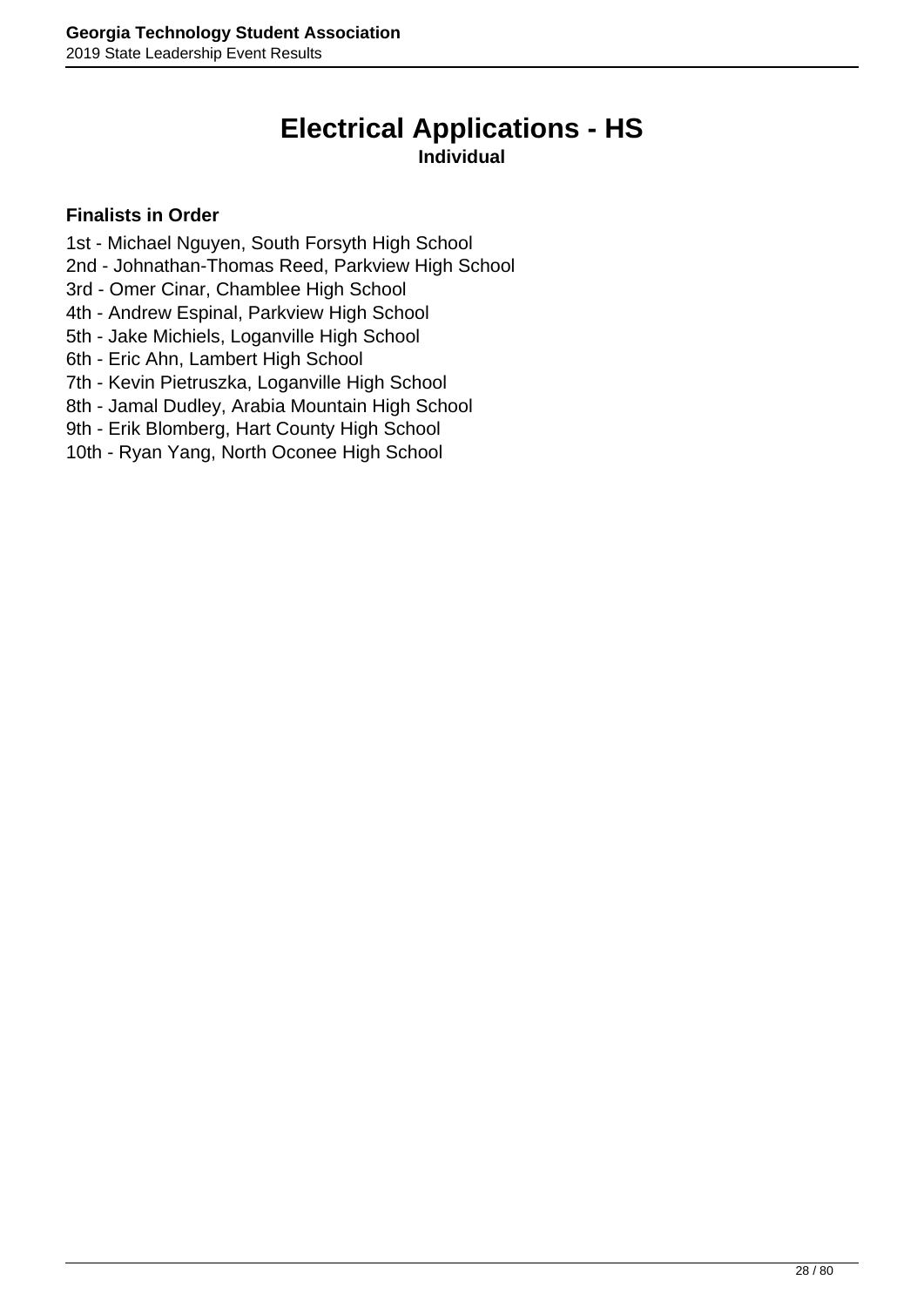# **Electrical Applications - MS**

**Team**

- <span id="page-28-0"></span>1st - Ben Hill Middle School
- 2nd Hahira Middle School
- 3rd Tucker Middle School
- 4th Harris County Carver Middle School
- 5th Lowndes Middle
- 6th Pine Grove Middle School
- 7th Franklin County Middle School
- 8th Hart County Middle School
- 9th Chattanooga Valley Middle
- 10th South Effingham Middle School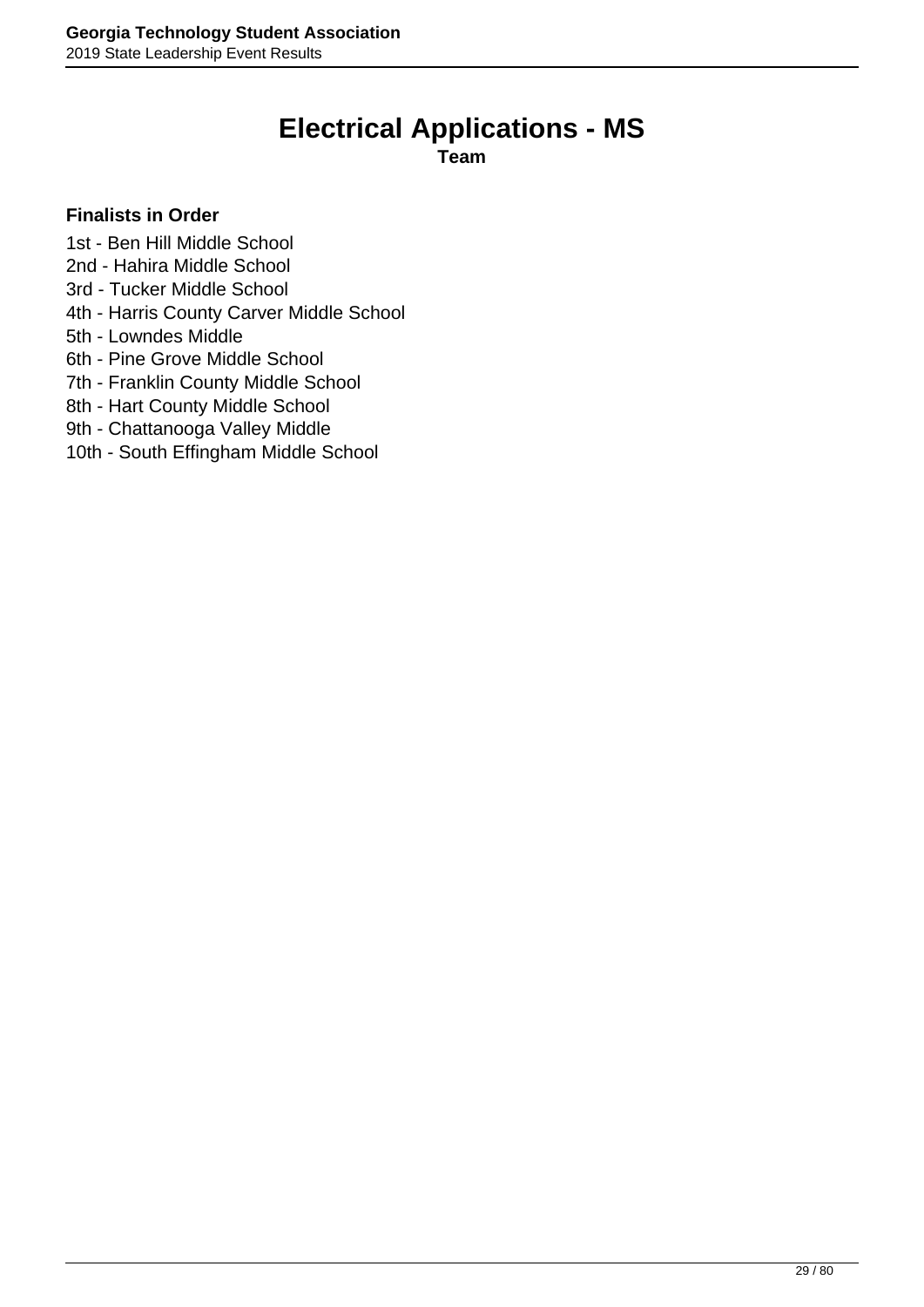# **Engineering Design - HS**

**Team**

- <span id="page-29-0"></span>1st - Peachtree Ridge High School
- 2nd Parkview High School
- 3rd Loganville Christian Academy
- 4th Lambert High School
- 5th Pickens High School
- 6th Marietta High School
- 7th Newton College And Career Academy
- 8th Harris County High School
- 9th Walnut Grove High School
- 10th Dade County High School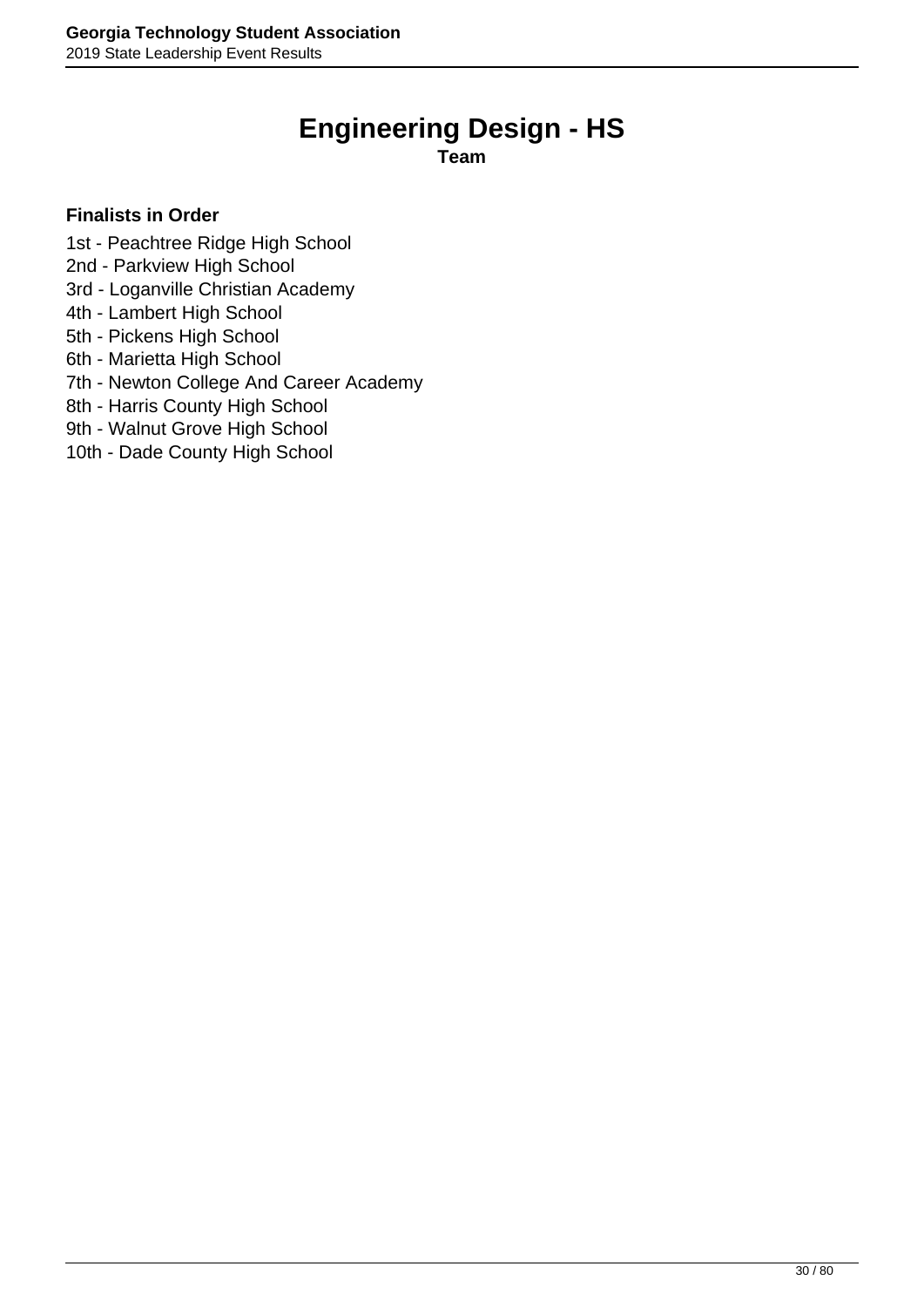# **Essays on Technology - HS**

### **Individual**

- <span id="page-30-0"></span>1st - Andy Luo, Chattahoochee High School
- 2nd Alana Levester, Arabia Mountain High School
- 3rd Mary Wang, Parkview High School
- 4th Thomas Newell, Lakeside High School Evans
- 5th Marcos Rios, Marietta High School
- 6th Rex Aledia, Lambert High School
- 7th Valen Lawson, Dunwoody High School
- 8th Nora Klein, Harris County High School
- 9th Olivia Fountain, Pickens High School
- 10th Britney Pena, Central Gwinnett High School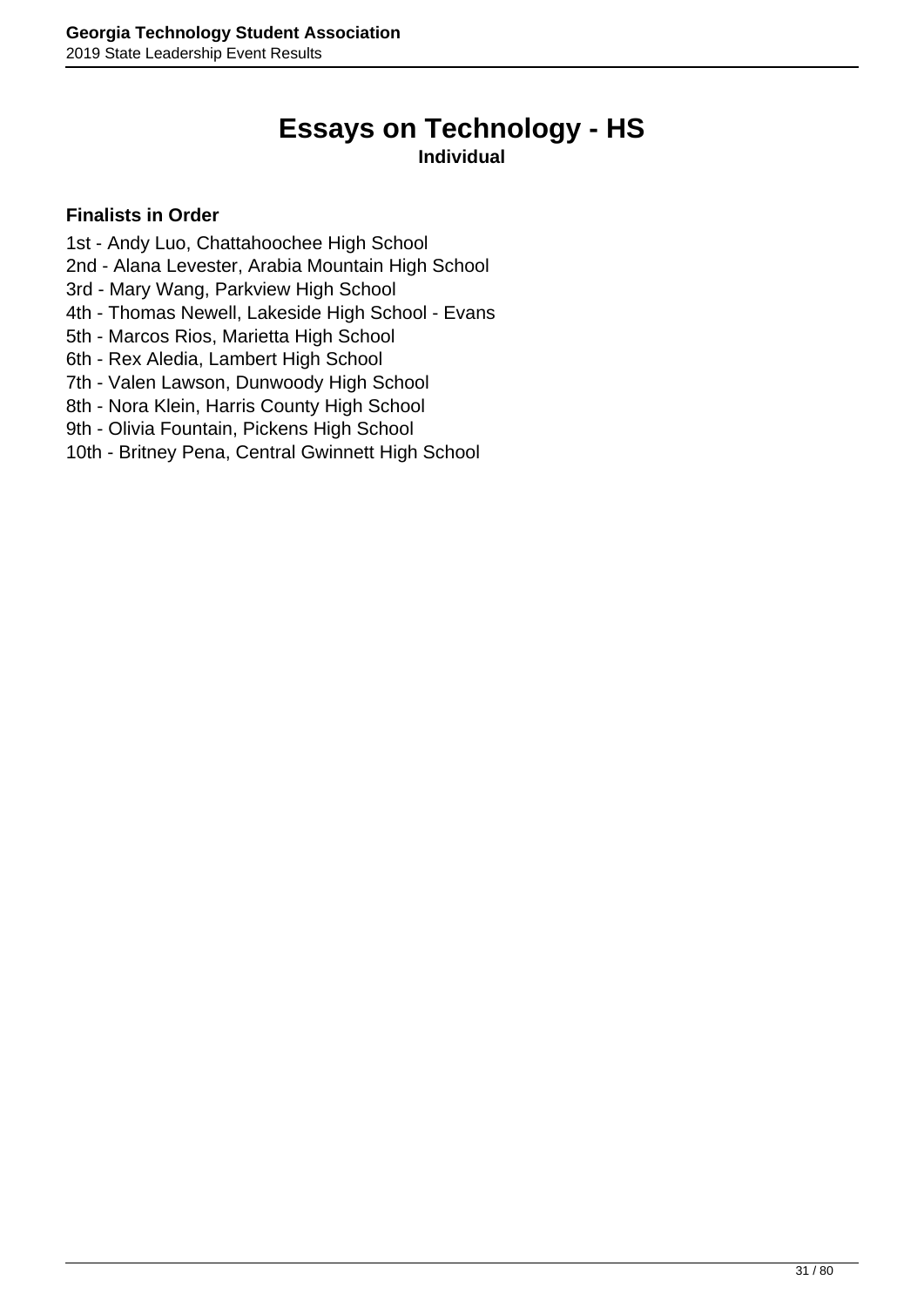# **Essays on Technology - MS**

### **Individual**

- <span id="page-31-0"></span>1st - Rayla Haag, Chattanooga Valley Middle
- 2nd Mandy Xu, Coleman Middle School
- 3rd Terriah Bush, Hart County Middle School
- 4th Hannah Cortes, Appling County Middle School
- 5th Joshua Kim, Pine Grove Middle School
- 6th Betsy Timmons, Harris County Carver Middle School
- 7th Chloe Ho, Franklin County Middle School
- 8th Elizabeth Bell, Hahira Middle School
- 9th Austin Northcutt, Cousins Middle School
- 10th Kylie Slone, Tucker Middle School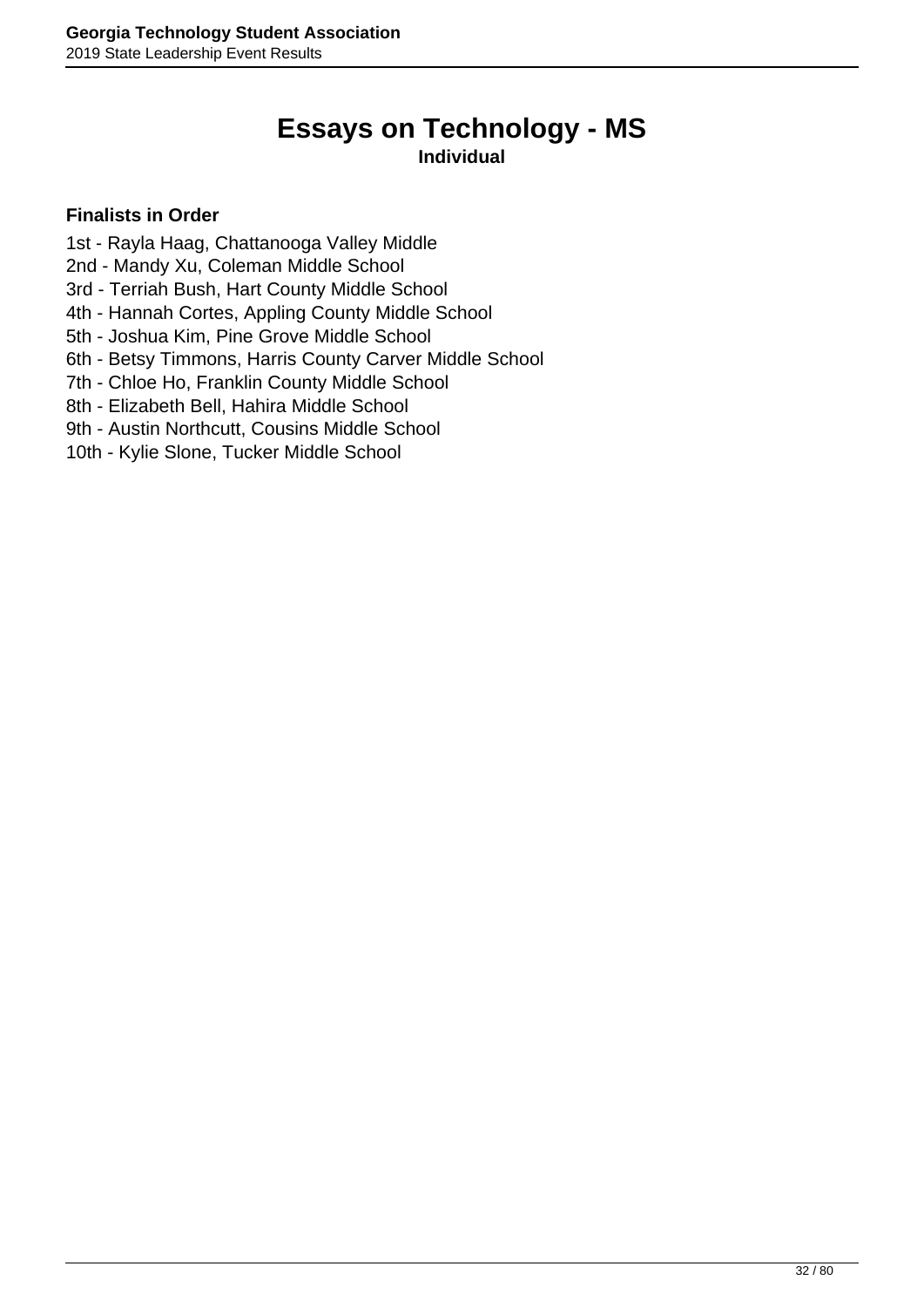# **Extemporaneous Speech - HS**

### **Individual**

- <span id="page-32-0"></span>1st - Declan Mccarthy, Grady High School
- 2nd Jessica Pan, Parkview High School
- 3rd Ben Tellano, Hart County High School
- 4th Cameron Potter, Paul Duke STEM High School
- 5th Darmon Kahvazadeh, Cambridge High School
- 6th Ahmad Parker, Arabia Mountain High School
- 7th Baila Edwards, Forsyth Central High School
- 8th Leila Kazemzadeh, Peachtree Ridge High School
- 9th Ryan Guardado, Coffee High School
- 10th LaShondra Gordon, Morrow High School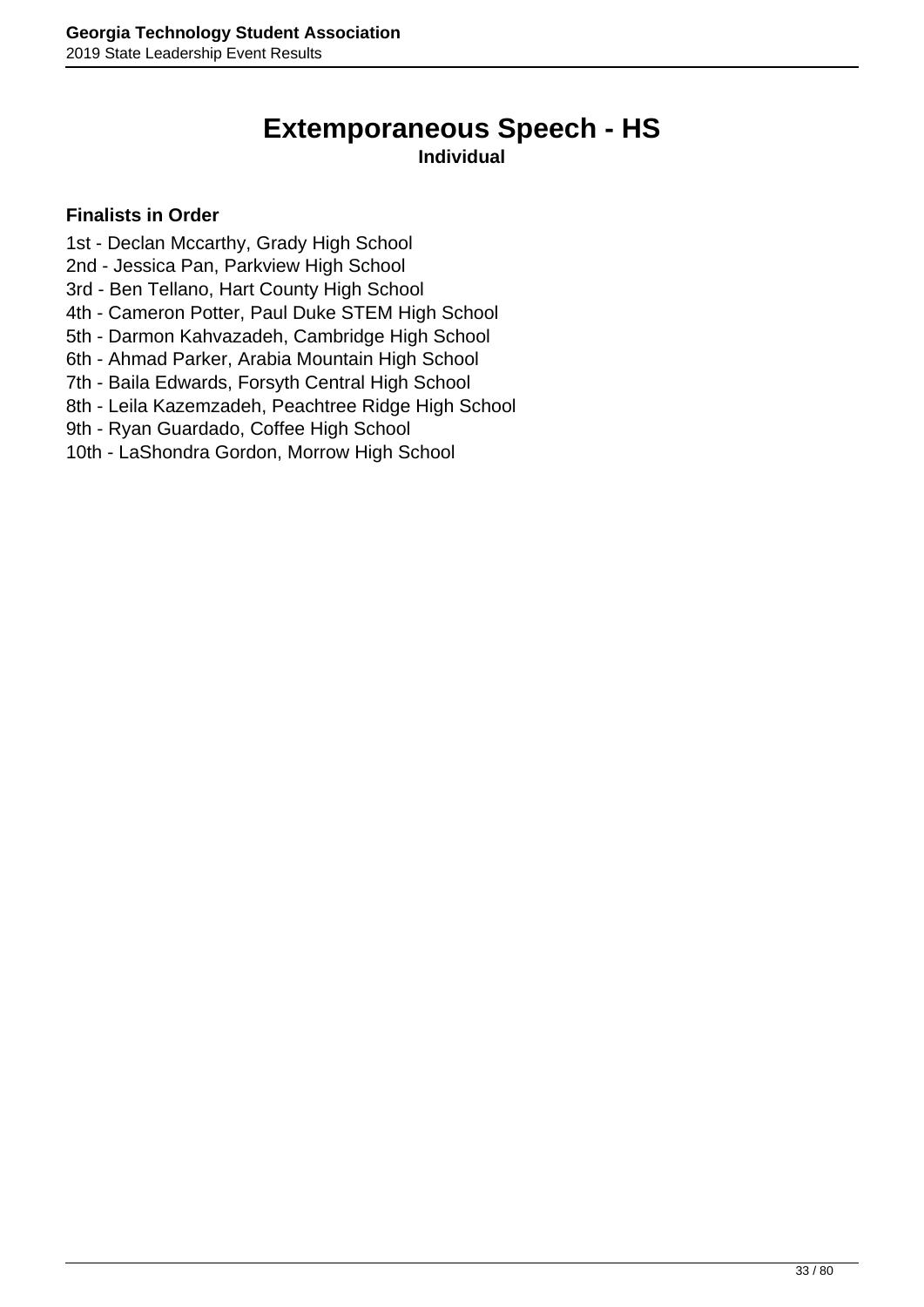## **Fashion Design and Technology - HS**

**Team**

- <span id="page-33-0"></span>1st - Peachtree Ridge High School
- 2nd Lambert High School
- 3rd Newton College And Career Academy
- 4th Tucker High School
- 5th Pickens High School
- 6th Mill Creek High School
- 7th Dunwoody High School
- 8th Parkview High School
- 9th Johns Creek High School
- 10th South Forsyth High School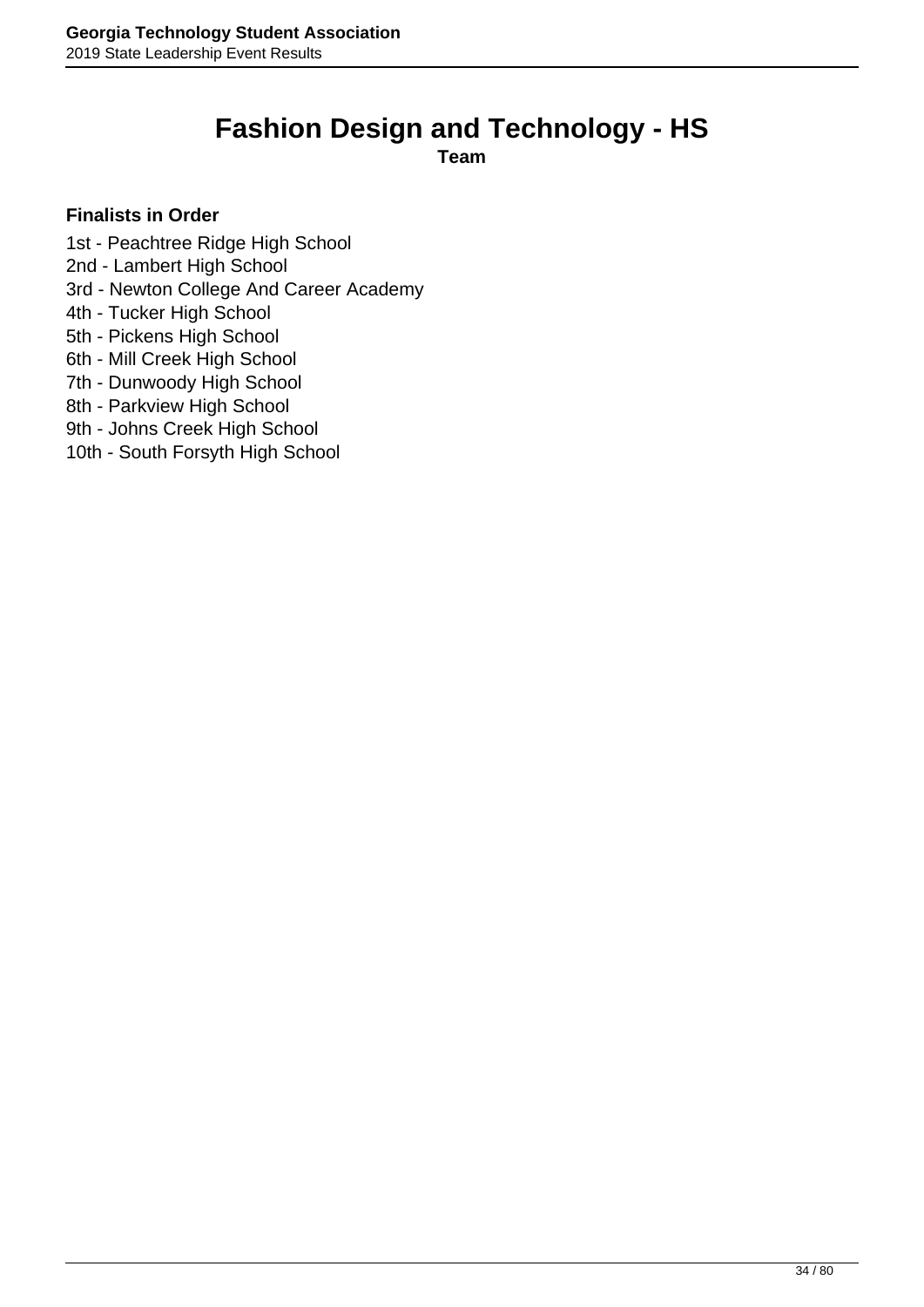# **First Lego League - MS**

**Team**

- <span id="page-34-0"></span>1st - Autrey Mill Middle School
- 2nd Weaver Middle School
- 3rd Northeast Middle School
- 4th Champion Theme Middle
- 5th Hahira Middle School
- 6th Fannin County Middle School
- 7th Stone Mountain Middle School
- 8th Miller Grove Middle School
- 9th Druid Hills Middle School
- 10th Harris County Carver Middle School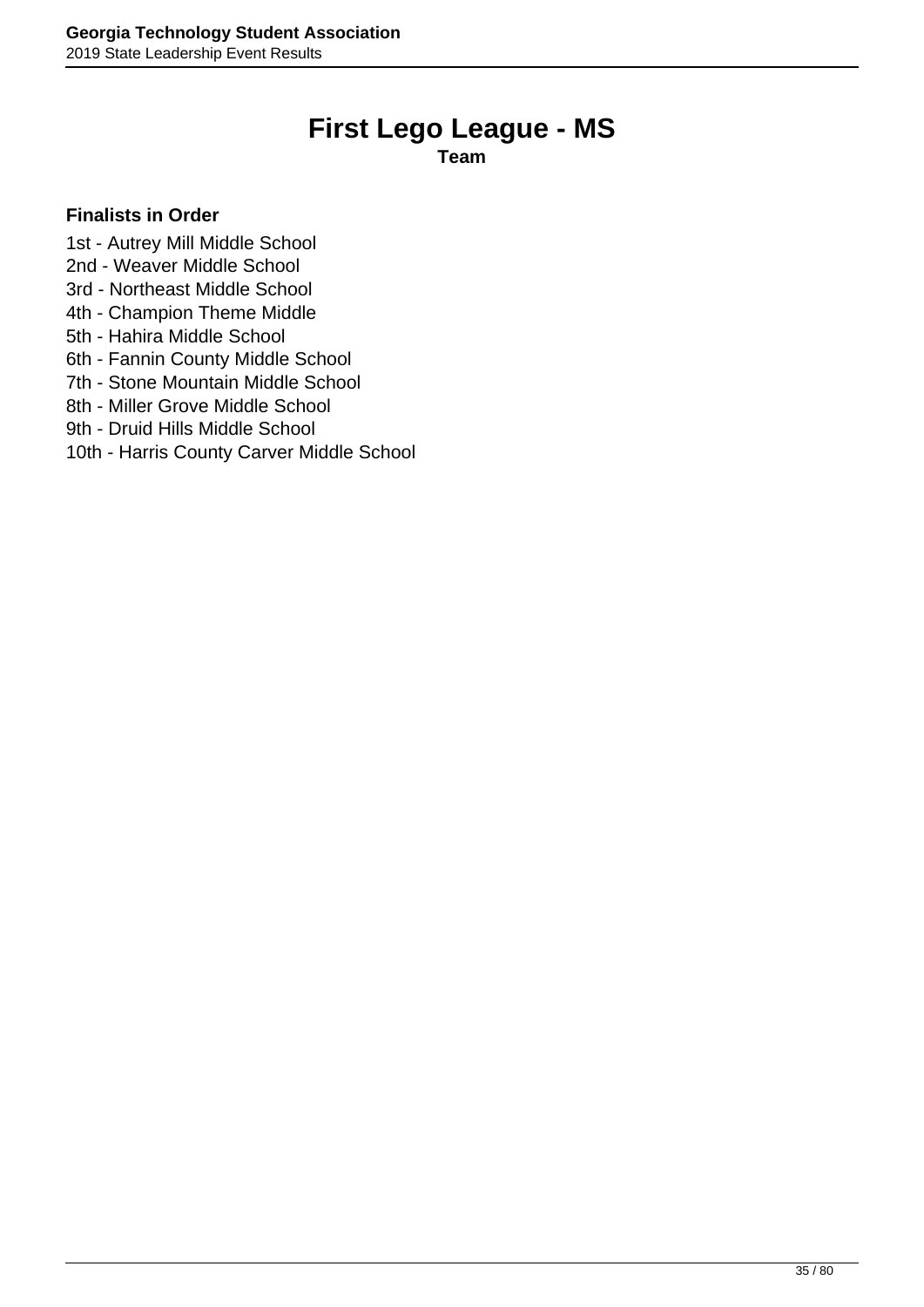# **Flight - MS**

### **Individual**

- <span id="page-35-0"></span>1st - Waylon Cheek, Franklin County Middle School
- 2nd Luis Medina, Franklin County Middle School
- 3rd Ricky Correia, Cousins Middle School
- 4th Jacob Shrier, Pine Grove Middle School
- 5th David Williams, Coleman Middle School
- 6th Emma Cox, Cousins Middle School
- 7th Noah Judy, Coleman Middle School
- 8th Jerry Wang, South Effingham Middle School
- 9th Jordan Willis, The Kindezi School at Old Fourth Ward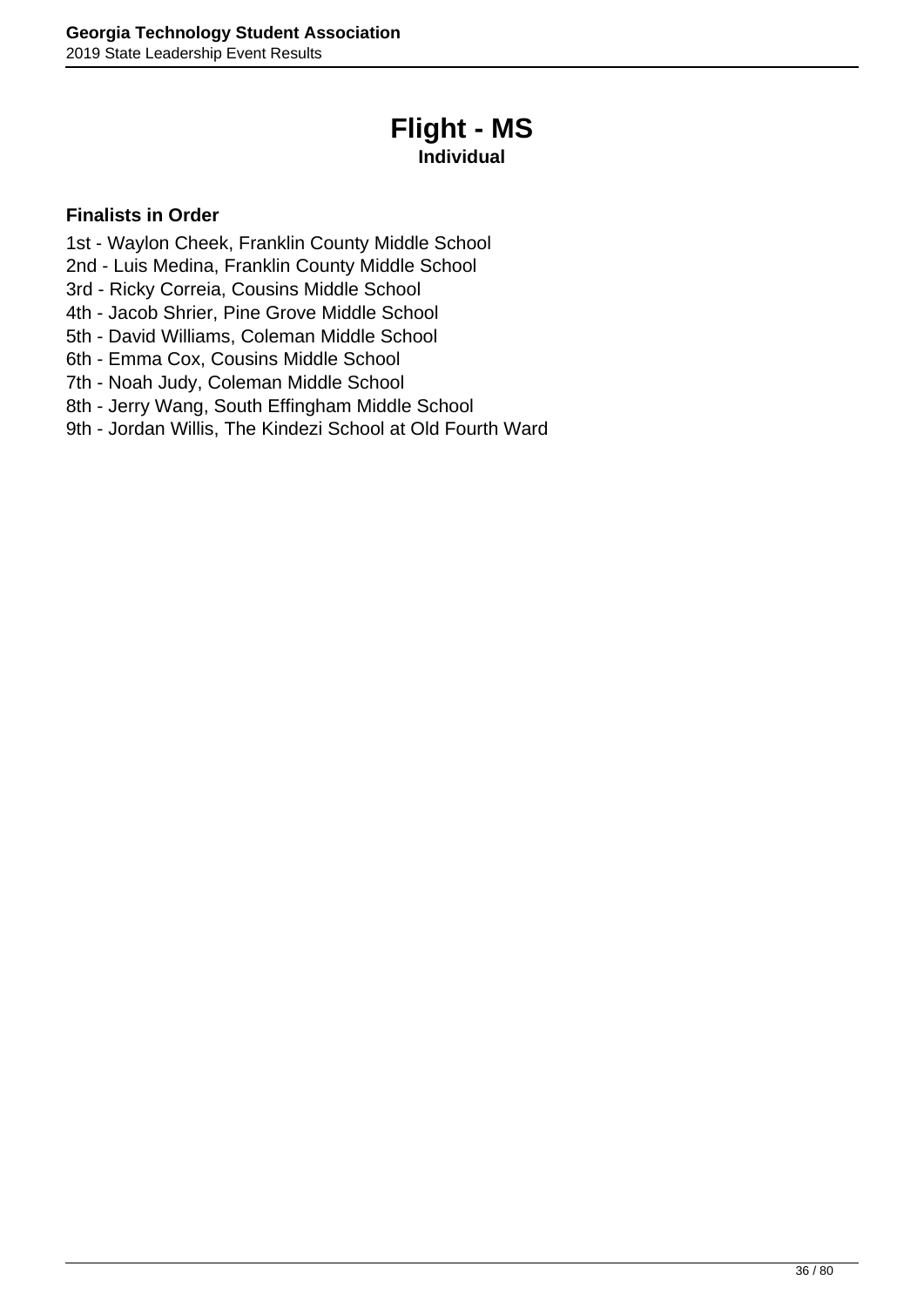# **Flight Endurance - HS**

### **Individual**

- 1st Tyler Peckinpaugh, Crawford County High School
- 2nd Dev Patel, Appling County High School
- 3rd Summer Vaughn, Trion High School
- 4th Ethan Crosby, Crawford County High School
- 5th Siva Appana, South Forsyth High School
- 6th Logan Dobar, Newton College And Career Academy
- 7th Davis Jennings, Oconee County High School
- 8th Erik Achtermann, Denmark High School
- 9th Jolie Ahren, Hiram High School
- 10th Parker Ross, Peach County High School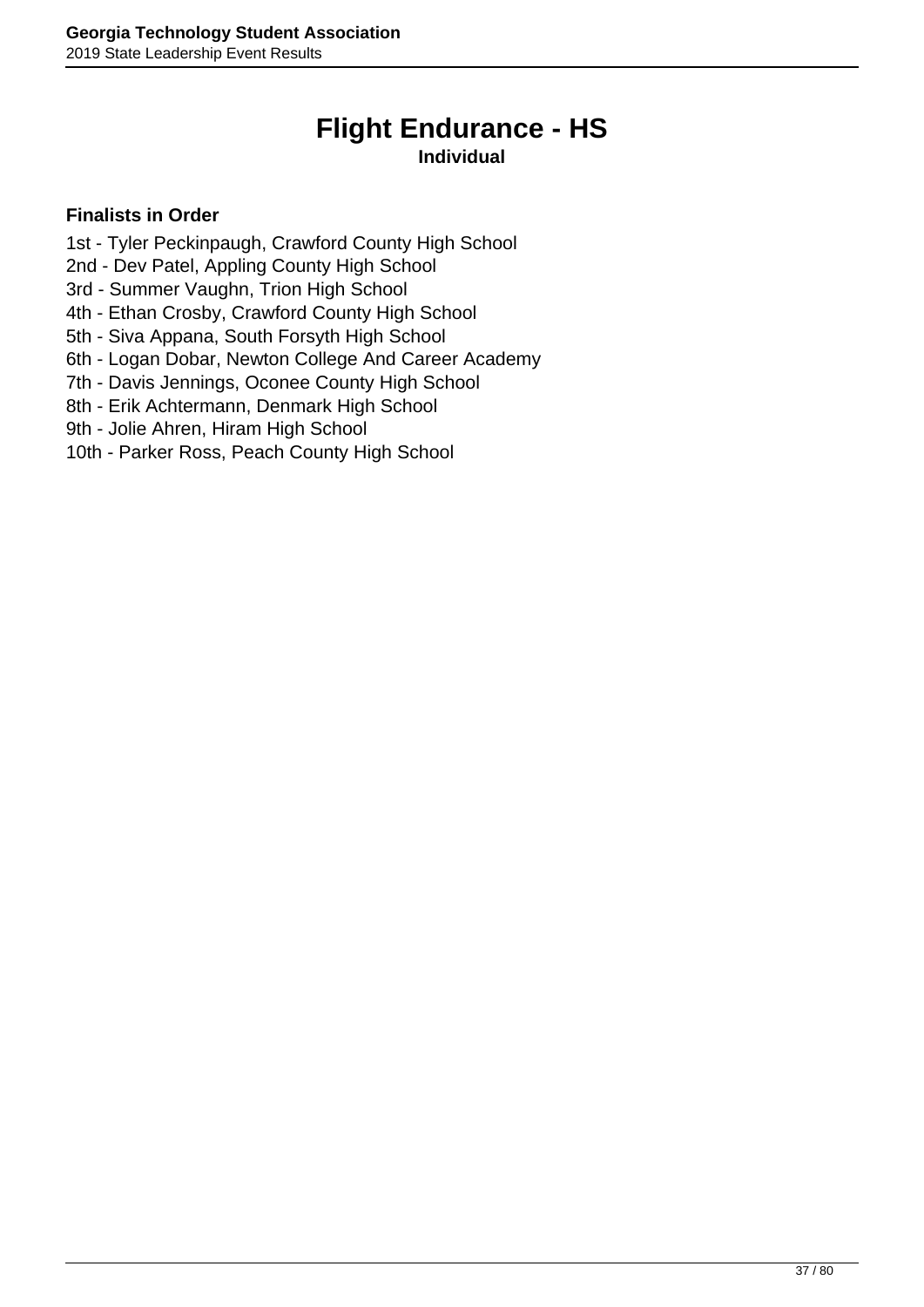# **Forensic Science - HS**

**Team**

- 1st Towers High School
- 2nd Rabun County High School
- 3rd Coffee High School
- 4th Lambert High School
- 5th Parkview High School
- 6th Gilmer High School
- 7th Fannin County High School
- 8th Arabia Mountain High School
- 9th Lowndes High School
- 10th Newton College And Career Academy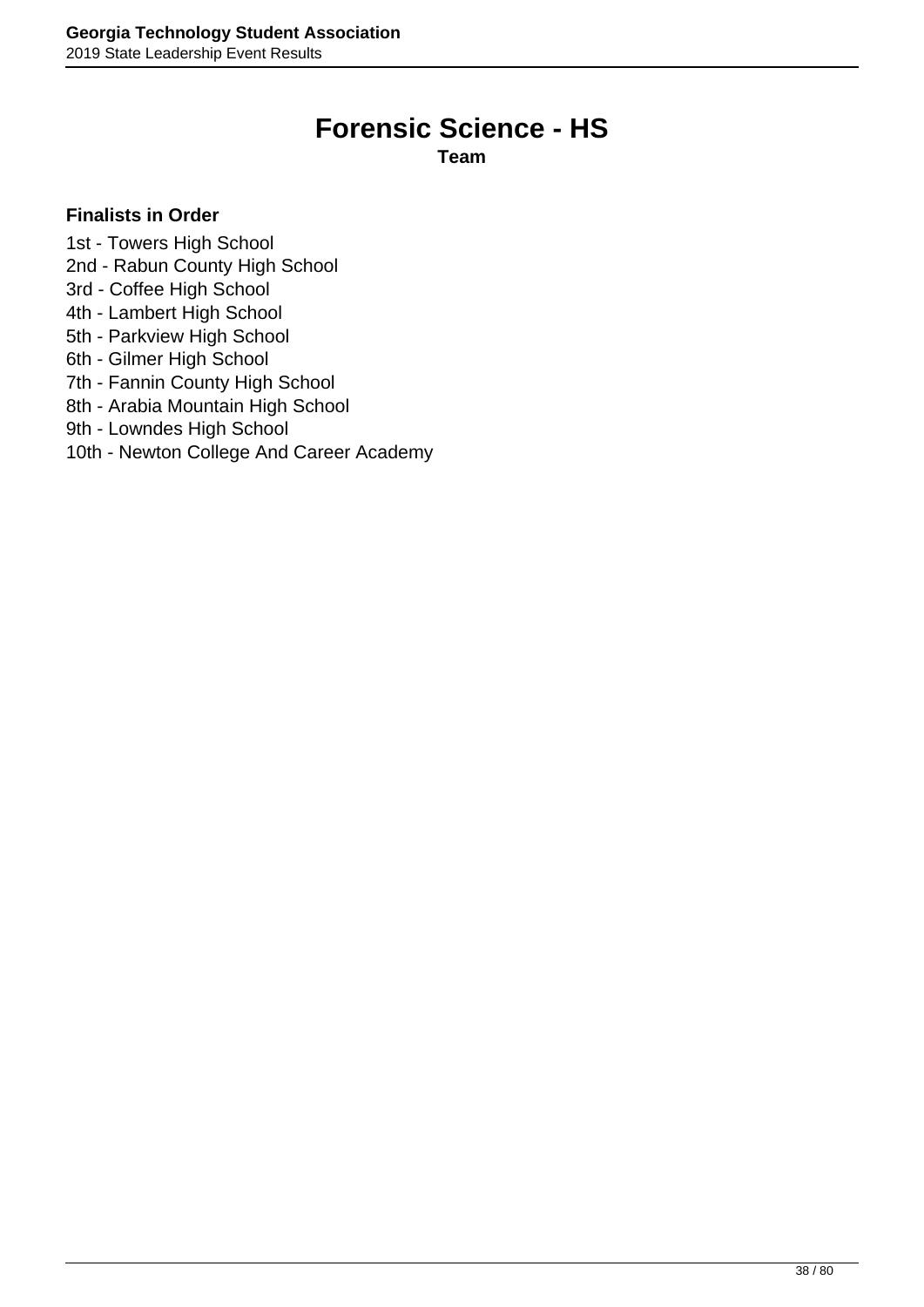# **Forensic Technology - MS**

**Team**

- 1st Appling County Middle School
- 2nd Hahira Middle School
- 3rd Tucker Middle School
- 4th East Coweta Middle School
- 5th Marietta Middle School
- 6th Summerour Middle School
- 7th Harris County Carver Middle School
- 8th Chattanooga Valley Middle
- 9th Ben Hill Middle School
- 10th Franklin County Middle School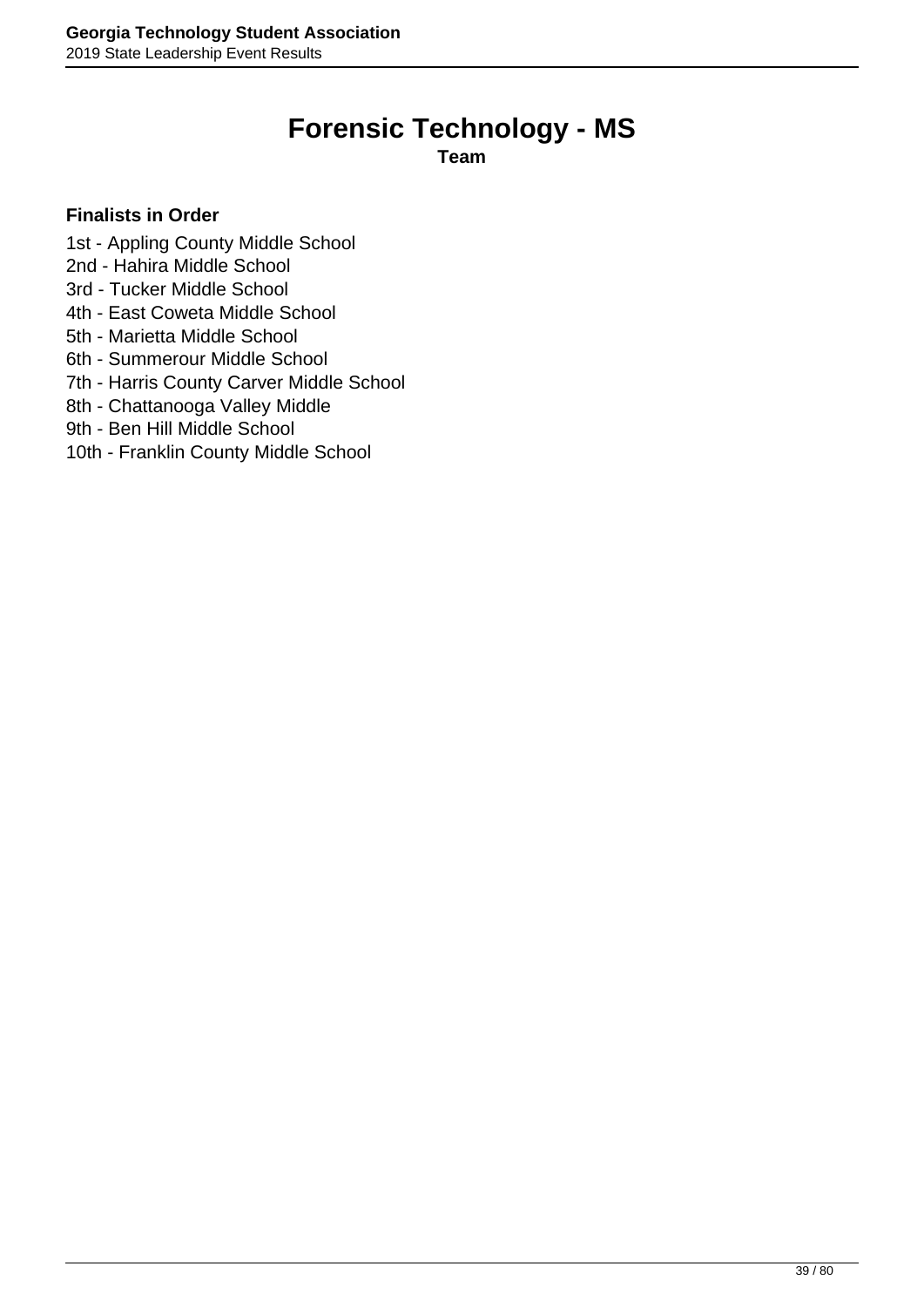# **Future Technology Teacher - HS**

**Individual**

- 1st Joy Dang, Parkview High School
- 2nd Rebekah Mekonnen, Parkview High School
- 3rd Olivia Fountain, Pickens High School
- 4th Christopher Saetia, Houston County High School
- 5th Jaxon Robert, Lambert High School
- 6th Bhavana Suresh, South Forsyth High School
- 7th Melanie Kim, Lambert High School
- 8th Zoe Coffey, Alliance Academy for Innovation
- 9th Addy Fitts, Pickens High School
- 10th Jada Popkoski, Crawford County High School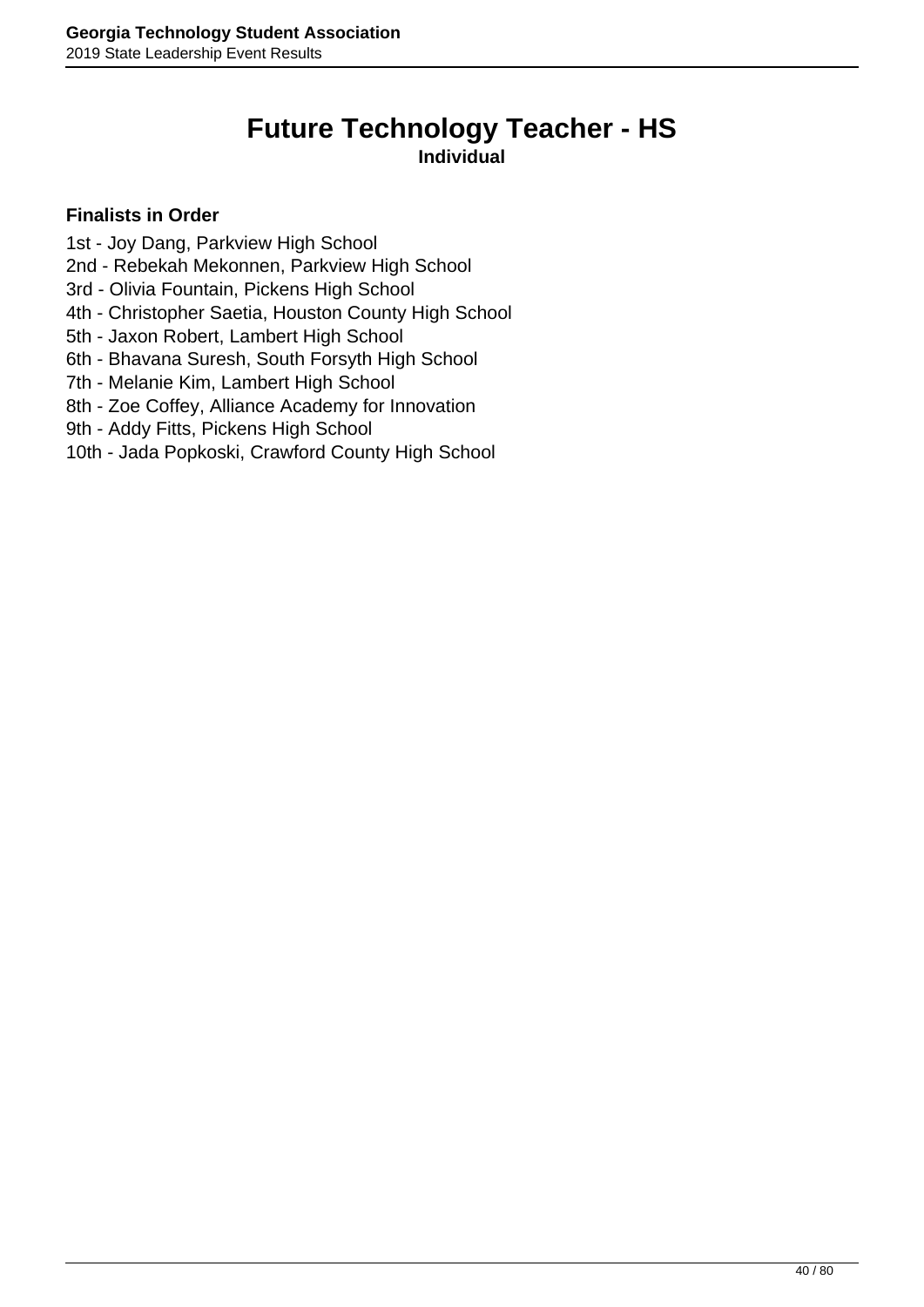# **Georgia Electric Vehicle Rally - HS**

**Team**

- 1st Crawford County High School
- 2nd Sims Academy of Innovation and Technology
- 3rd Forsyth Central High School
- 4th Lowndes High School
- 5th Trion High School
- 6th Rabun County High School
- 7th Hart County High School
- 8th Newton College And Career Academy
- 9th Forsyth Central High School
- 10th Crawford County High School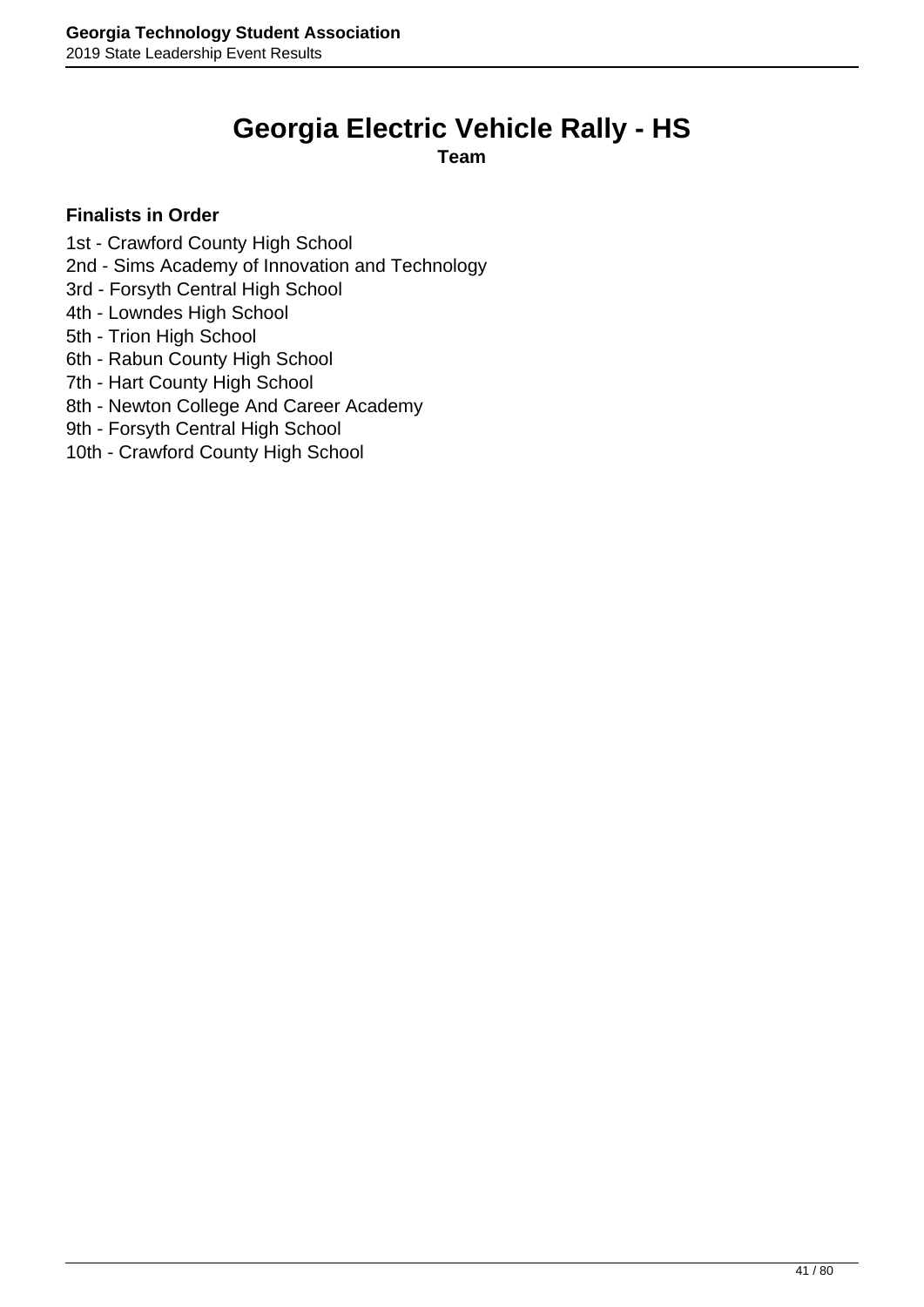# **Inventions and Innovations - MS**

**Team**

- 1st Hahira Middle School
- 2nd Franklin County Middle School
- 3rd Appling County Middle School
- 4th Harris County Carver Middle School
- 5th Tucker Middle School
- 6th Coleman Middle School
- 7th Hart County Middle School
- 8th East Coweta Middle School
- 9th Champion Theme Middle
- 10th Pine Grove Middle School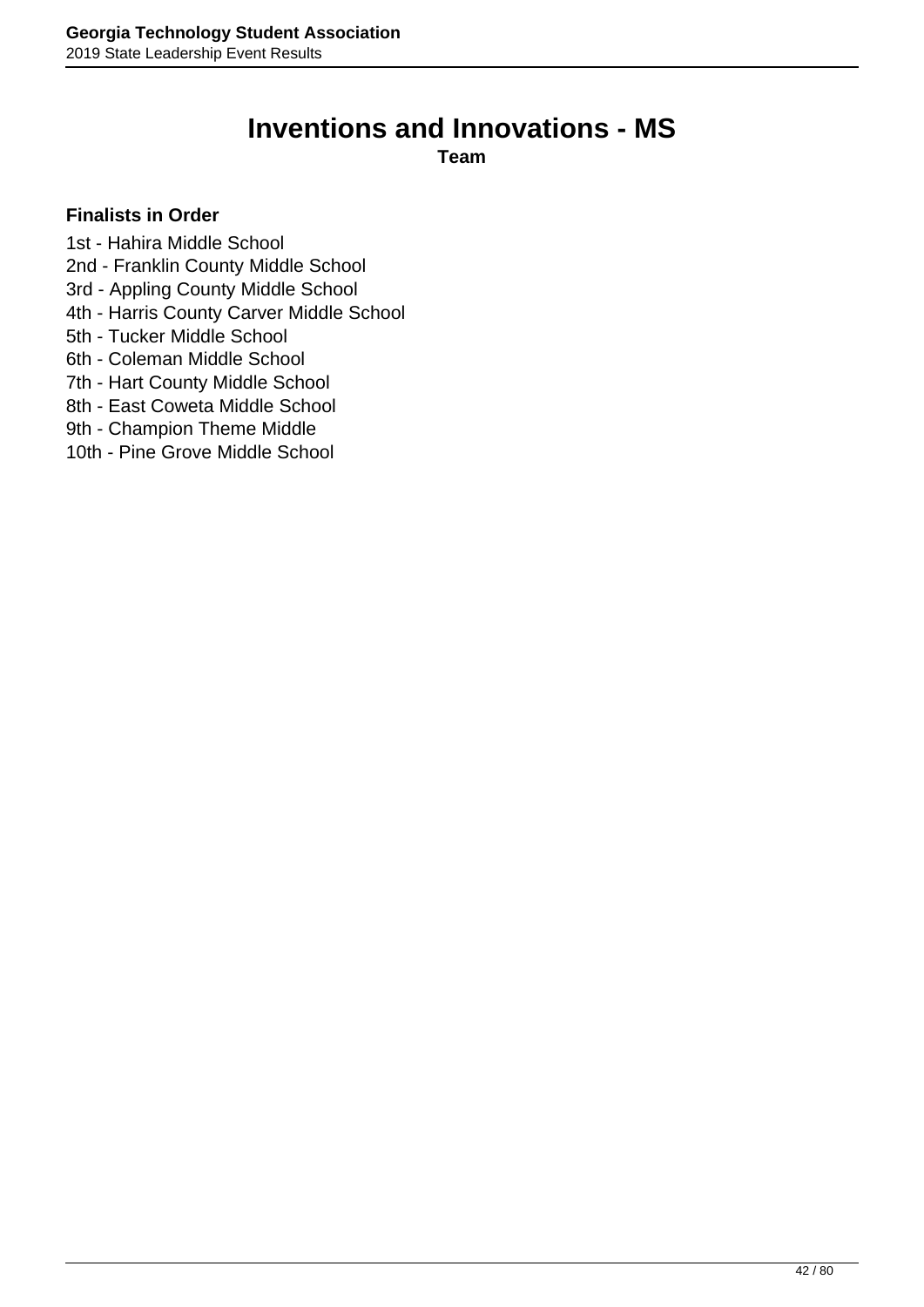# **Jr. Solar Sprint - MS**

**Team**

- 1st Franklin County Middle School
- 2nd Eagles Landing Middle School
- 3rd Lowndes Middle
- 4th Lowndes Middle
- 5th Franklin County Middle School
- 6th Pine Grove Middle School
- 7th Tucker Middle School
- 8th Chattanooga Valley Middle
- 9th Autrey Mill Middle School
- 10th Hahira Middle School
- 10th Jasper County Middle School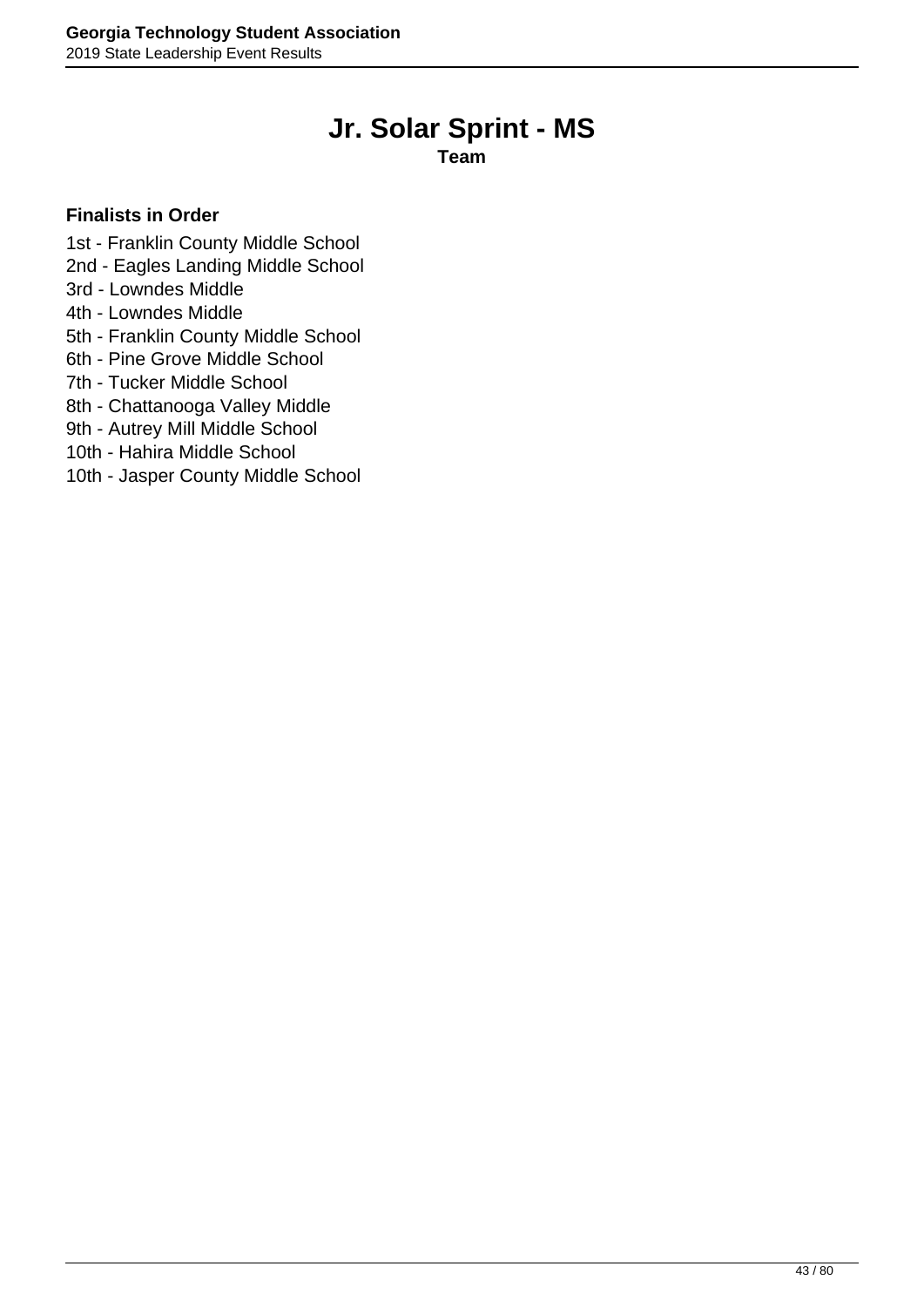# **Leadership Strategies - MS**

**Team**

- 1st Rothschild Leadership Academy
- 2nd Appling County Middle School
- 3rd Autrey Mill Middle School
- 4th Pine Grove Middle School
- 5th Coleman Middle School
- 6th Hahira Middle School
- 7th Hart County Middle School
- 8th Coastal Middle School
- 9th Summerour Middle School
- 10th Franklin County Middle School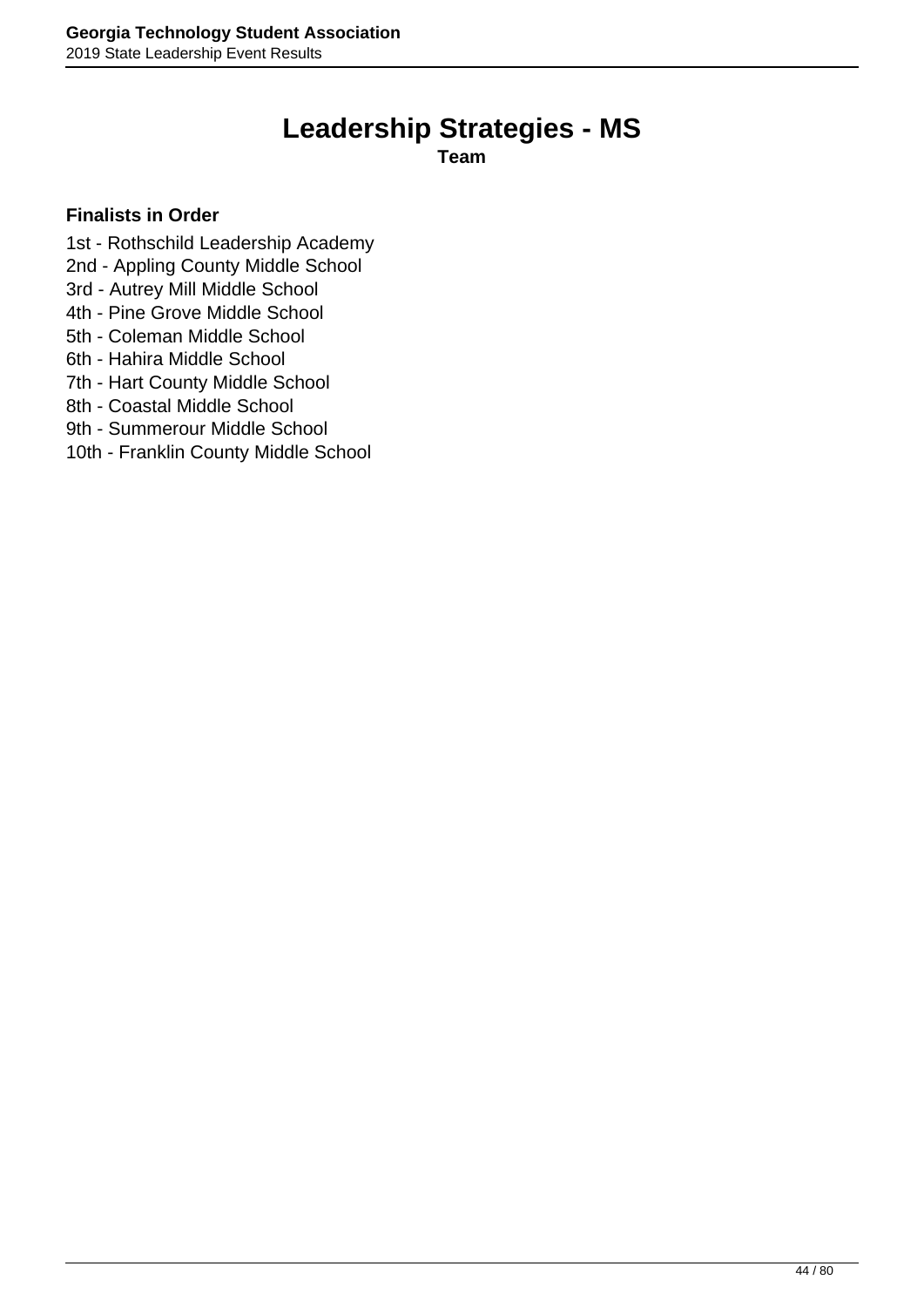# **Mass Production - MS**

**Team**

- 1st Hahira Middle School
- 2nd Franklin County Middle School
- 3rd Ebenezer Middle School
- 4th Lowndes Middle
- 5th Cook Middle School
- 6th Coleman Middle School
- 7th Tucker Middle School
- 8th Chattanooga Valley Middle
- 9th Hart County Middle School
- 10th Fannin County Middle School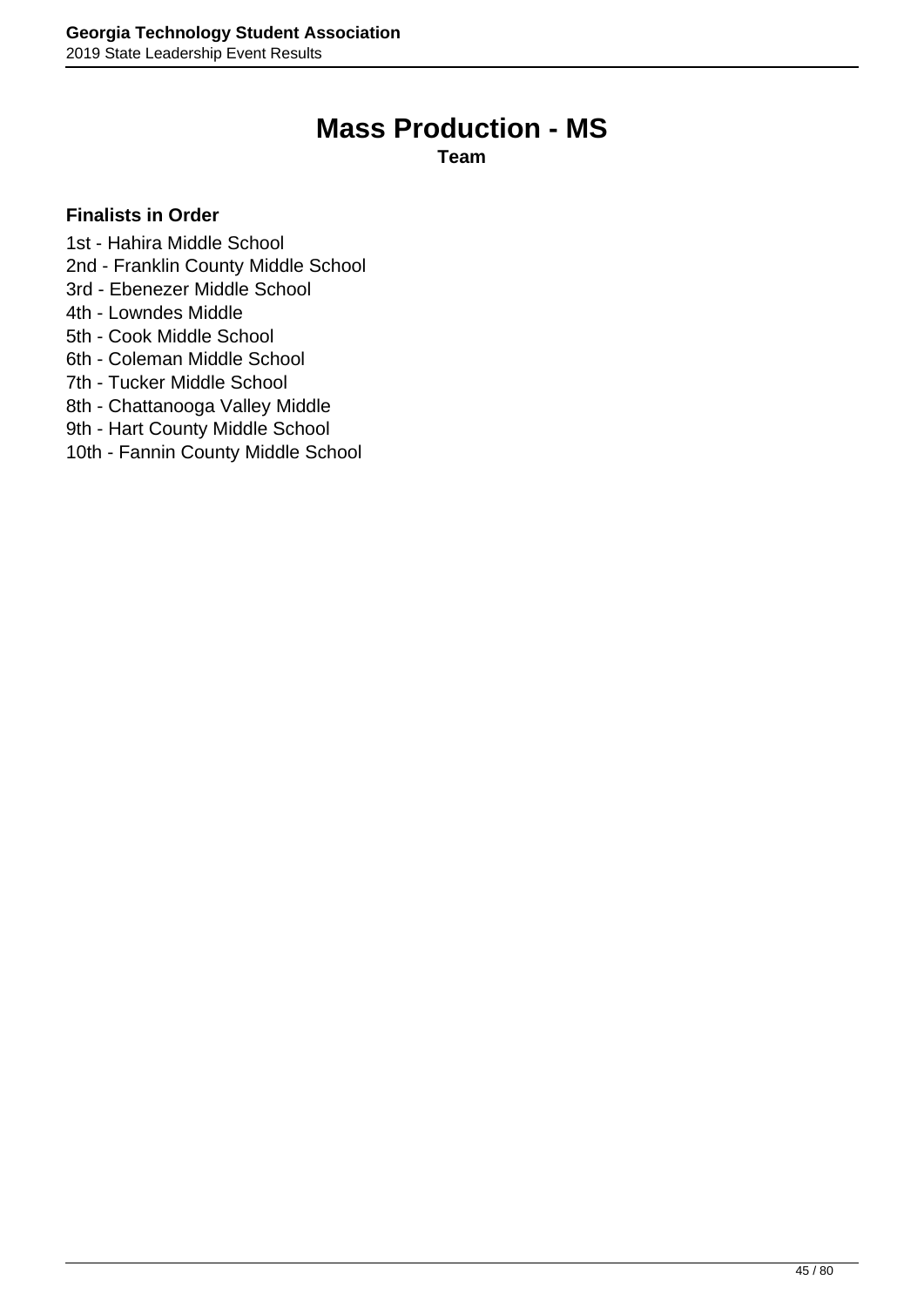# **Mechanical Engineering - MS**

**Team**

- 1st Autrey Mill Middle School
- 2nd Tucker Middle School
- 3rd Hahira Middle School
- 4th Mary McLeod Bethune Middle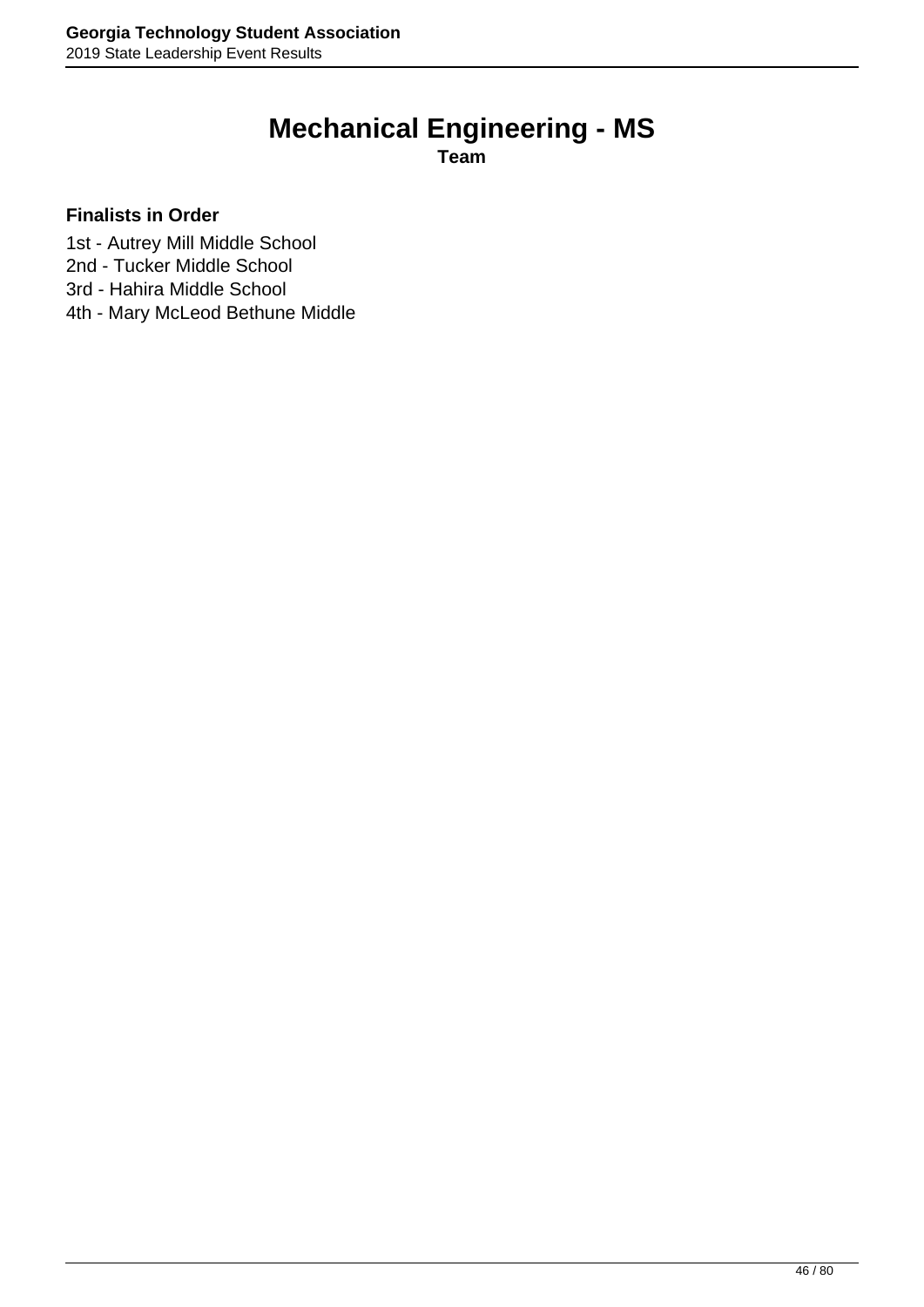# **Medical Technology - MS**

**Team**

### **Finalists in Order**

1st - Hahira Middle School

- 2nd Tucker Middle School
- 3rd South Effingham Middle School
- 4th Pine Grove Middle School
- 5th Hart County Middle School
- 6th Autrey Mill Middle School
- 7th Coleman Middle School
- 8th Franklin County Middle School
- 9th Ben Hill Middle School
- 10th Mary McLeod Bethune Middle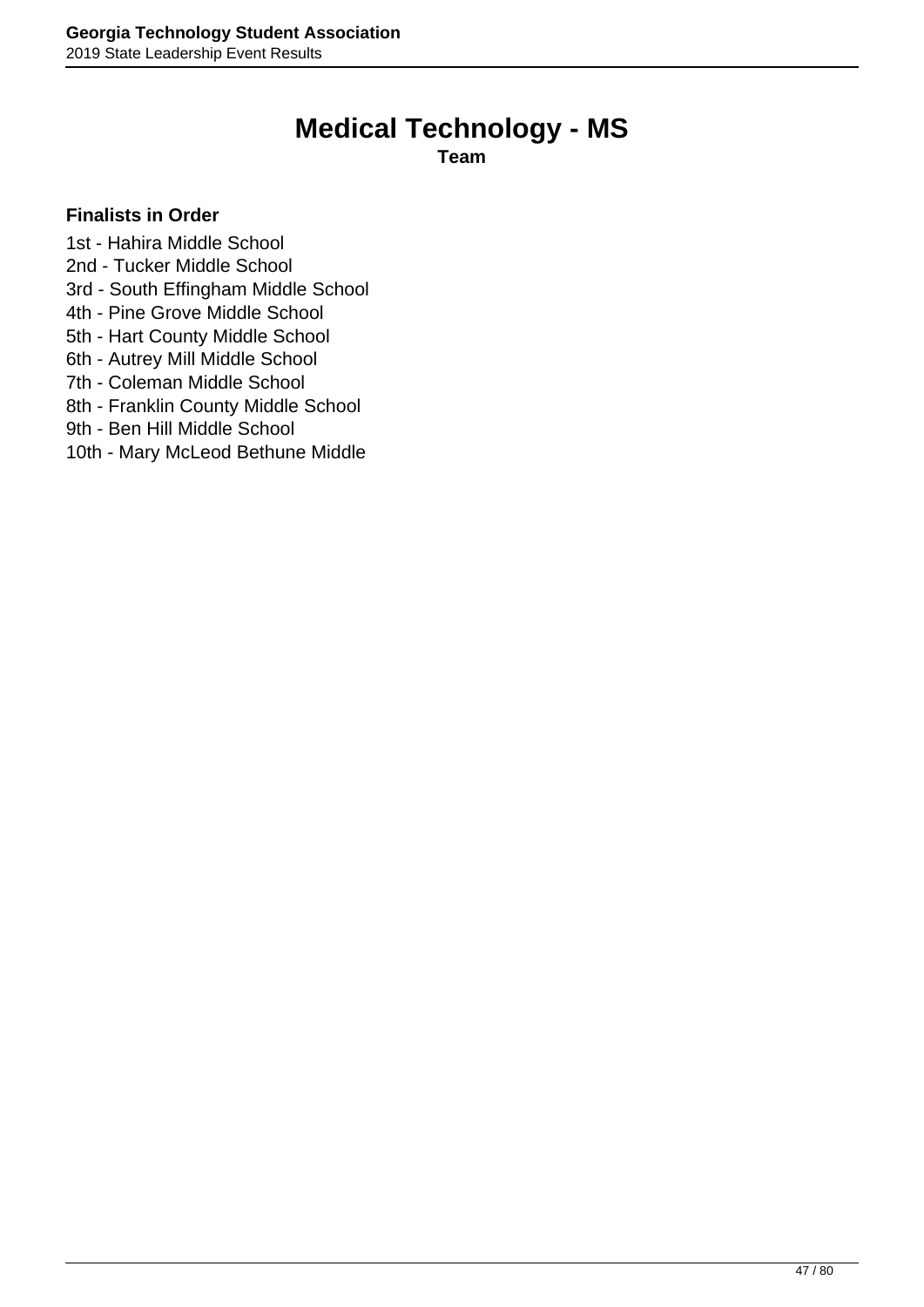# **Microcontroller Design - MS**

**Team**

- 1st Ola Middle School
- 2nd Hahira Middle School
- 3rd Harris County Carver Middle School
- 4th Ebenezer Middle School
- 5th Tucker Middle School
- 6th Hart County Middle School
- 7th Franklin County Middle School
- 8th Brantley County Middle School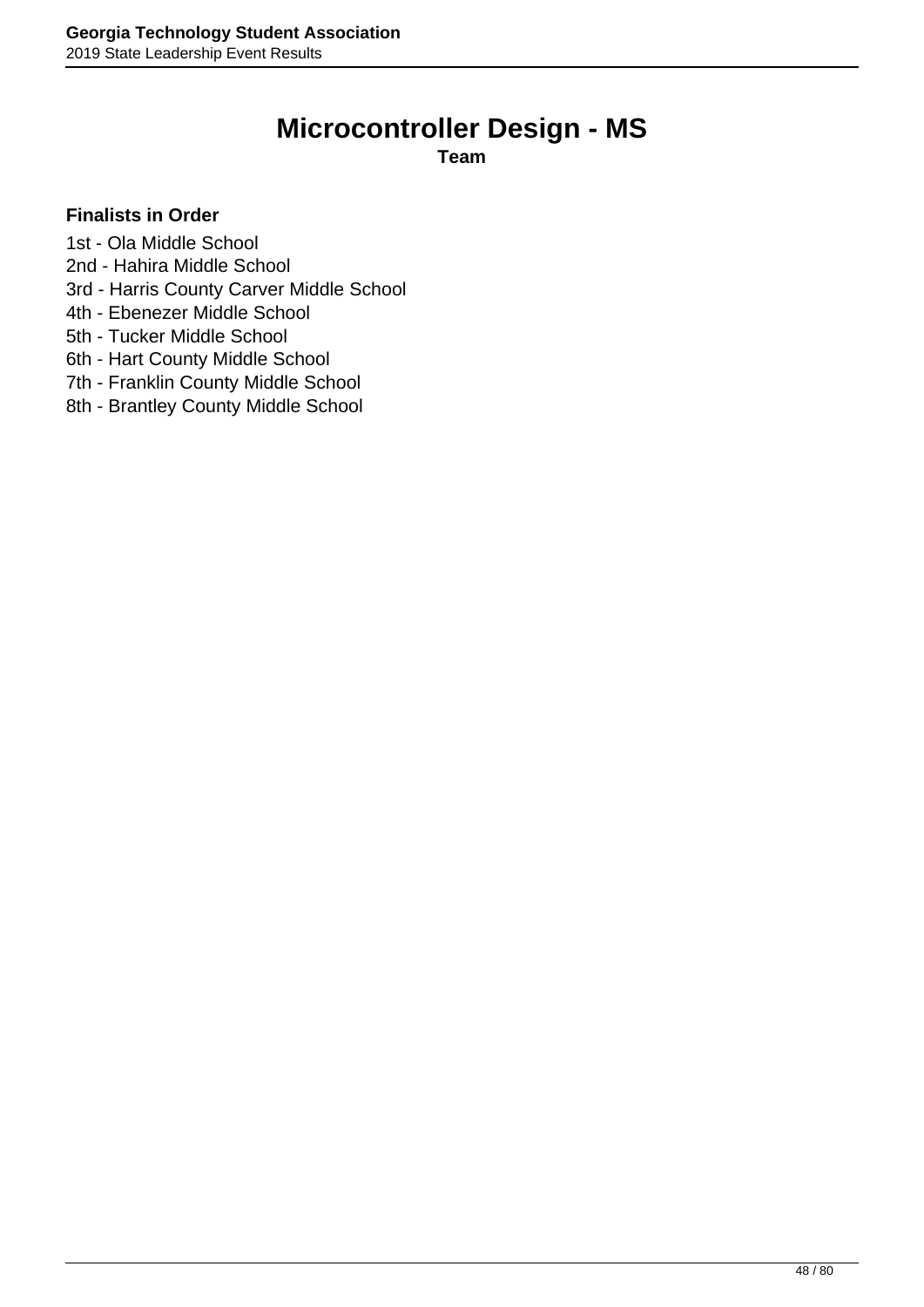# **Music Production - HS**

**Team**

- 1st Newton College And Career Academy
- 2nd Parkview High School
- 3rd Walnut Grove High School
- 4th Tucker High School
- 5th Houston County High School
- 6th Loganville Christian Academy
- 7th Gwinnett School Of Math Science And Technology
- 8th Peachtree Ridge High School
- 9th Lithia Springs High School
- 10th Bacon County High School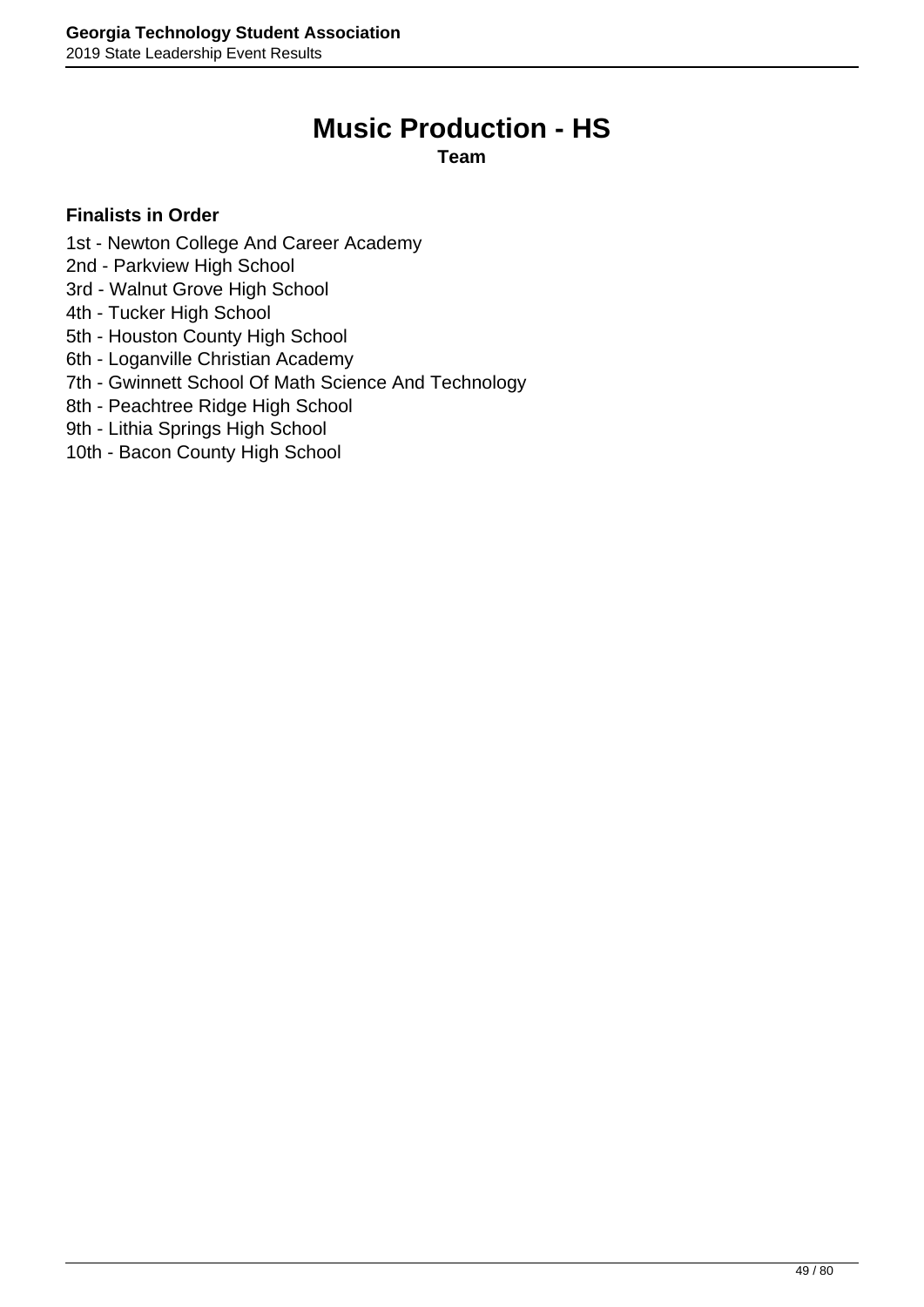# **Off the Grid - MS**

**Team**

- 1st Coleman Middle School
- 2nd Chattanooga Valley Middle
- 3rd Tucker Middle School
- 4th Champion Theme Middle
- 5th Hahira Middle School
- 6th Autrey Mill Middle School
- 7th Franklin County Middle School
- 8th Harris County Carver Middle School
- 9th Hart County Middle School
- 10th East Coweta Middle School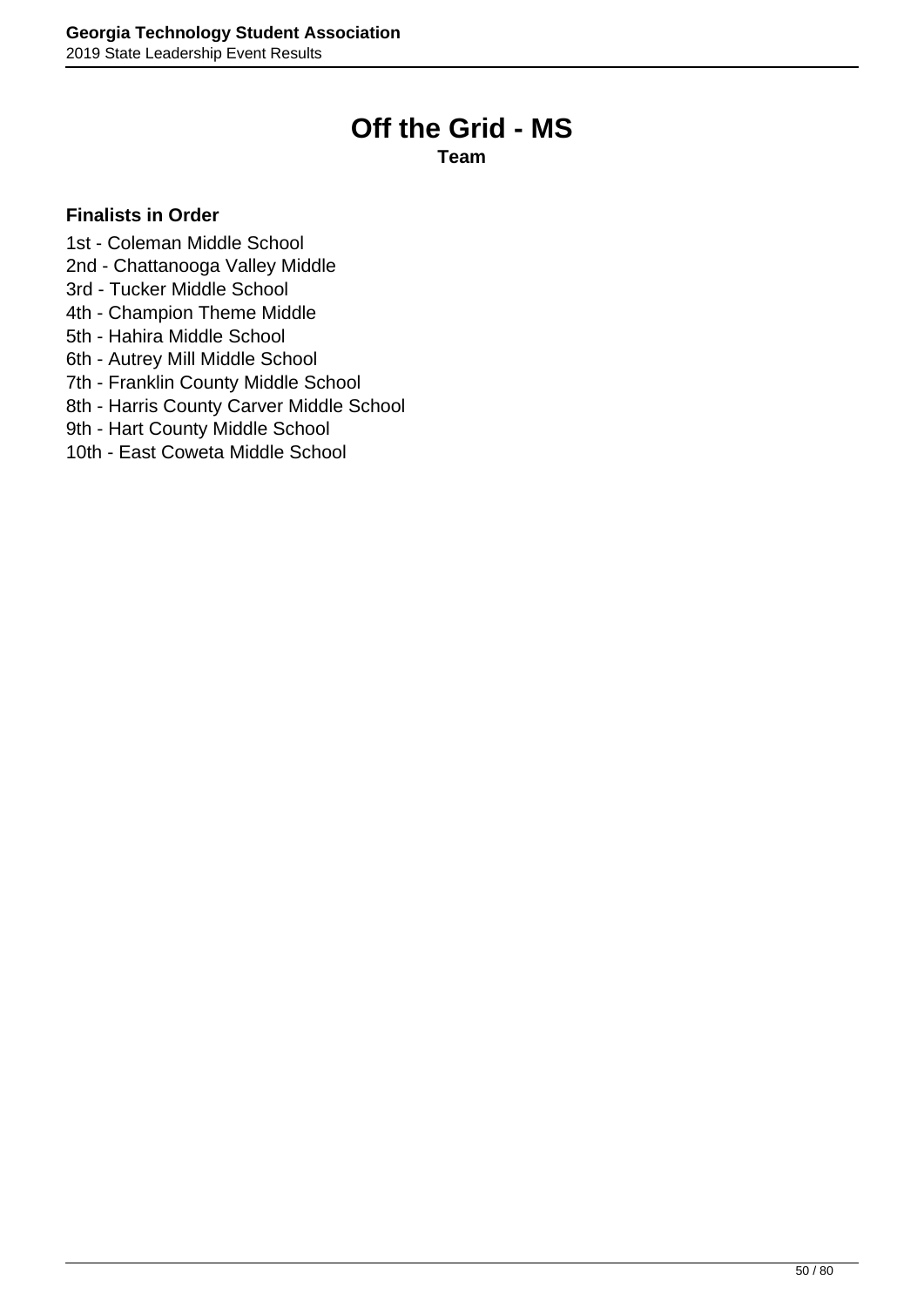# **On-Demand Video - HS**

**Team**

- 1st Forsyth Central High School
- 2nd Dade County High School
- 3rd Chattahoochee High School
- 4th East Laurens High School
- 5th Northview High School
- 6th Dunwoody High School
- 7th Hart County High School
- 8th Morrow High School
- 9th Tucker High School
- 10th Houston County High School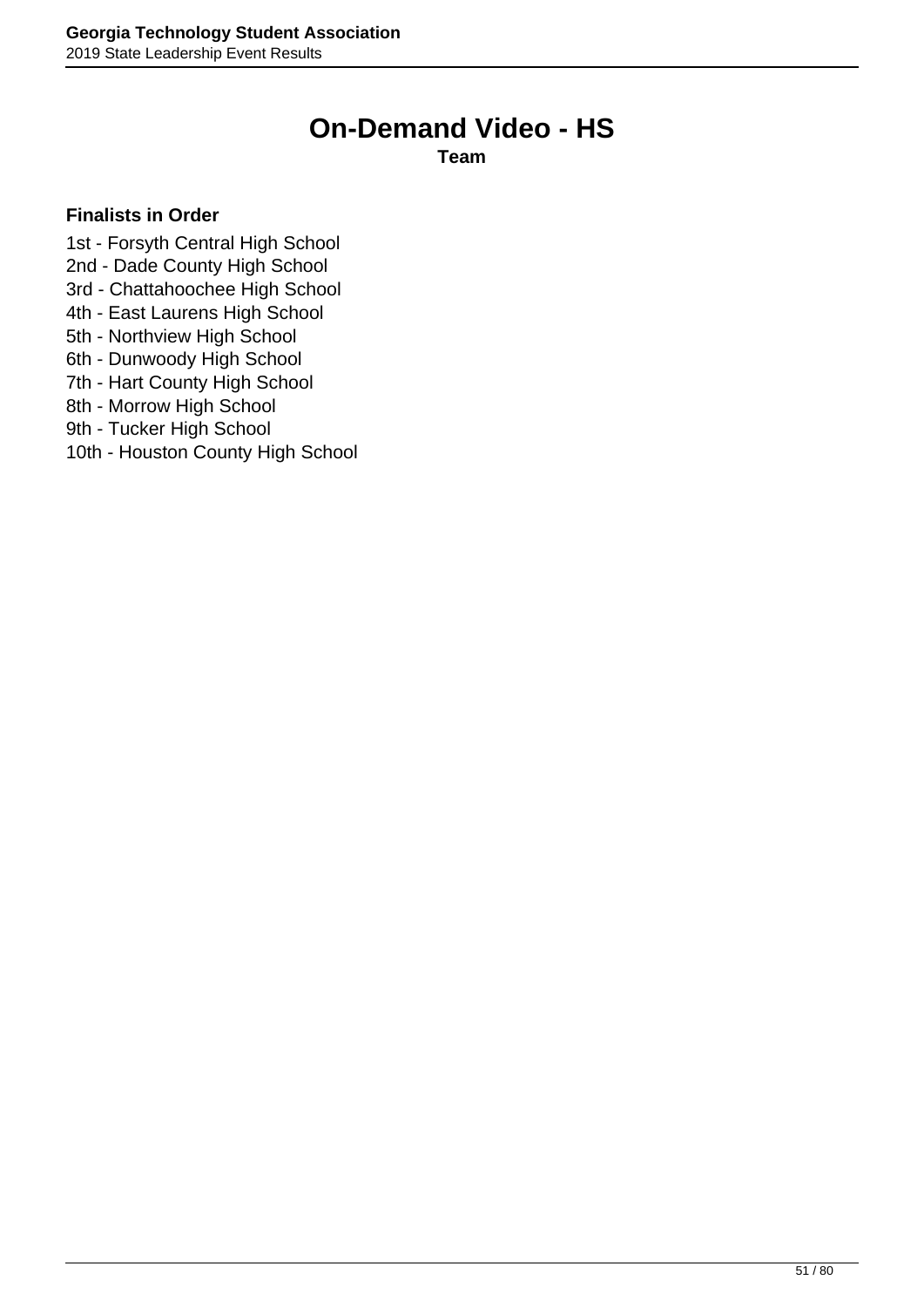# **Outstanding Student - MS**

### **Individual**

- 1st Rayla Haag, Chattanooga Valley Middle
- 2nd Camryn Jones, Pine Grove Middle School
- 3rd Levi Thomas, Franklin County Middle School
- 4th Brooke Slone, Tucker Middle School
- 5th Ford Scott, Hahira Middle School
- 6th Logan Gordon, Hart County Middle School
- 7th Natalie Tisinger, Coastal Middle School
- 8th Christopher Youmans, Lowndes Middle
- 9th Carson Markert, Harris County Carver Middle School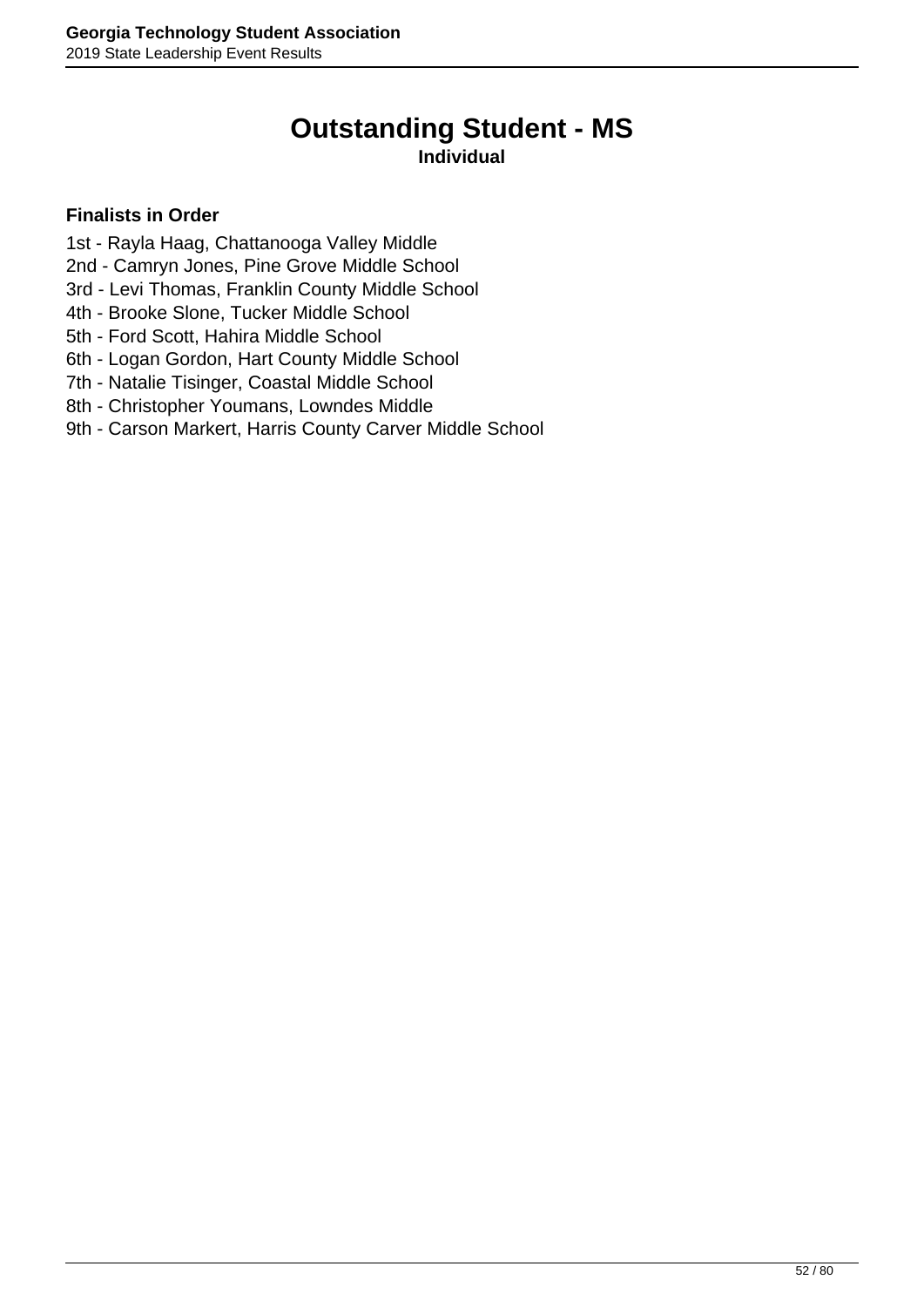# **Outstanding Student - HS**

### **Individual**

- 1st John Gordy, Hart County High School
- 2nd Katelyn Provost, Woodstock High School
- 3rd James Bunting, Tucker High School
- 4th Allison McGinnis, Lambert High School
- 5th Jessica Pan, Parkview High School
- 6th Olivia Fountain, Pickens High School
- 7th Claire Fowler, Franklin County High School
- 8th Christopher Saetia, Houston County High School
- 9th Meklit Sultan, Arabia Mountain High School
- 10th Jenna Dunn, Fitzgerald High School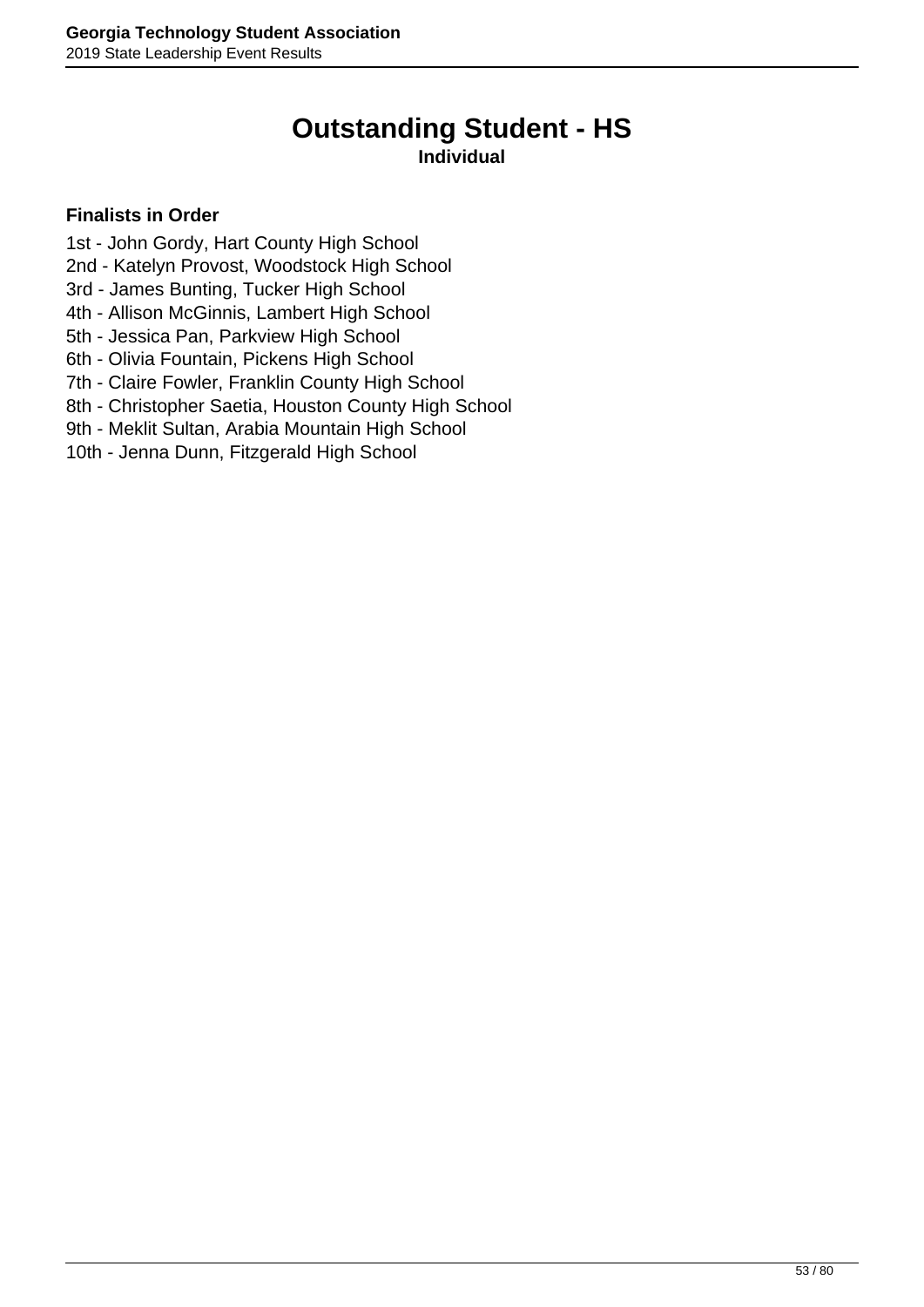# **Photographic Technology - HS**

## **Individual**

- 1st Abby Sugg, Newton College And Career Academy
- 2nd Thomas Newell, Lakeside High School Evans
- 3rd Elissa Windsor, Hart County High School
- 4th Matthew Shirah, Fannin County High School
- 5th Danielle Byrne, Forsyth Central High School
- 6th Imara Carmouche', Mount Zion High School
- 7th Sophie Zhang, Dunwoody High School
- 8th Manasvi Gaddam, Denmark High School
- 9th Victoria May, Paul Duke STEM High School
- 10th Ashton Hudson, Peachtree Ridge High School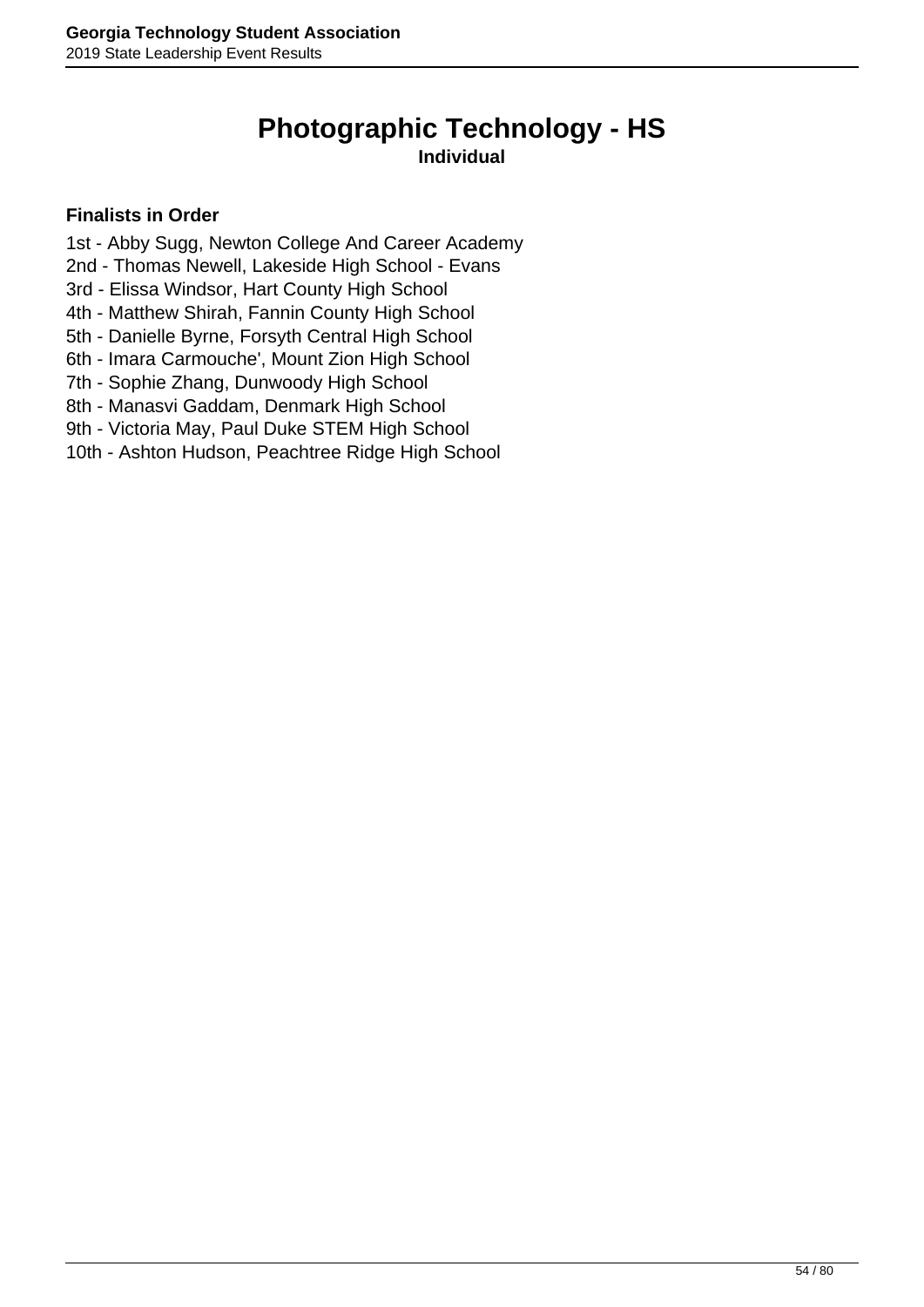# **Prepared Presentation - HS**

### **Individual**

- 1st Manav Patel, Ware County High School
- 2nd Sarah Justice, Franklin County High School
- 3rd Trisha Warren, Arabia Mountain High School
- 4th Aidan Donelan, Duluth High School
- 5th Victoria May, Paul Duke STEM High School
- 6th Eduardo Ortiz, Gainesville High School
- 7th Cheyanne Stone, Coffee High School
- 8th Rishi Gowda, Johns Creek High School
- 9th Adam Walters, Hart County High School
- 10th Ayomide Olayiwola, DeKalb Early College Academy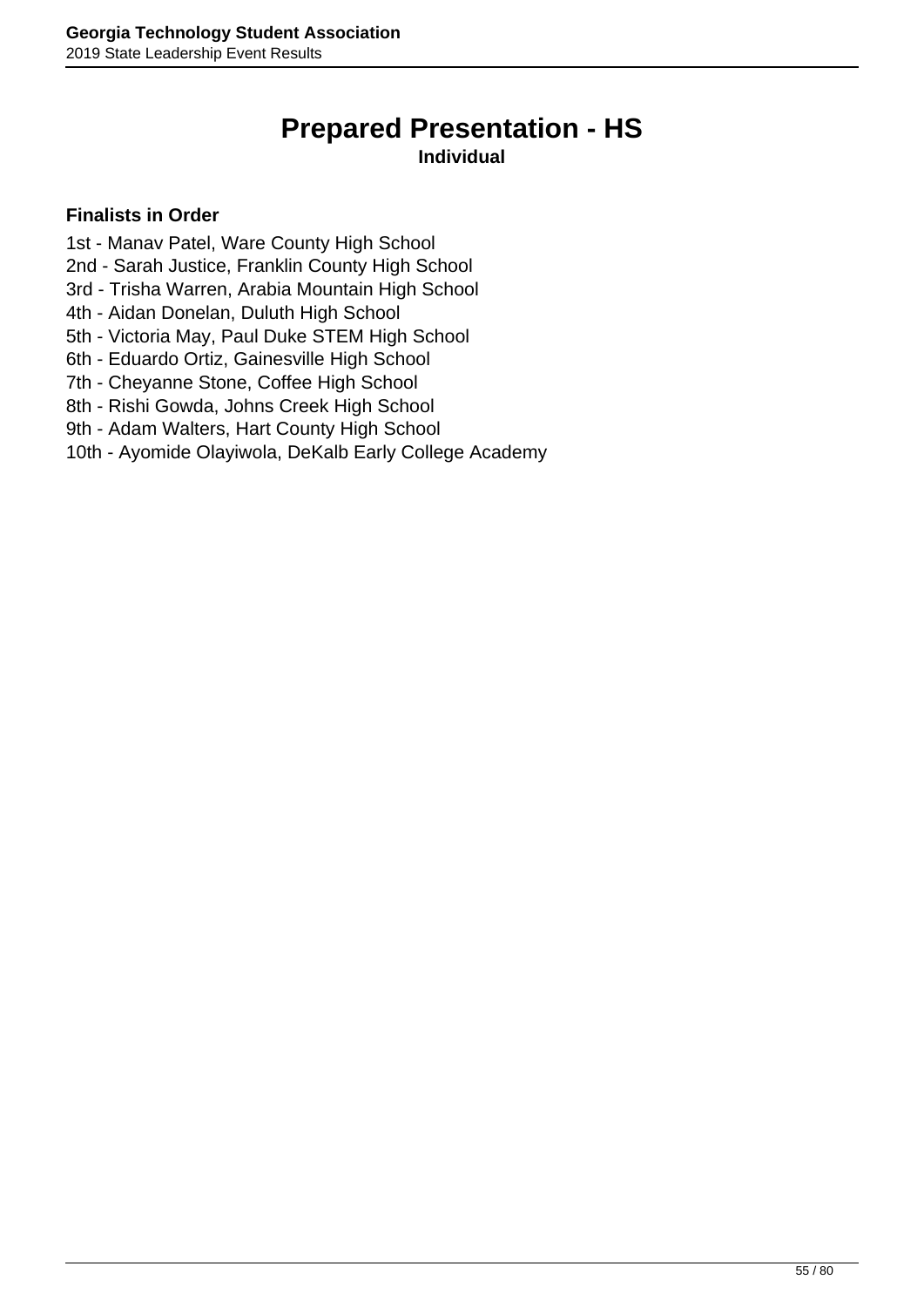# **Prepared Speech - MS**

### **Individual**

- 1st Delanie Roberts, Hahira Middle School
- 2nd Carson Schmitt, Ola Middle School
- 3rd Thomas Holt, Ben Hill Middle School
- 4th Hannah Justice, Franklin County Middle School
- 5th Lauren Greer, Pine Grove Middle School
- 6th Gene Starr, Appling County Middle School
- 7th Ginsey Lawlor, Lowndes Middle
- 8th Katie Bowen, Hart County Middle School
- 9th Huy Pham, Coleman Middle School
- 10th Josephine Beasley, Jasper County Middle School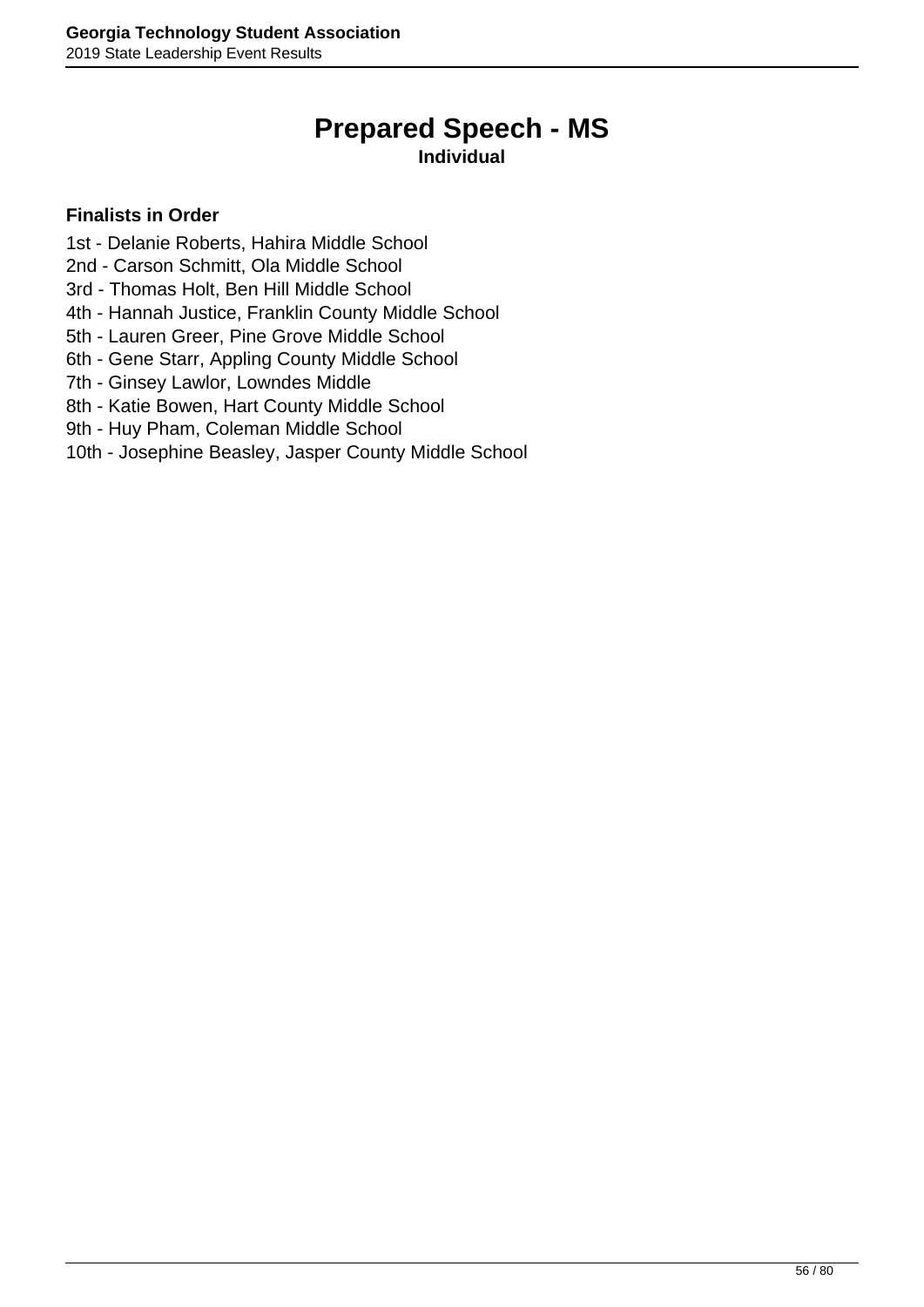# **Problem Solving - MS**

**Team**

- 1st Fannin County Middle School
- 2nd Irwin County Middle School
- 3rd Ola Middle School
- 4th Pine Grove Middle School
- 5th Marietta Middle School
- 6th Hahira Middle School
- 7th Summerour Middle School
- 8th Tucker Middle School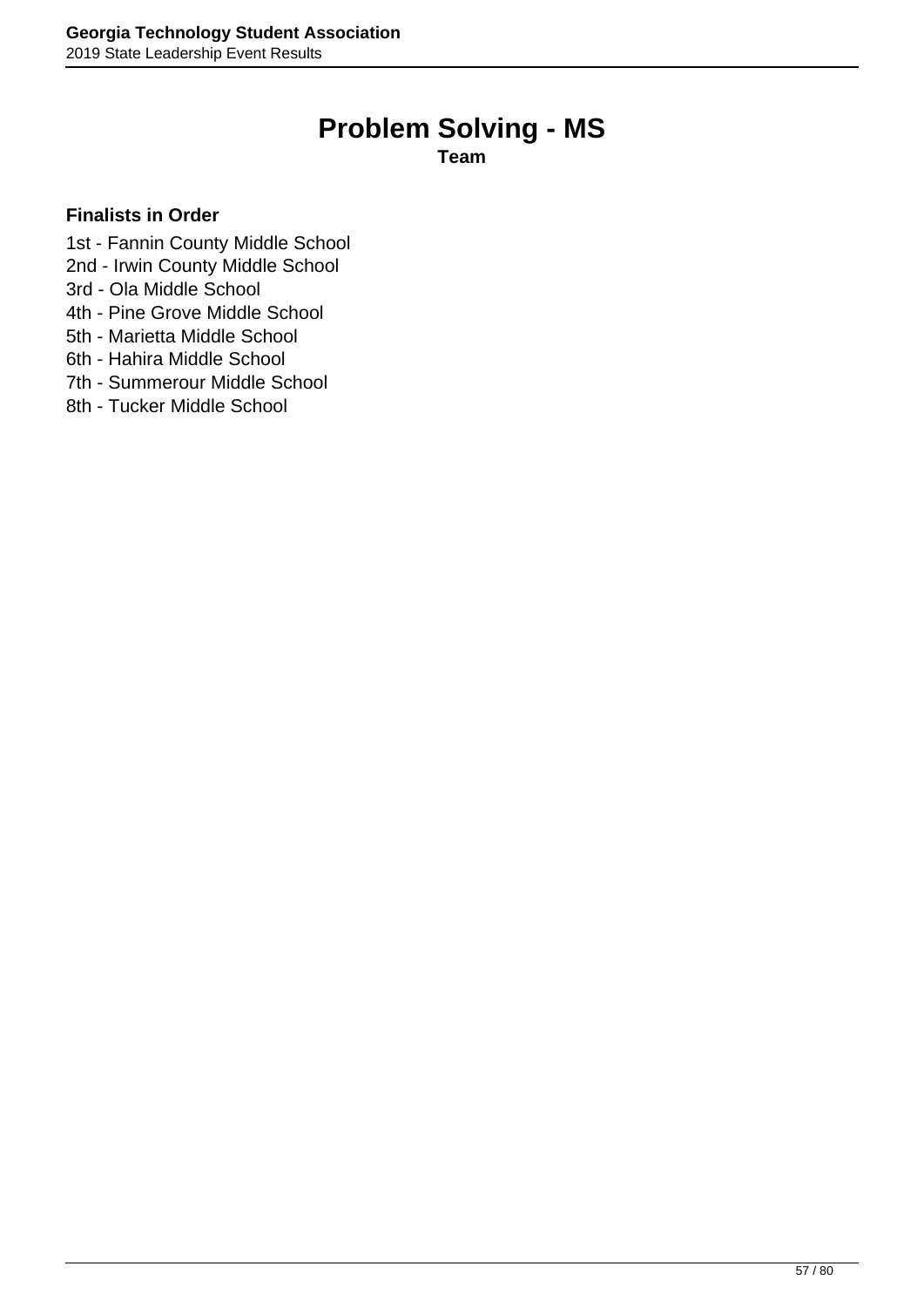# **Promotional Design - HS**

### **Individual**

- 1st Valen Lawson, Dunwoody High School
- 2nd Paola Rubio, Hart County High School
- 3rd Aparna Arul, Denmark High School
- 4th Emma DiPuma, Pickens High School
- 5th Austin Euler, Arabia Mountain High School
- 6th Kelly Nguyen, Parkview High School
- 7th Breanna Coile, Franklin County High School
- 8th Claire Ponciano, Ware County High School
- 9th Cindy Chung, Peachtree Ridge High School
- 10th Elizabeth Yunk, Dade County High School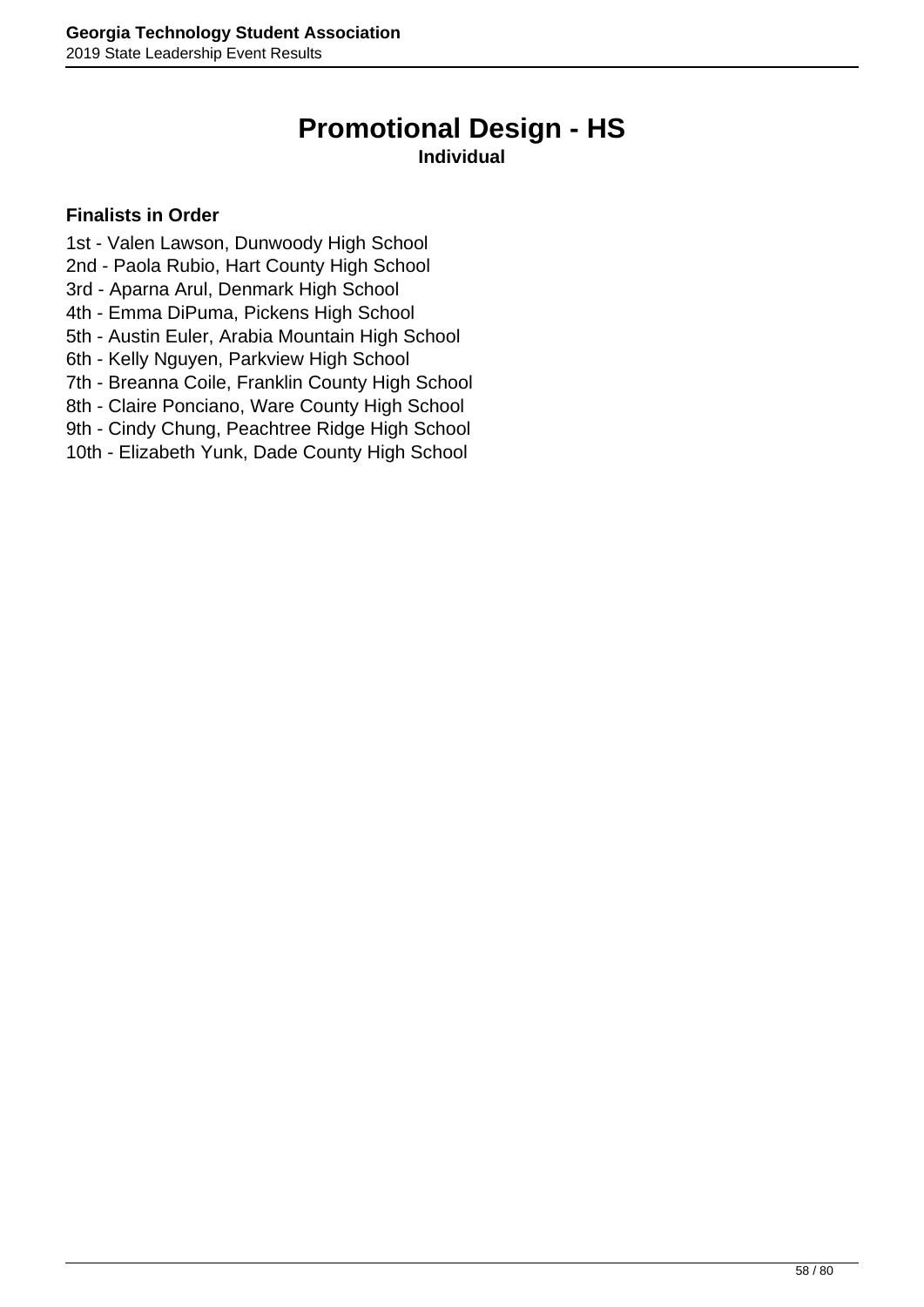# **Promotional Marketing - MS**

**Individual**

- 1st Lena Sumner, Hahira Middle School
- 2nd Zoe Holland, Tucker Middle School
- 3rd Nandini Patel, Ben Hill Middle School
- 4th Chloe Ho, Franklin County Middle School
- 5th Corey Harris, Shiloh Middle School
- 6th Ayden Mercer, Hart County Middle School
- 7th Reagan Thacker, Chattanooga Valley Middle
- 8th Mya Street, Harris County Carver Middle School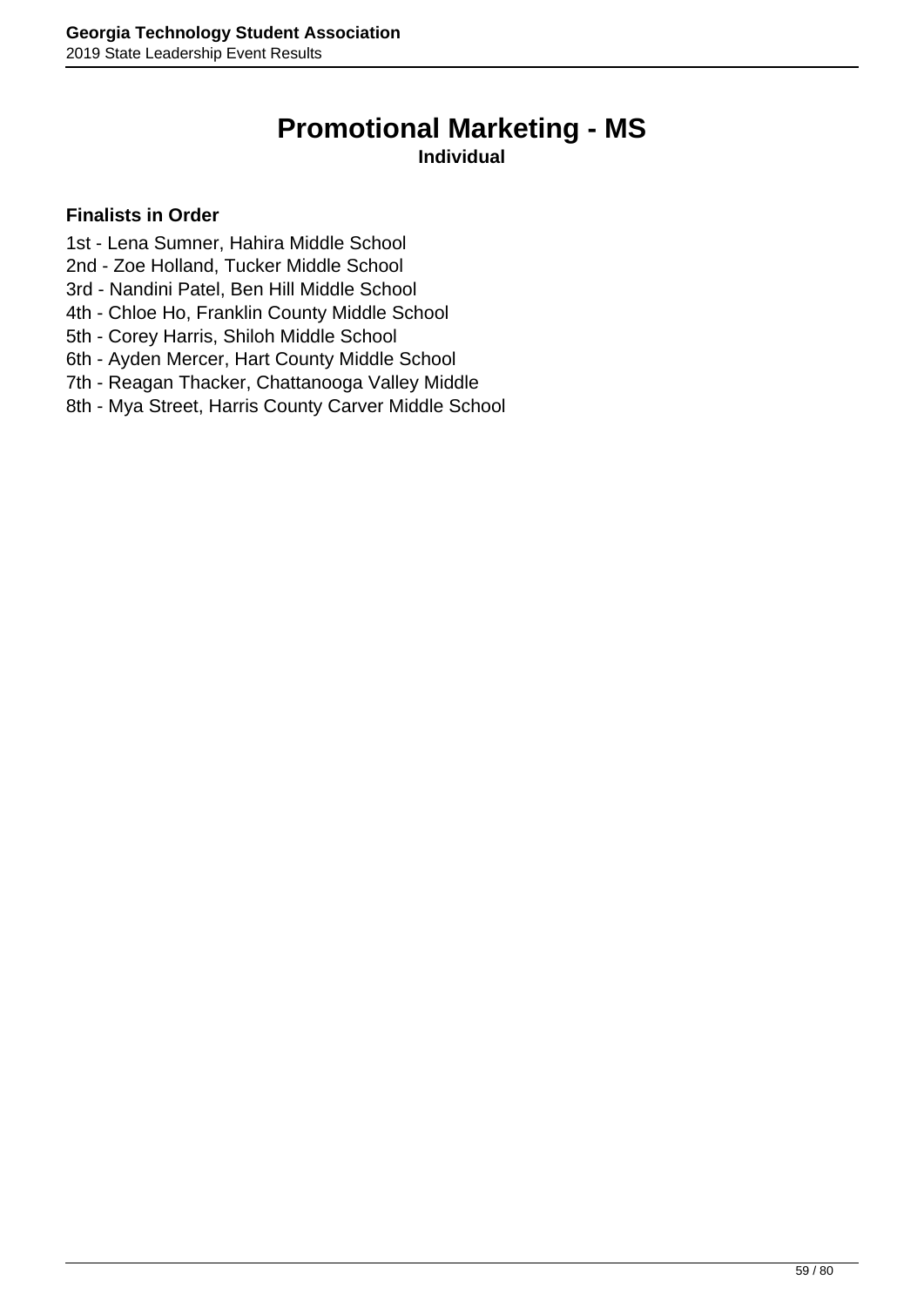# **Scientific Visualization (SciVis) - HS**

**Team**

- 1st Denmark High School
- 2nd South Forsyth High School
- 3rd Parkview High School
- 4th Westlake High School
- 5th Lambert High School
- 6th Arabia Mountain High School
- 7th Gwinnett School Of Math Science And Technology
- 8th Johns Creek High School
- 9th Newton College And Career Academy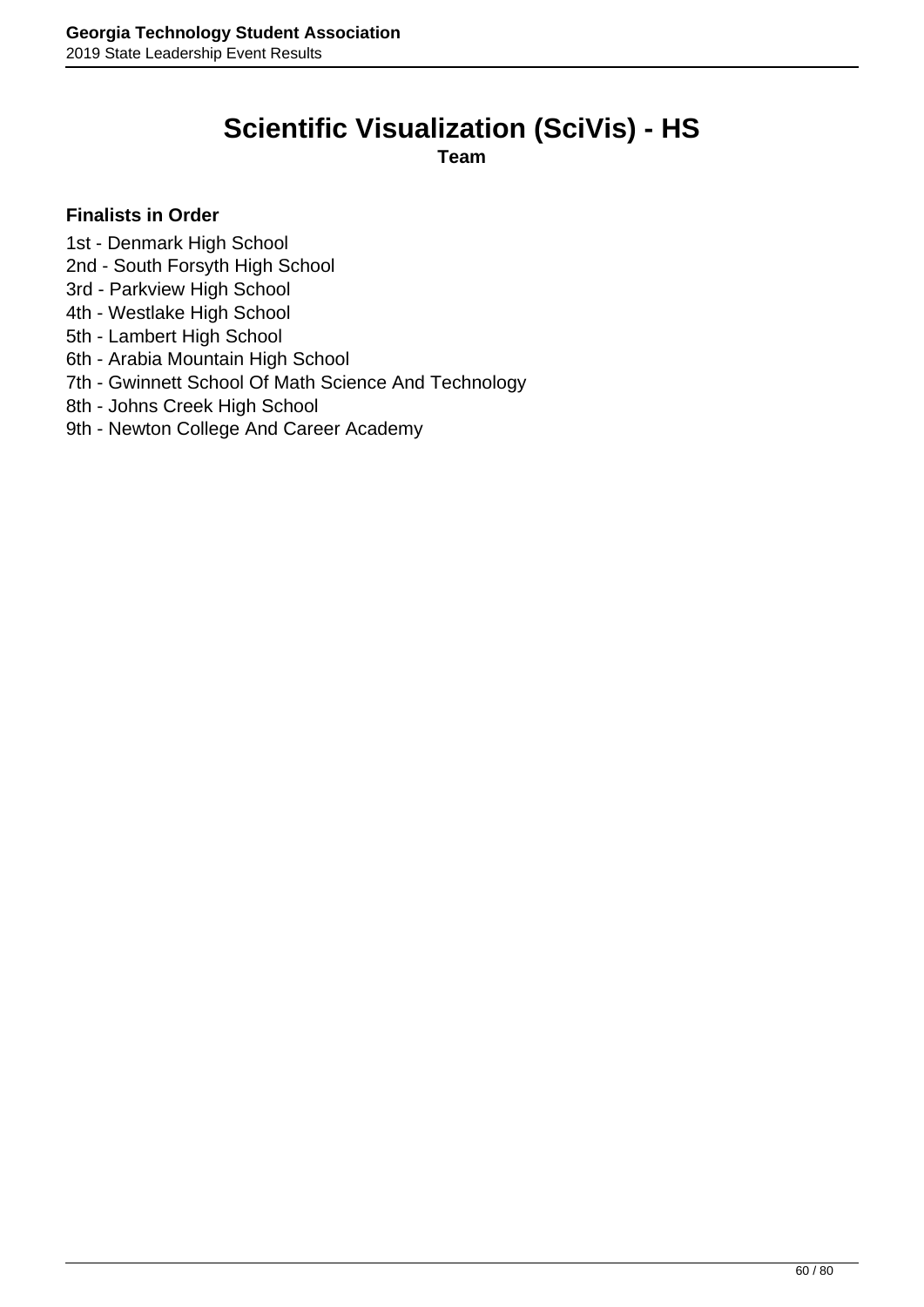# **Software Development - HS**

**Team**

- 1st Lambert High School
- 2nd Woodstock High School
- 3rd Parkview High School
- 4th Tucker High School
- 5th Chattahoochee High School
- 6th South Forsyth High School
- 7th Paul Duke STEM High School
- 8th Peachtree Ridge High School
- 9th Gwinnett School Of Math Science And Technology
- 10th Arabia Mountain High School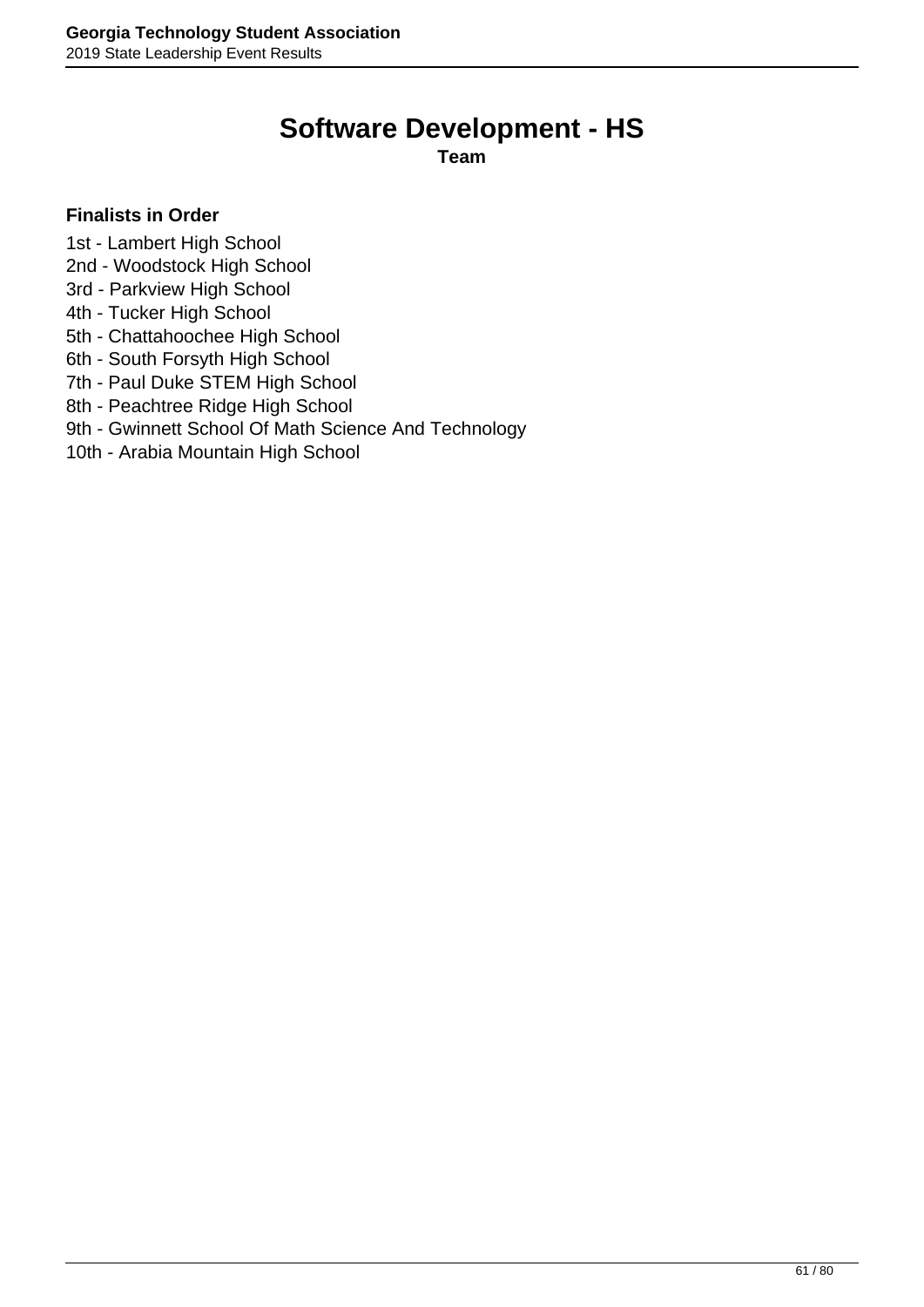# **STEM Animation - MS**

**Team**

- 1st Hahira Middle School
- 2nd Cousins Middle School
- 3rd Tucker Middle School
- 4th Harris County Carver Middle School
- 5th Franklin County Middle School
- 6th Chattanooga Valley Middle
- 7th Brantley County Middle School
- 8th Lowndes Middle
- 9th Hart County Middle School
- 10th Pine Grove Middle School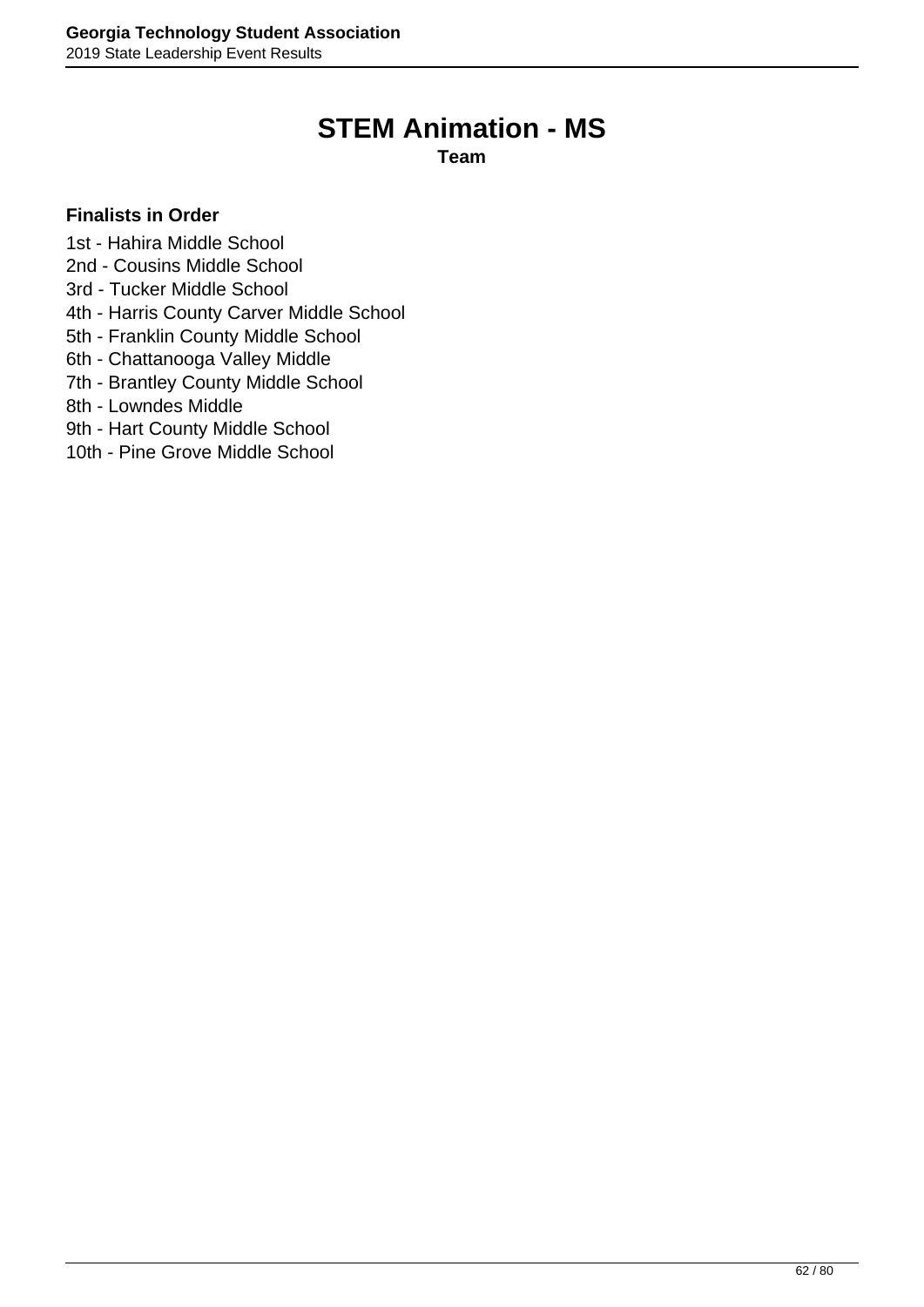# **Structural Design and Engineering - HS**

**Team**

- 1st Creekview High School
- 2nd Marietta High School
- 3rd Franklin County High School
- 4th Trion High School
- 5th Denmark High School
- 6th South Forsyth High School
- 7th Dade County High School
- 8th Arabia Mountain High School
- 9th Parkview High School
- 10th Appling County High School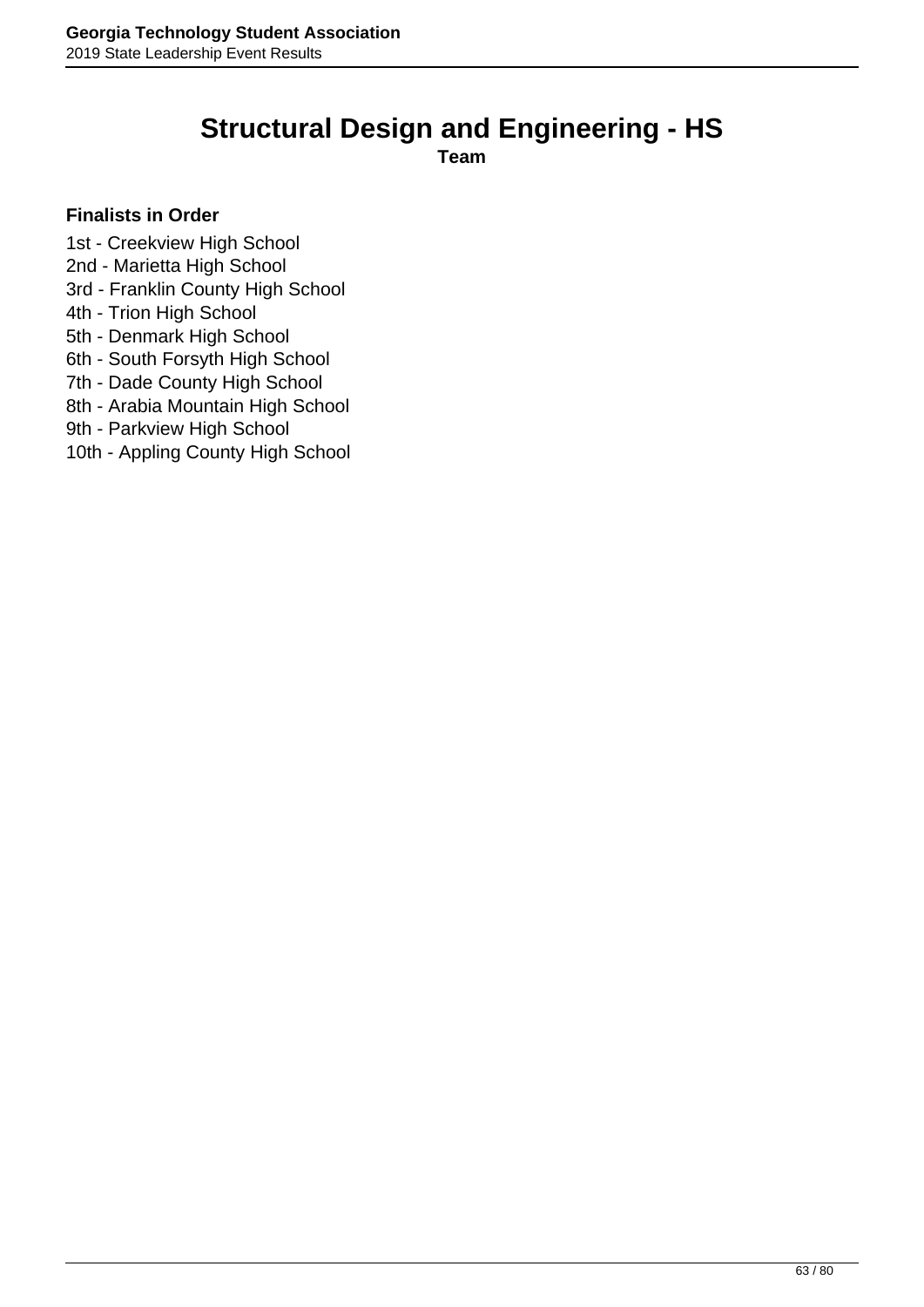# **Structural Engineering - MS**

**Team**

- 1st Franklin County Middle School
- 2nd Fannin County Middle School
- 3rd Chattanooga Valley Middle
- 4th Hart County Middle School
- 5th Harris County Carver Middle School
- 6th Hahira Middle School
- 7th Ben Hill Middle School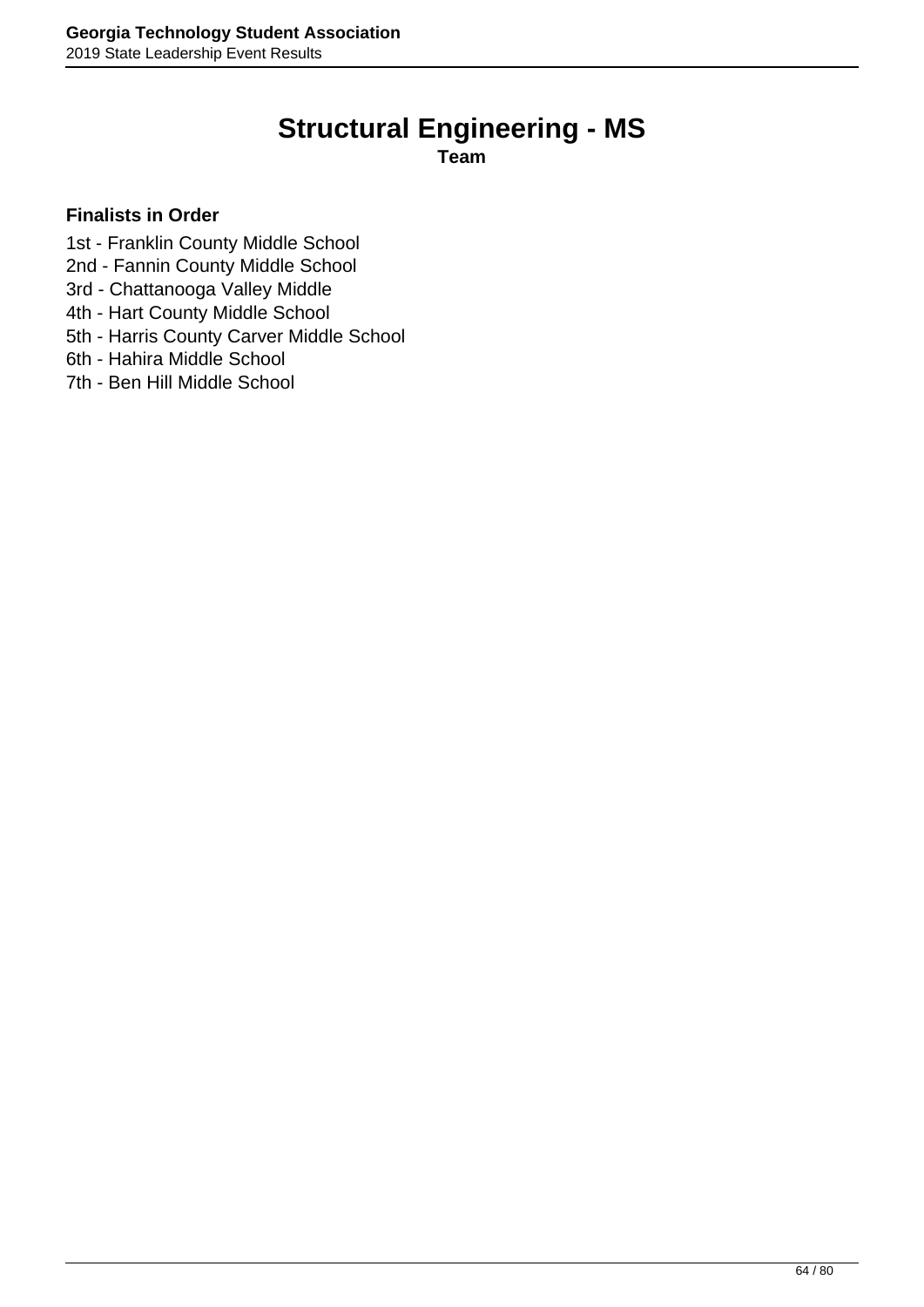# **System Control Technology - MS**

**Team**

- 1st Tucker Middle School
- 2nd Hahira Middle School
- 3rd Harris County Carver Middle School
- 4th Franklin County Middle School
- 5th Irwin County Middle School
- 6th Henderson Middle School
- 7th Marietta Middle School
- 8th Lowndes Middle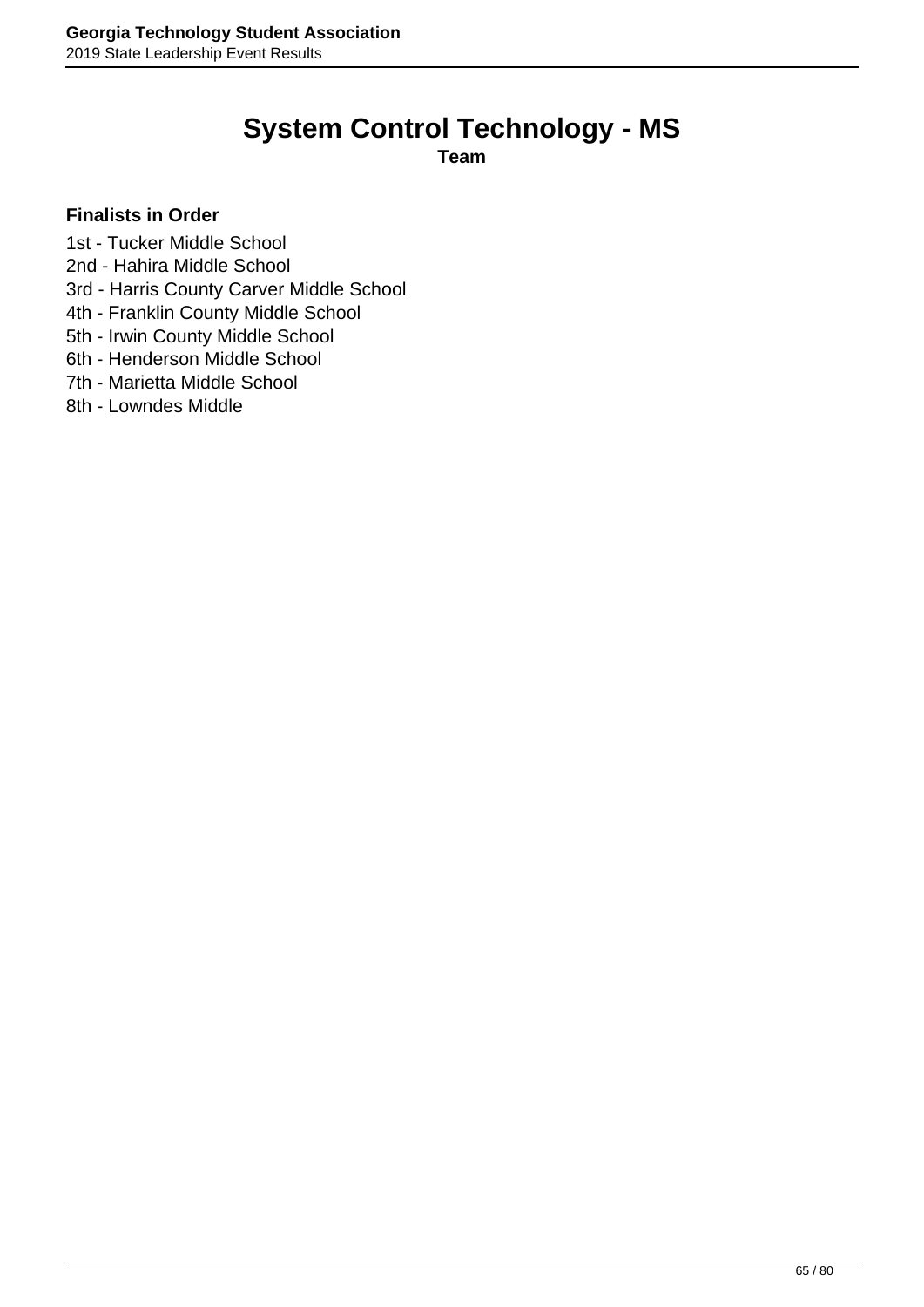# **System Control Technology - HS**

**Team**

- 1st Chamblee High School
- 2nd South Forsyth High School
- 3rd Parkview High School
- 4th Tucker High School
- 5th Lowndes High School
- 6th Marietta High School
- 7th North Gwinnett High School
- 8th Gwinnett School Of Math Science And Technology
- 9th Loganville High School
- 10th Norcross High School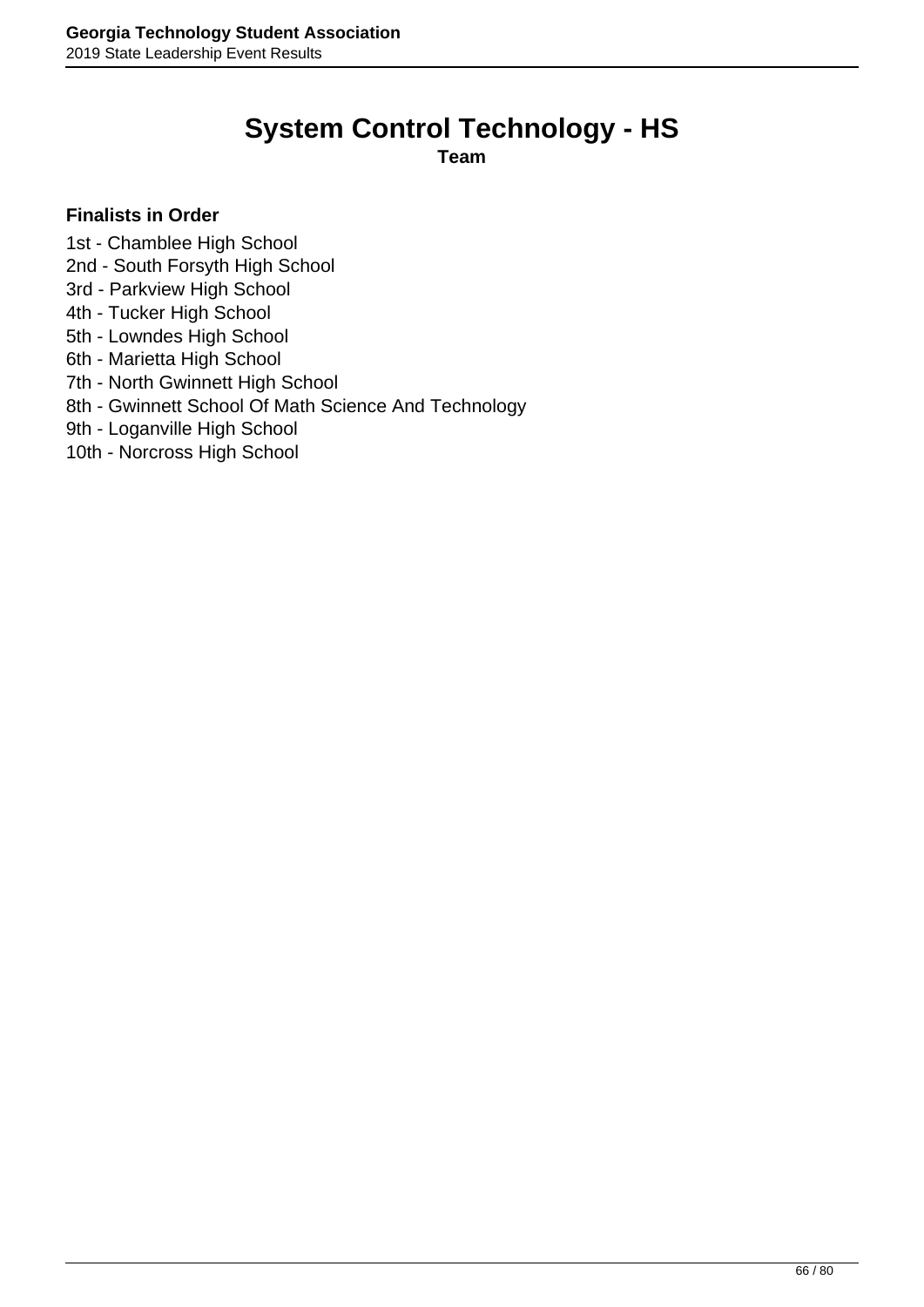## **Tech Bowl - MS**

**Team**

- 1st Fannin County Middle School
- 2nd Chattanooga Valley Middle
- 3rd Franklin County Middle School
- 4th Appling County Middle School
- 5th Tucker Middle School
- 6th Hahira Middle School
- 7th Lowndes Middle
- 8th Northeast Middle School
- 9th Harris County Carver Middle School
- 10th Coastal Middle School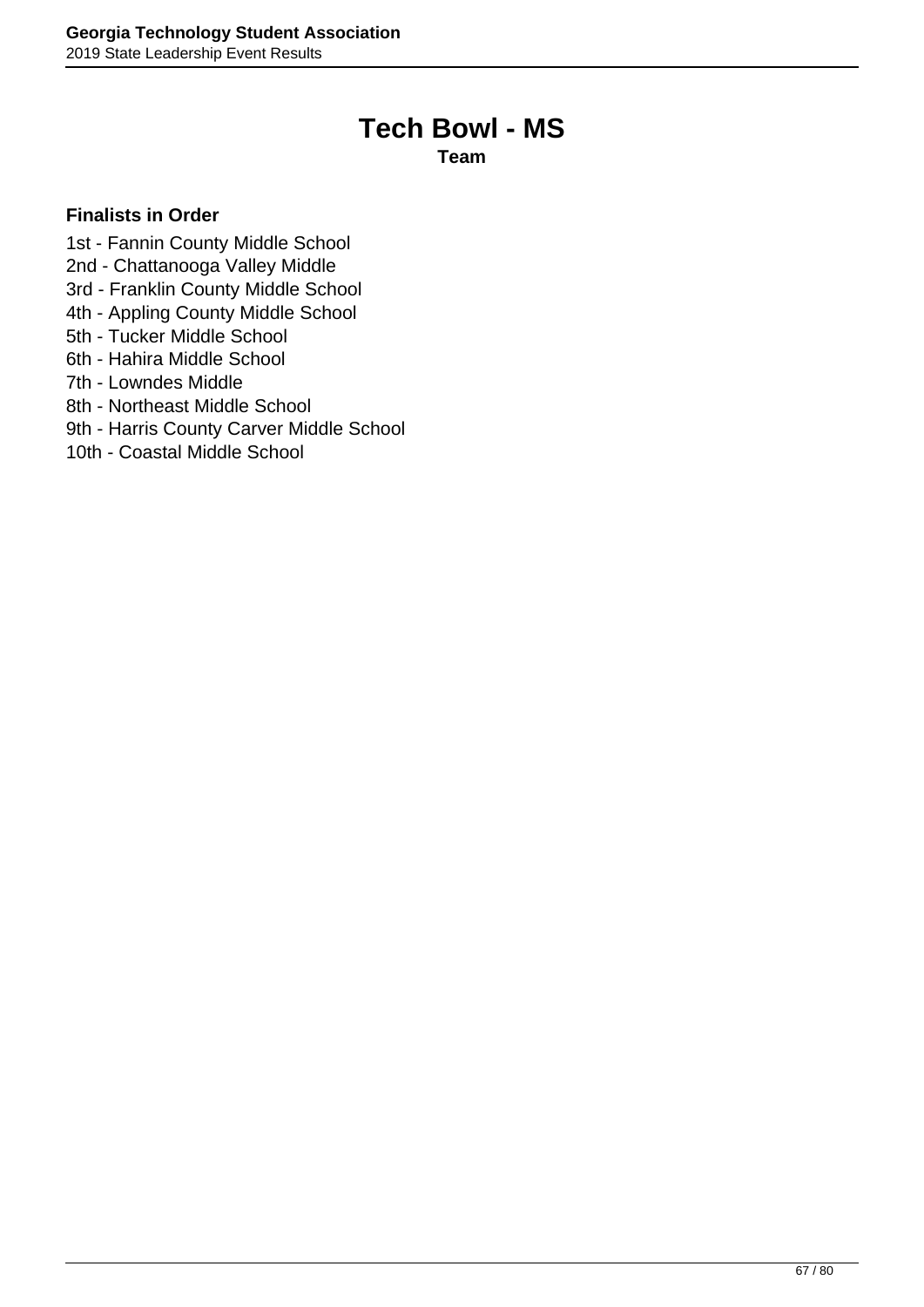# **Tech Bowl Written - MS**

### **Individual**

- 1st Mandy Xu, Coleman Middle School
- 2nd Grace Moseley, Tucker Middle School
- 3rd Rayla Haag, Chattanooga Valley Middle
- 4th Ethan Rhoden, Coleman Middle School
- 5th Matthew Larkin, Tucker Middle School
- 6th Tyler Ensley, Fannin County Middle School
- 7th Levi Thomas, Franklin County Middle School
- 8th Jack Hillberg, Hahira Middle School
- 9th Jake Howard, Appling County Middle School
- 10th Natalie Tisinger, Coastal Middle School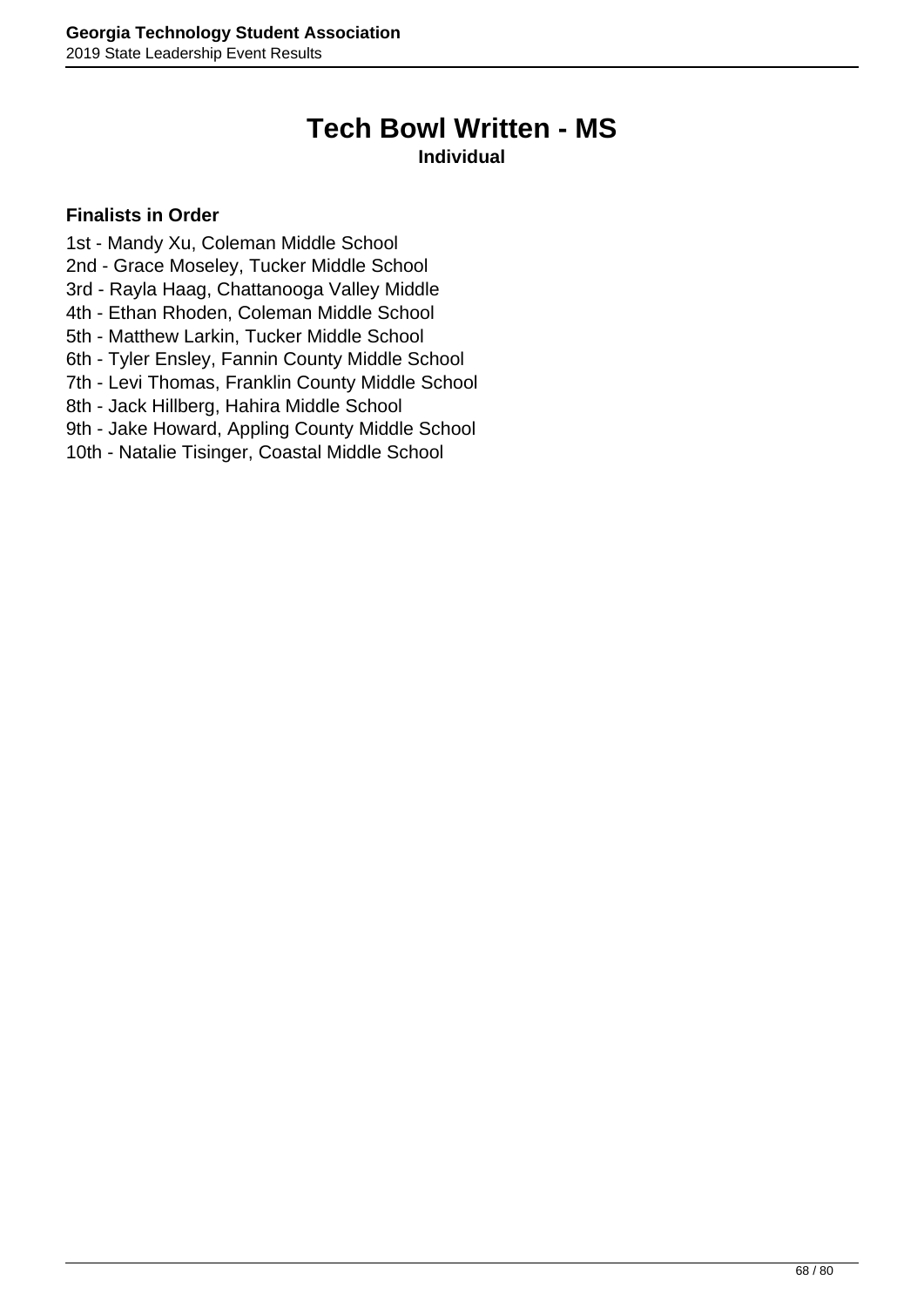# **Technical Design - MS**

**Team**

- 1st Harris County Carver Middle School
- 2nd Hahira Middle School
- 3rd Haymon-Morris Middle School
- 4th Chattanooga Valley Middle
- 5th Autrey Mill Middle School
- 6th Bennett's Mill Middle School
- 7th Henderson Middle School
- 8th Renaissance Middle School
- 9th Hart County Middle School
- 10th Lowndes Middle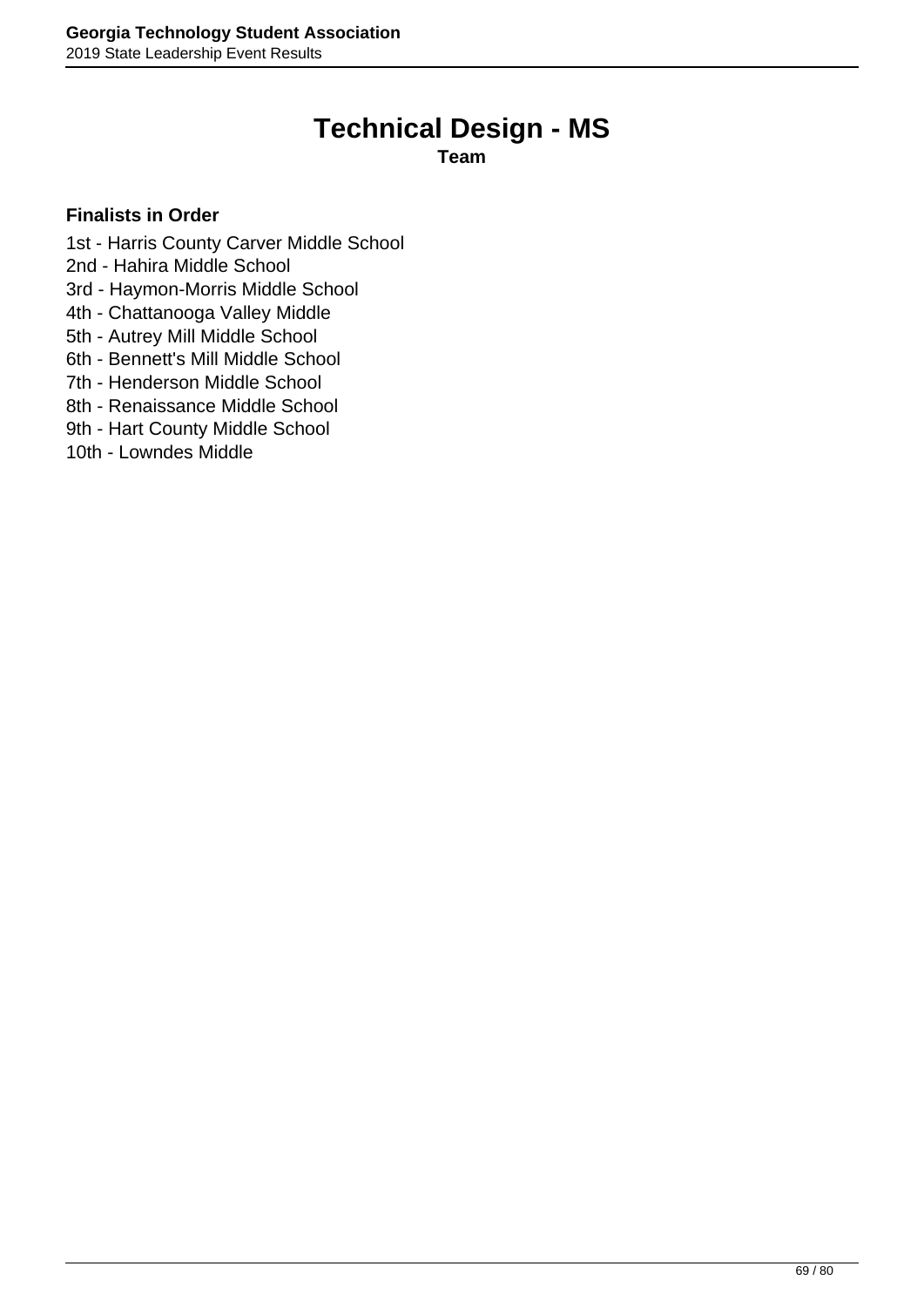# **Technology Bowl - HS**

**Team**

- 1st Houston County High School
- 2nd Tucker High School
- 3rd Sandy Creek High School
- 4th Paul Duke STEM High School
- 5th Newton College And Career Academy
- 6th Chamblee High School
- 7th Lambert High School
- 8th Woodstock High School
- 9th South Forsyth High School
- 10th Towers High School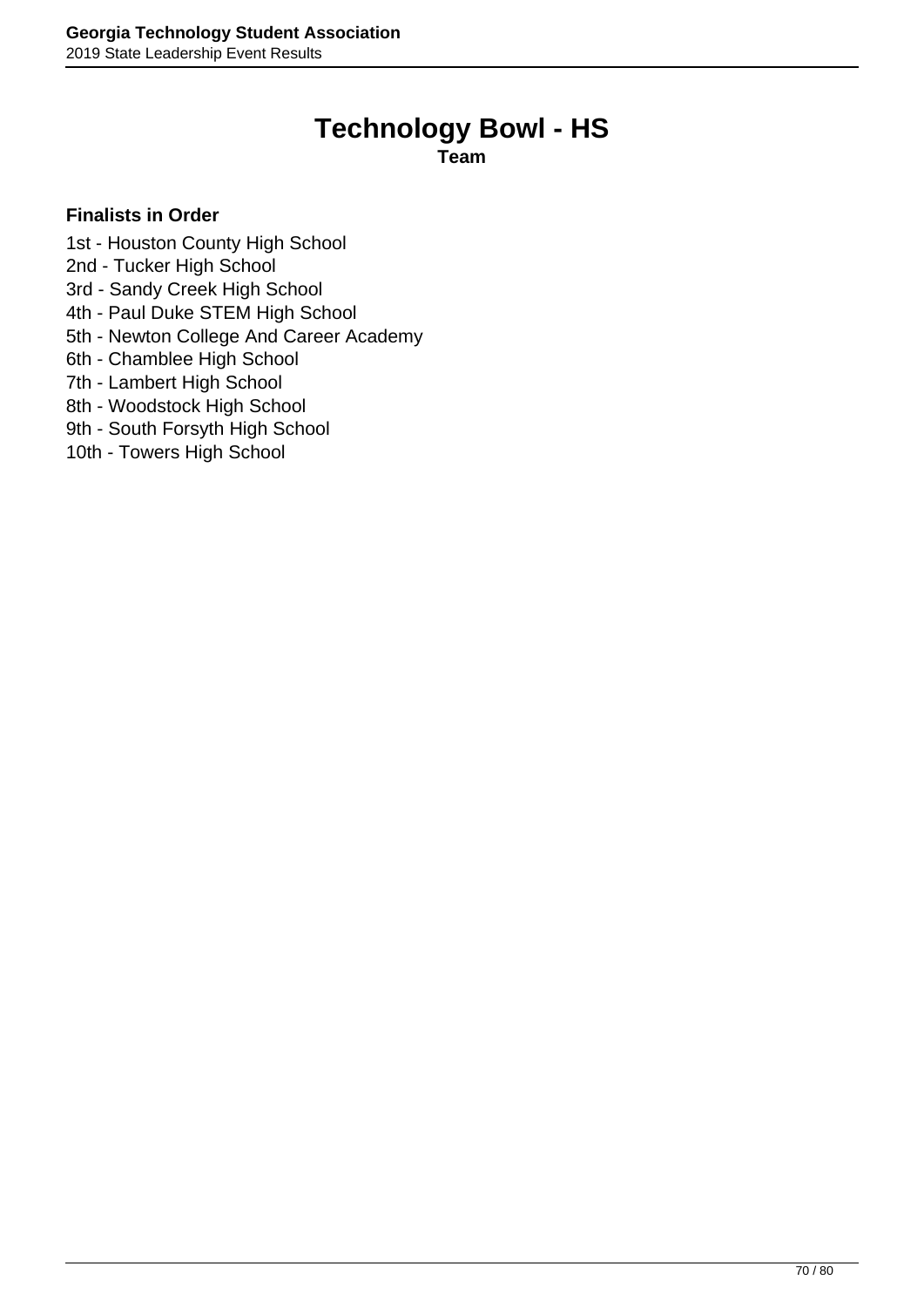# **Technology Bowl Written - HS**

### **Individual**

- 1st Alex Castleberry, South Forsyth High School
- 2nd Valeria Henry, Towers High School
- 3rd Bennie Zellars, Towers High School
- 4th Mahika Ala, South Forsyth High School
- 5th David Byrke, Newton College And Career Academy
- 6th Ken Nguyen, Newton College And Career Academy
- 7th Mariel Hernandez, Apalachee HS
- 8th Omohoje Oyakhire, DeKalb Early College Academy
- 9th Toby Nguyen, Parkview High School
- 10th Ayomide Olayiwola, DeKalb Early College Academy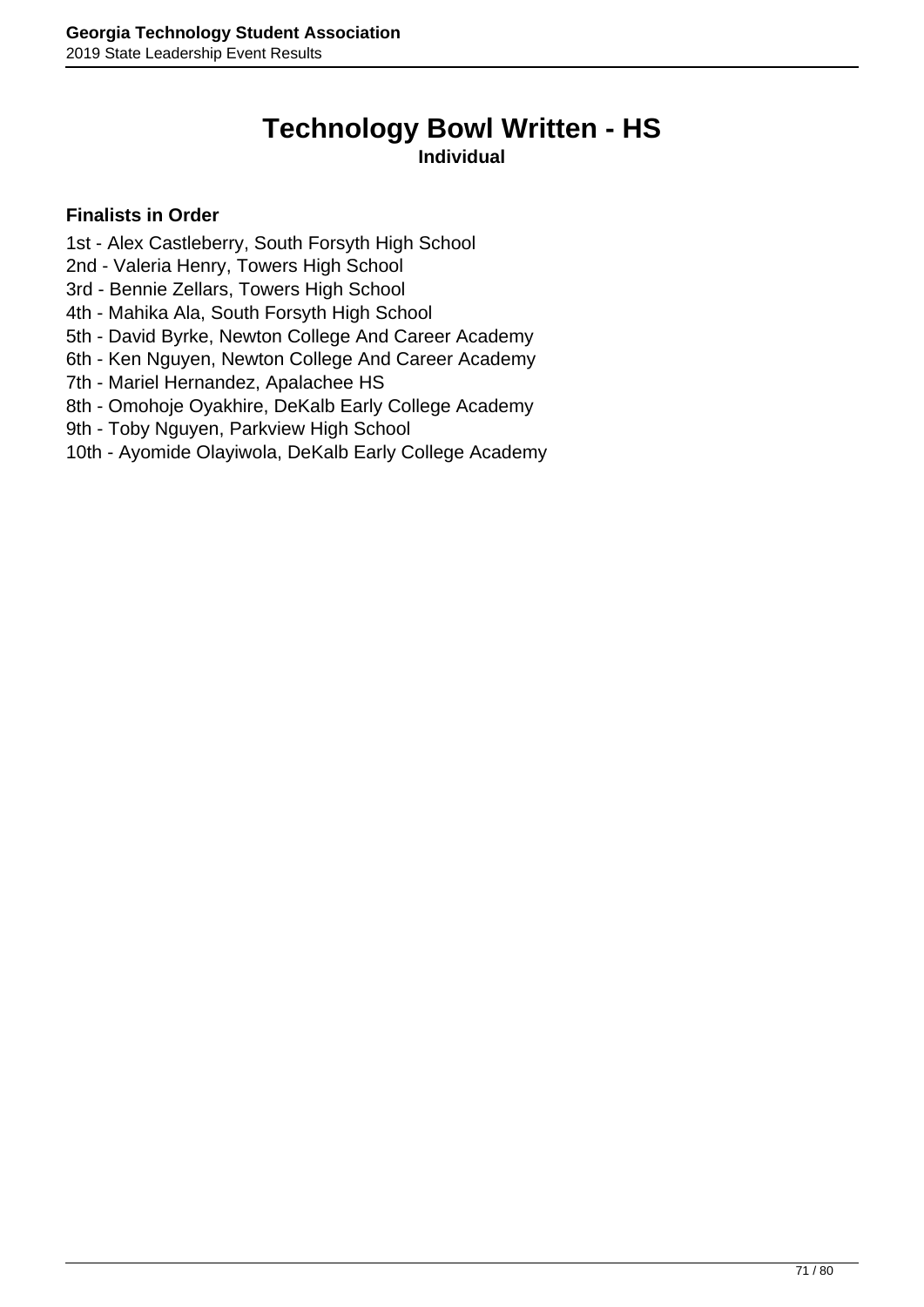# **Technology Problem Solving - HS**

**Team**

- 1st Newton College And Career Academy
- 2nd Chamblee High School
- 3rd Swainsboro High School
- 4th Parkview High School
- 5th Creekview High School
- 6th Lowndes High School
- 7th Rabun County High School
- 8th Flowery Branch High School
- 9th Mount Zion High School
- 10th Duluth High School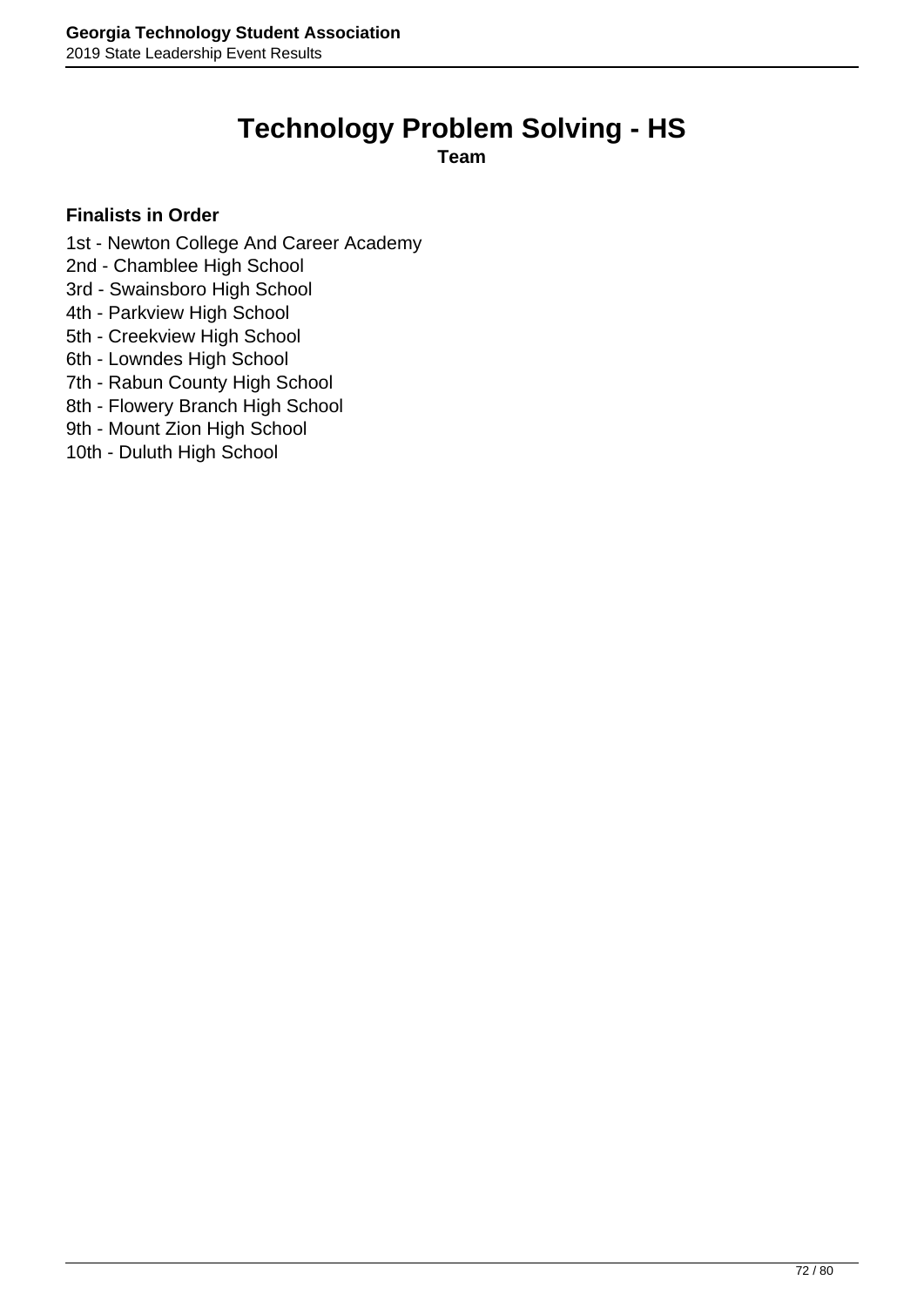## **Transportation Modeling - HS**

#### **Individual**

- 1st Chance Barron, Winder-Barrow High School
- 2nd Diana Phan, Parkview High School
- 3rd Ethan Creager, Denmark High School
- 4th Maxim Khanmamedov, Lambert High School
- 5th Brian S. Koch, Parkview High School
- 6th Ariana Wang, South Forsyth High School
- 7th Aleisha Sawyer, Westlake High School
- 8th Michael Whitlock, East Coweta High School
- 9th Ahmad Parker, Arabia Mountain High School
- 10th Jalyn Dipietro, Fitzgerald High School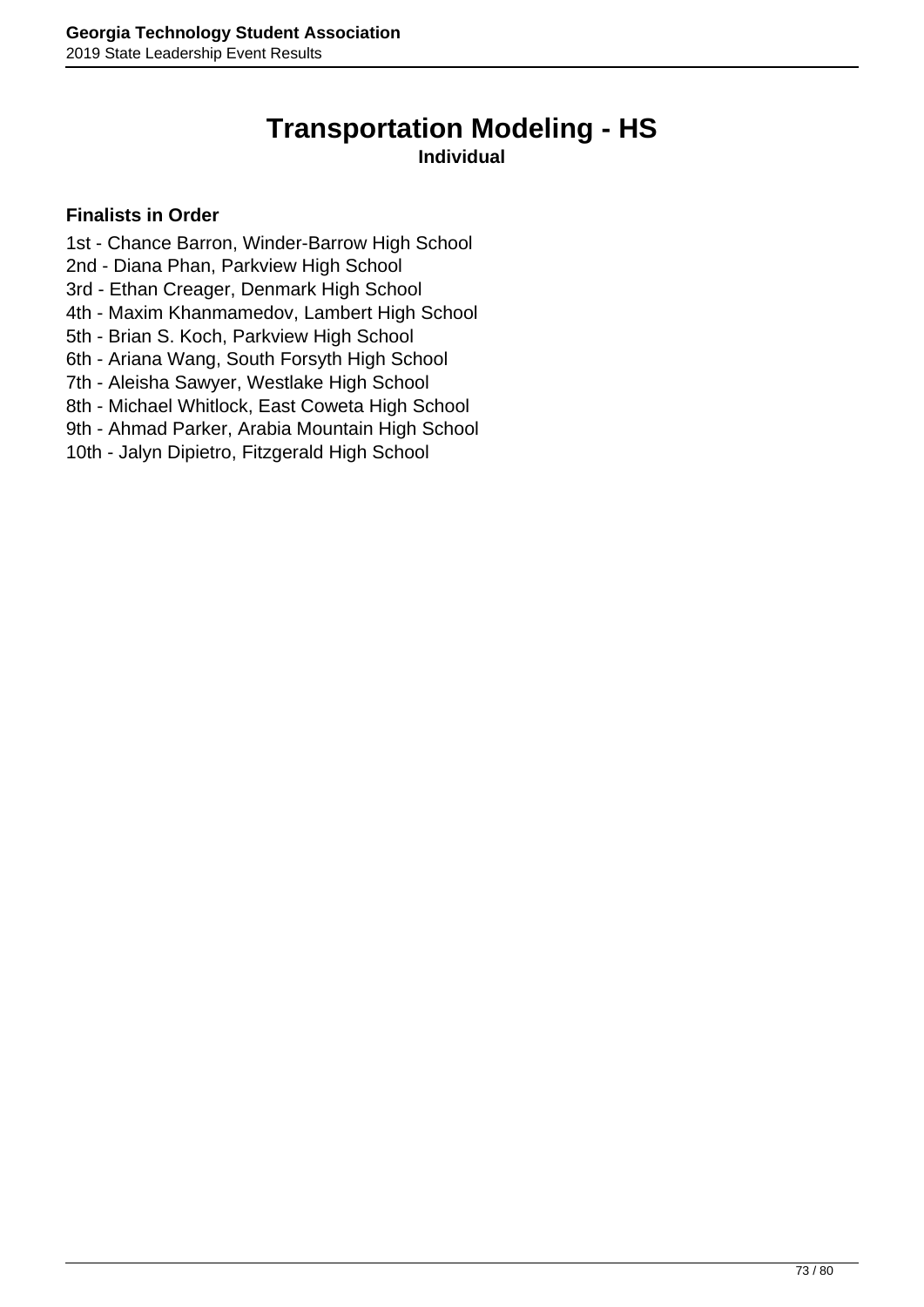# **VEX IQ Skills Challenge - MS**

**Special Entry**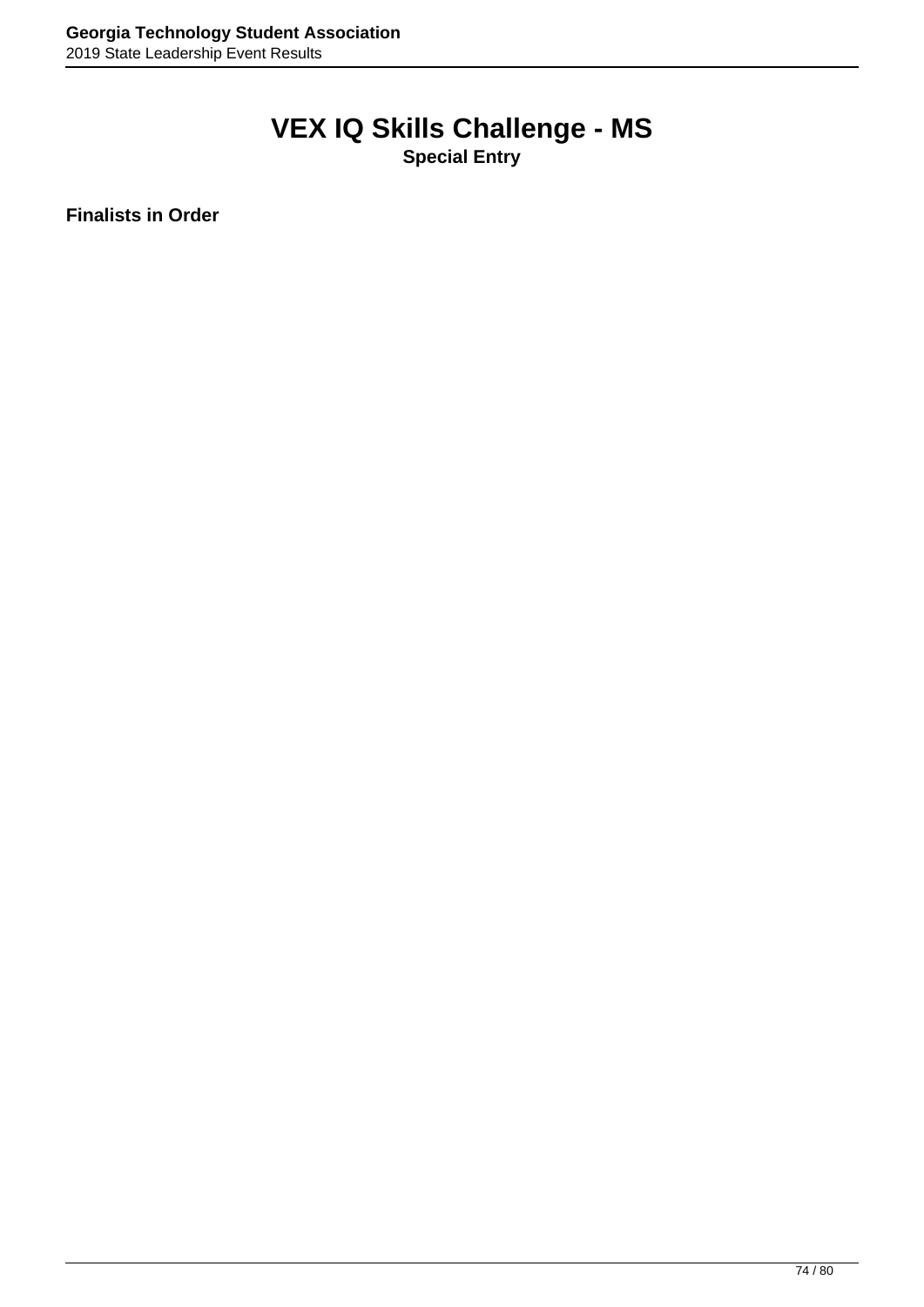## **VEX IQ Tournament - MS**

**Special Entry**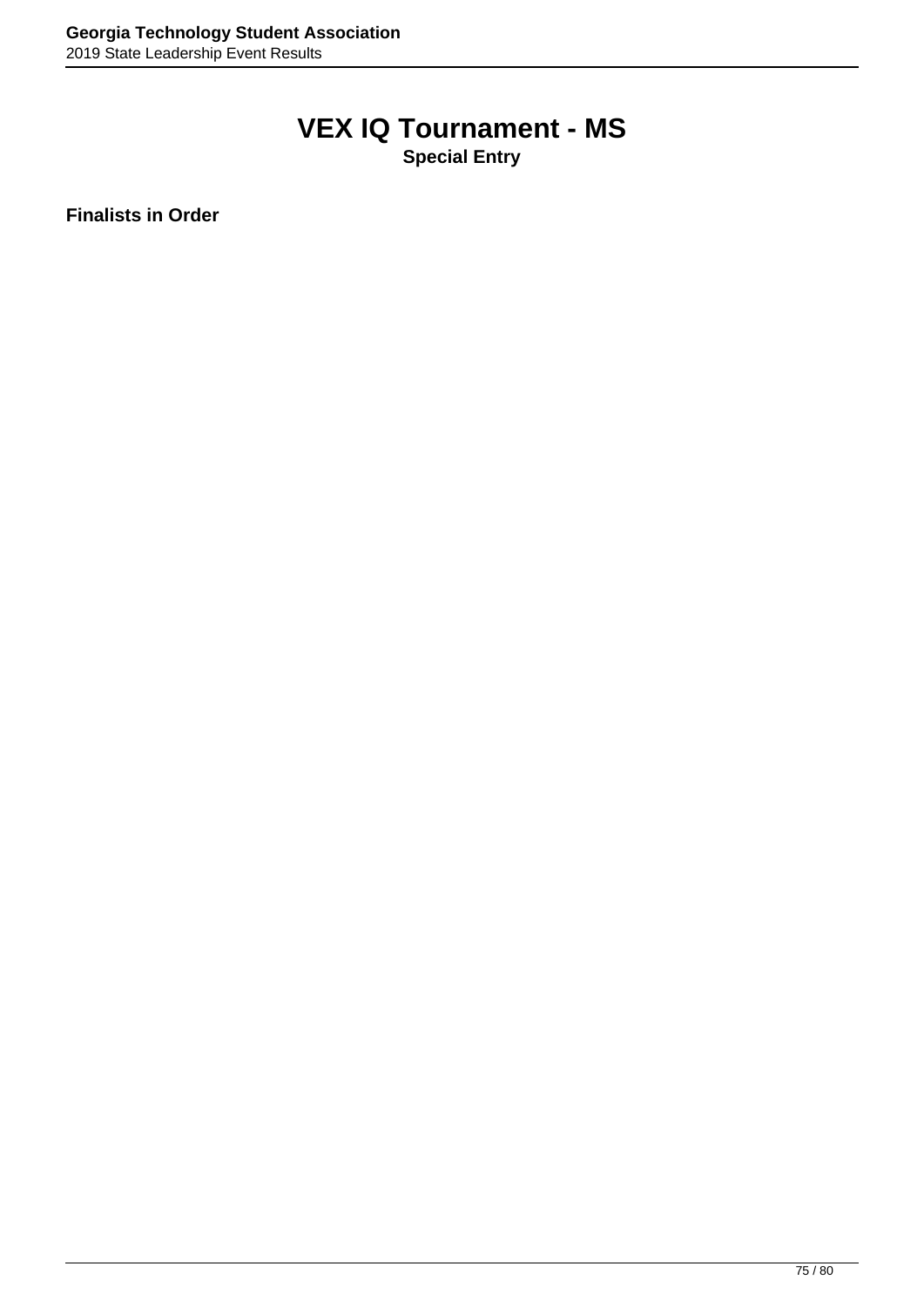## **VEX Robotics - Both**

**Special Entry**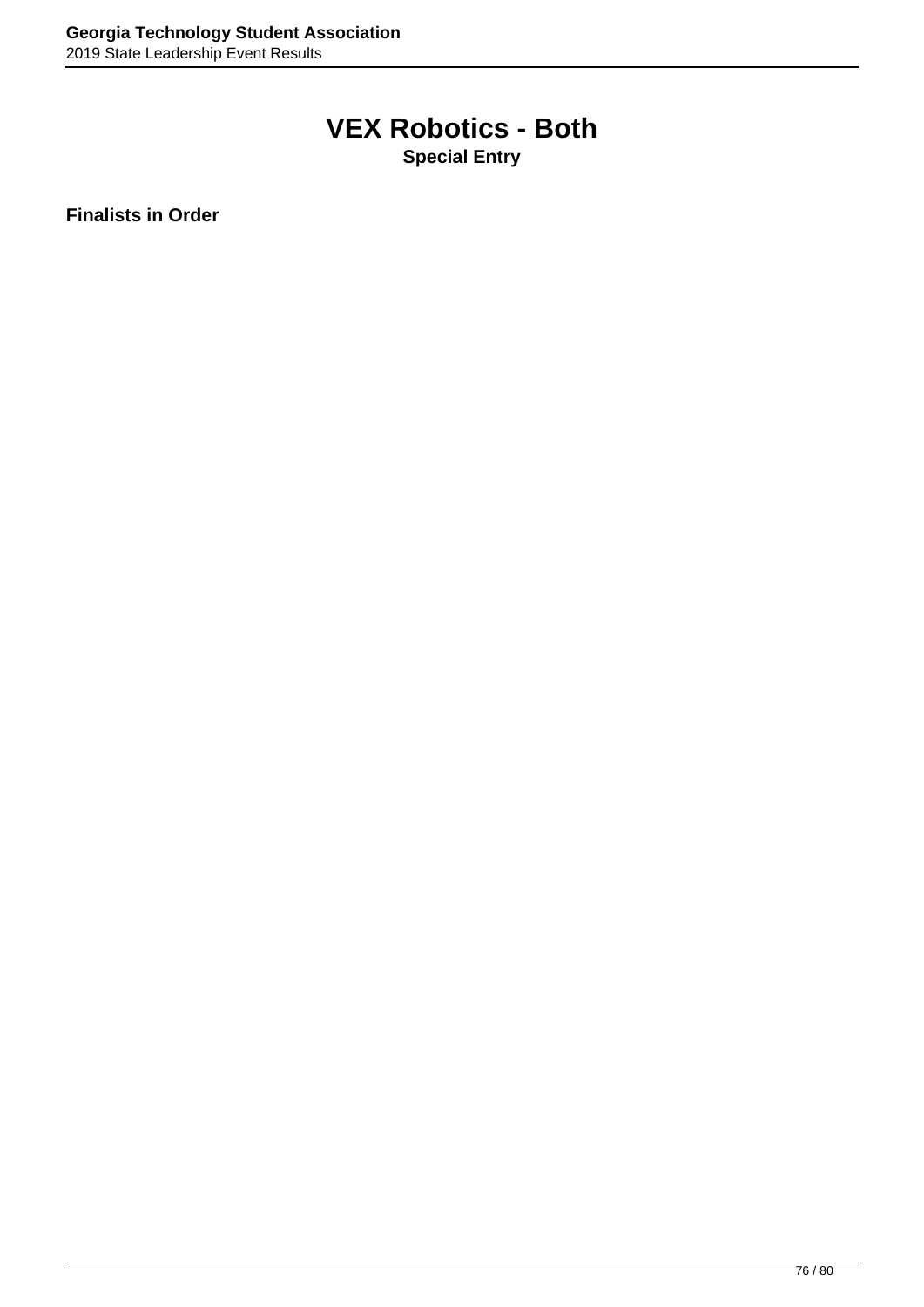### **Video Game Design - MS**

**Team**

#### **Finalists in Order**

1st - Hahira Middle School

- 2nd Tucker Middle School
- 3rd Franklin County Middle School
- 4th Hart County Middle School
- 5th Appling County Middle School
- 6th Coleman Middle School
- 7th Marietta Middle School
- 8th Chattanooga Valley Middle
- 9th Buford Middle School

#### 10th - The Kindezi School at Old Fourth Ward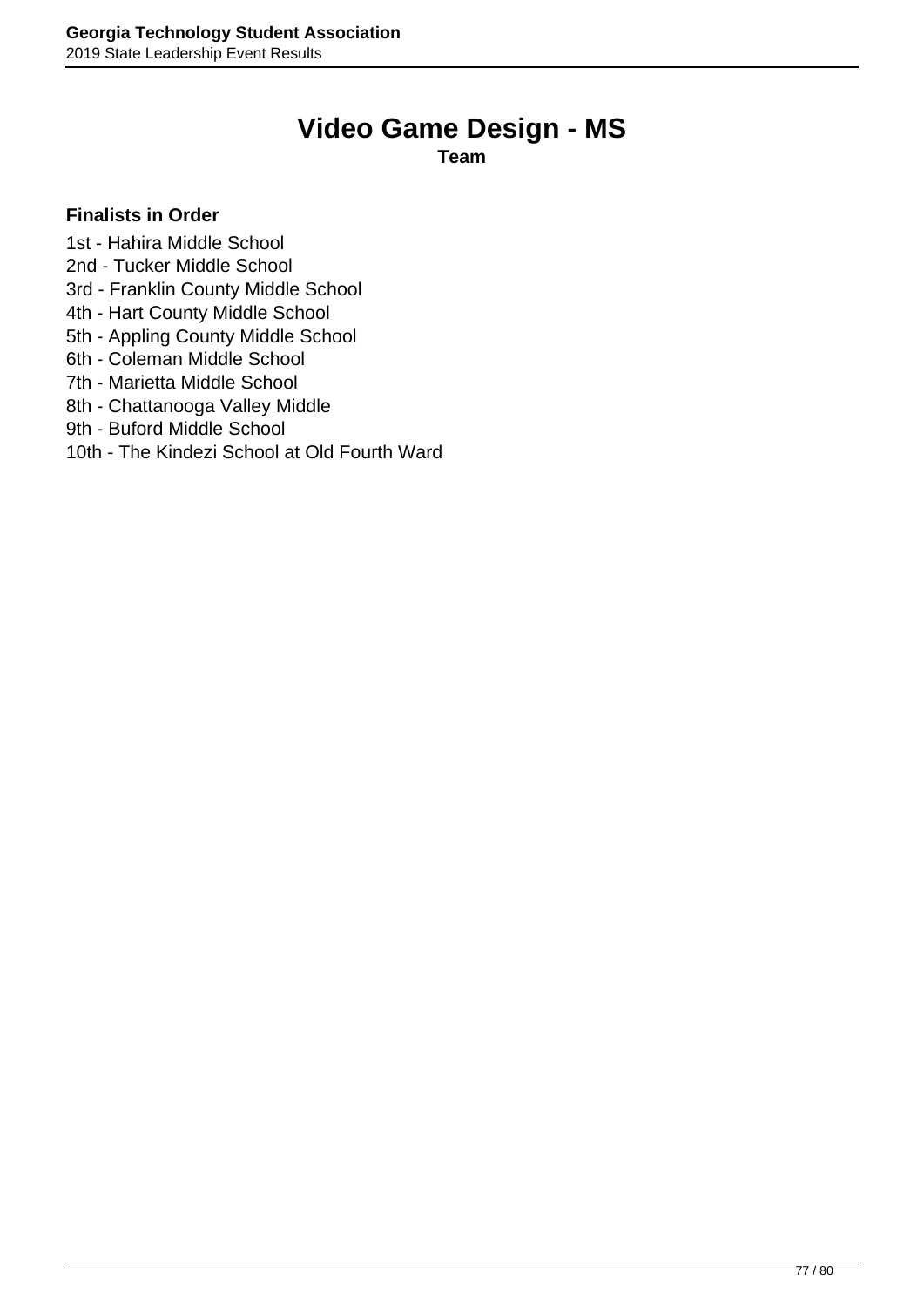## **Video Game Design - HS**

**Team**

#### **Finalists in Order**

1st - Hart County High School

2nd - Arabia Mountain High School

3rd - Chattahoochee High School

4th - Newton College And Career Academy

5th - Dunwoody High School

6th - Houston County High School

7th - Lambert High School

8th - Lowndes High School

9th - Jasper County High School

10th - South Forsyth High School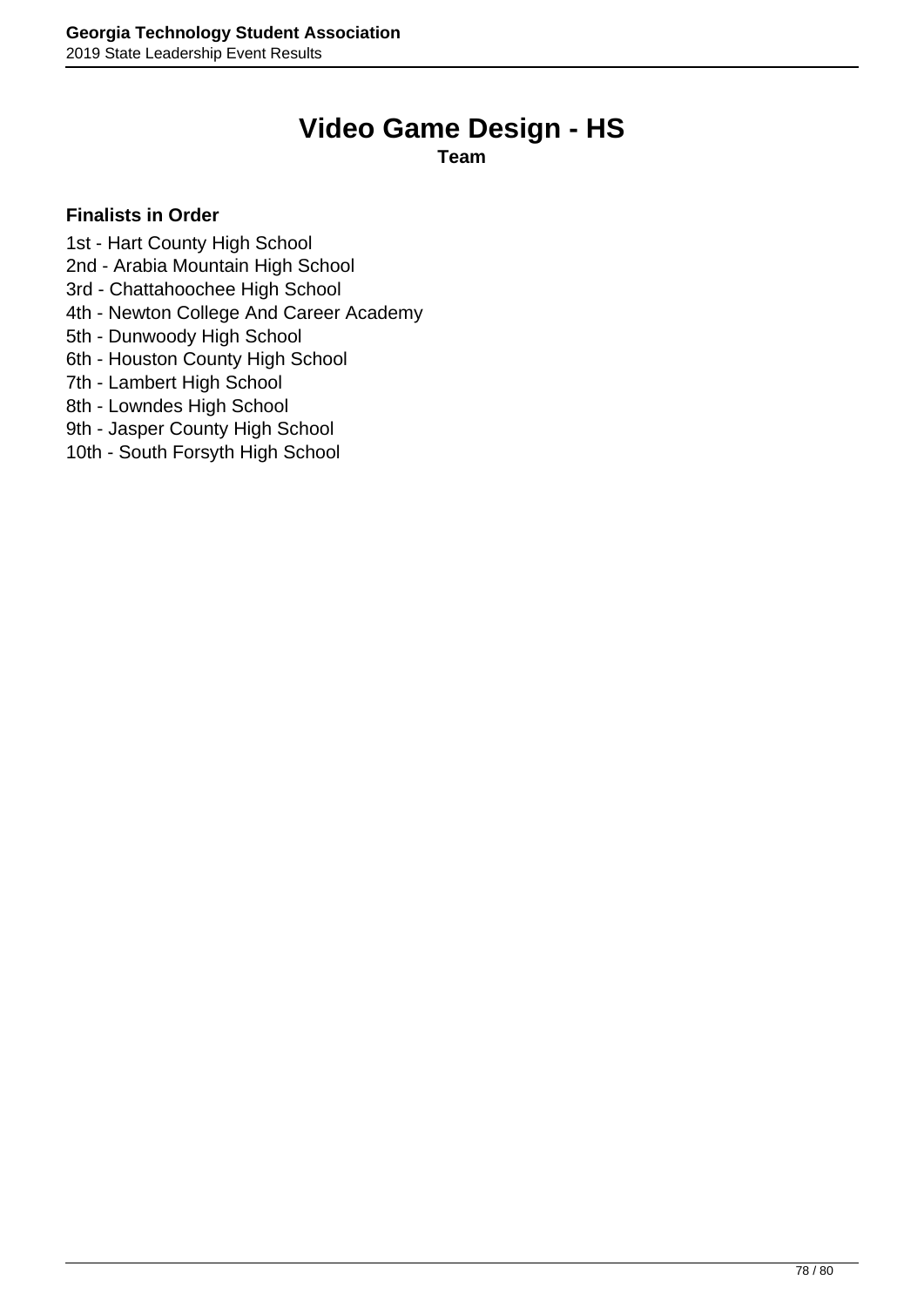### **Webmaster - HS**

**Team**

- 1st Chamblee High School
- 2nd Lambert High School
- 3rd Parkview High School
- 4th Woodstock High School
- 5th Arabia Mountain High School
- 6th Hart County High School
- 7th Gwinnett School Of Math Science And Technology